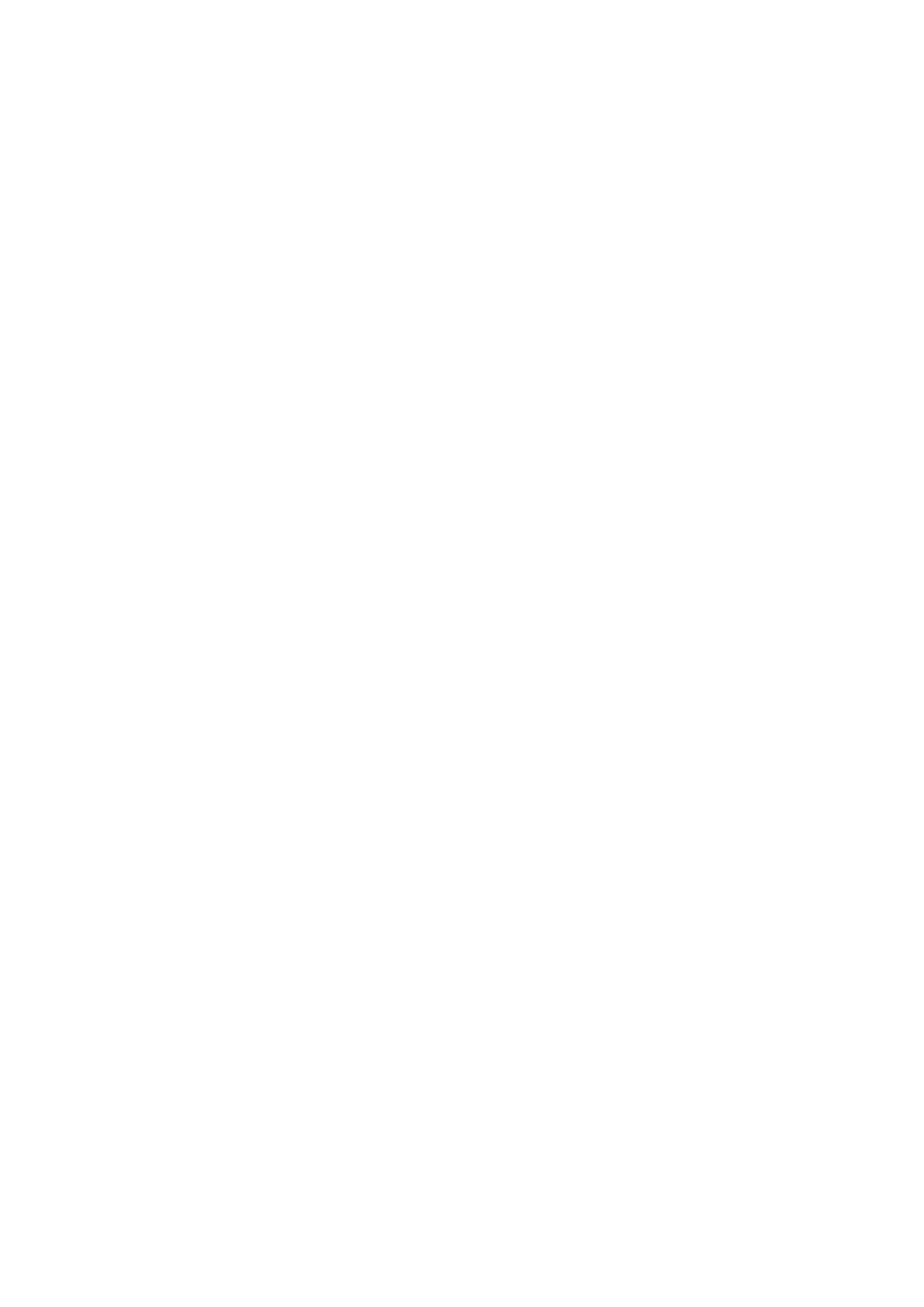# **Part 4(f) – Financial Procedure Rules**

# **Status of Financial Procedure Rules**

- Financial Procedure Rules provide the framework for managing the Authority's financial affairs. These Financial Procedure Rules apply to every Councillor and officer of the Authority and anyone acting on its behalf. These Financial Procedure Rules supercede all other Financial Procedure Rules and financial standing orders issued previously.
- Nothing in these Financial Procedure Rules shall be construed as overriding the provisions of legislation or any subordinate regulations from time to time in force.
- The Financial Procedure Rules identify the financial responsibilities of the Full Council, Cabinet Members, Scrutiny Committee members, the Chief Executive (Head of Paid Service), Deputy Chief Executive and the Executive Directors (hereinafter called **"the CE & Executive Directors"**) This also includes the Executive Director Legal & Democratic Services (the Monitoring Officer) and Executive Director Finance & Resources (the Chief Finance Officer), who also have their specific statutory responsibilities to administer as identified in these Financial Procedure Rules.
- **The CE & Executive Directors should maintain a written record where decision making has been** delegated to members of their staff, including seconded and interim staff. Where decisions have been delegated or devolved to other responsible officers, such as nominated Budget Holders, references to the CE & Executive Directors in the Financial Procedure Rules should be read as referring to them.
- All Councillors and staff have a general responsibility for taking reasonable action to provide for the security of the assets under their control, and for ensuring that the use of these resources is legal, is properly authorised, provides value for money and achieves best value.
- All Councillors and staff must conduct themselves with the highest standards of integrity and must do their utmost to ensure that suspicions do not arise concerning improper motivation and avoid conflicts of interest.
- The Chief Finance Officer is responsible for maintaining a continuous review of the Financial Procedure Rules and submitting any additions or changes necessary to the Full Council for approval. The Chief Finance Officer is also responsible for reporting, where appropriate, breaches of the Financial Procedure Rules to the Council and / or to the Cabinet.
- The issuing of these Financial Procedure Rules does not preclude the issuing of further instructions on financial matters by the Chief Finance Officer who must be consulted on any aspects of financial administration not contained within these Financial Procedure Rules.
- The Authority's financial procedures, setting out how the Financial Procedure Rules will be implemented, are contained in the appendices to the Financial Procedure Rules. Detailed procedure notes issued by the Chief Finance Officer in accordance with these Financial Procedure Rules have the same status as the Financial Procedure Rules and therefore must be complied with as if they were contained within the Financial Procedure Rules.
- **The CE & Executive Directors are responsible for ensuring that all staff in their service areas are** aware of the existence and content of the Authority's Financial Procedure Rules and other internal regulatory documents and that they comply with them.
- The Chief Finance Officer is responsible for issuing advice and guidance to underpin the Financial Procedure Rules that Councillors, officers and others acting on behalf of the Authority are required to follow.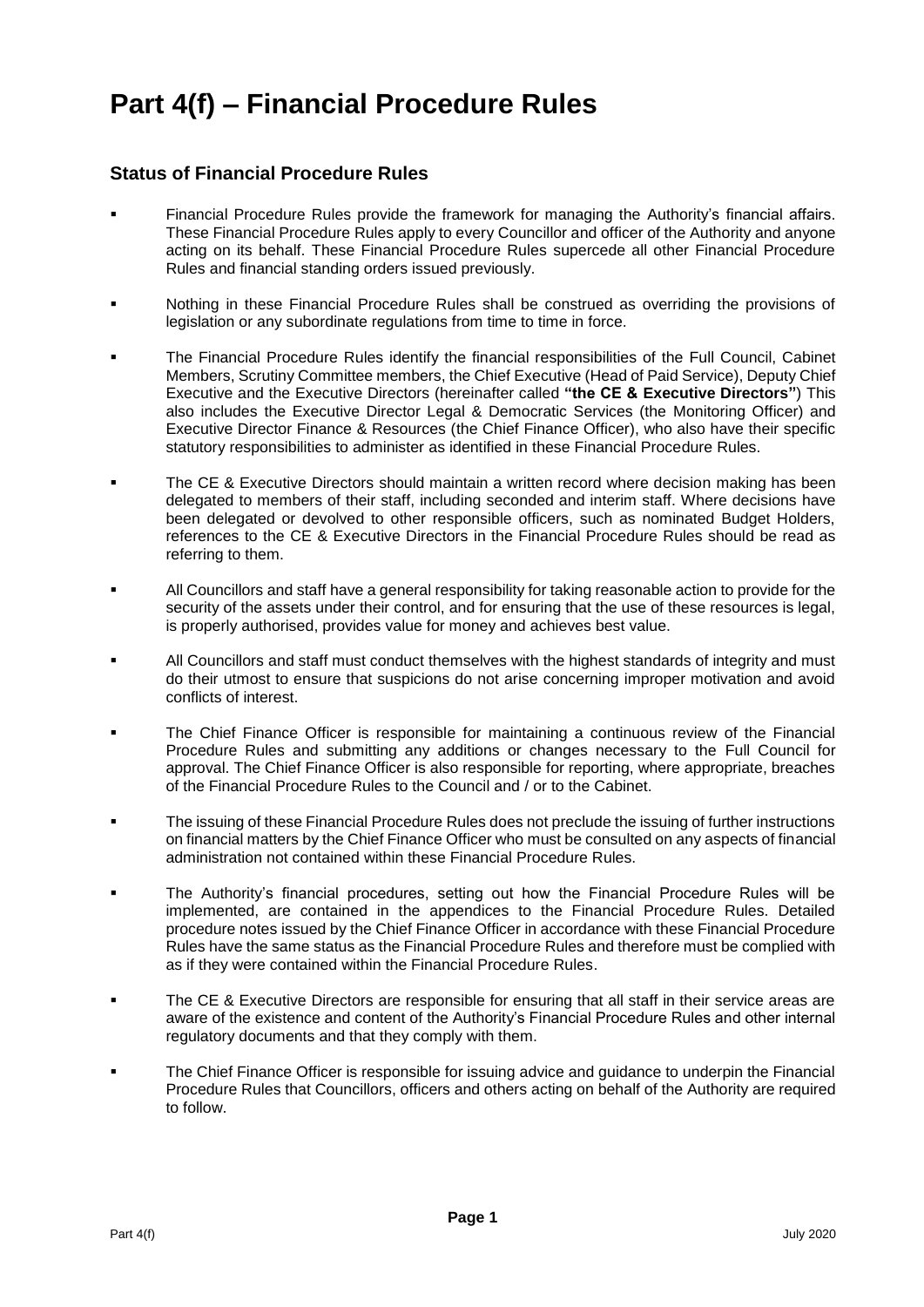# **Financial Procedure Rule A: Financial Governance**

# **Introduction**

**A1** Financial governance covers all financial accountabilities in relation to the running of the Authority, including the policy framework and budget.

# **The Full Council**

- **A2** The Full Council is responsible for adopting the Authority's Constitution and Members' Code of Conduct and for approving the policy framework and budget within which the Cabinet operates.
- **A3** The Full Council is responsible for approving and monitoring compliance with the Authority's overall framework of accountability and control and for determining the circumstances in which a decision will be deemed to be contrary to the budget or policy framework. The framework is set out in its Constitution. Decisions should be referred to the Full Council by the Monitoring Officer and / or the Chief Finance Officer. The Full Council is also responsible for approving procedures for agreeing variations to approved budgets, plans and strategies forming the policy framework.
- **A4** The Full Council is responsible for approving procedures for recording and reporting decisions taken. This includes those key decisions delegated by and decisions taken by the Council and its committees. These delegations and details of who has responsibility for which decisions are set out in the Constitution. The Full Council is also responsible for monitoring compliance with the agreed policy and related Cabinet decisions.

# **The Cabinet**

- **A5** The Cabinet is responsible for proposing the policy framework and budget to the Full Council, and for discharging Executive functions in accordance with the policy framework and budget.
- **A6** The Cabinet is responsible for taking in-year decisions on resources and priorities in order to deliver the budget policy framework within the financial limits and in accordance with the scheme of virement set by the Full Council.

# **Scrutiny Committee(s)**

**A7** The Scrutiny Committee(s) are responsible for scrutinising Cabinet decisions before or after they have been implemented and for holding the Cabinet to account. The Scrutiny Committee(s) are also responsible for making recommendations on future policy options and for reviewing the general policy and service delivery of the Authority.

# **Audit Committee**

**A8** The Audit Committee is an advisory body and reports to the Full Council. It has right of access to all the information it considers necessary and can consult directly with internal and external auditors. The Committee is responsible for reviewing the external auditor's reports and the annual audit letter and internal audit's annual report. It is also responsible for adopting the annual statement of accounts. It is also responsible for scrutinising the annual treasury management strategy.

# **Standards Committee**

**A9** The Standards Committee is established by the Full Council and is responsible for promoting and maintaining high standards of conduct amongst Councillors. In particular, it is responsible for advising the Council on the adoption and revision of the Members' Code of Conduct, and for monitoring the operation of the code.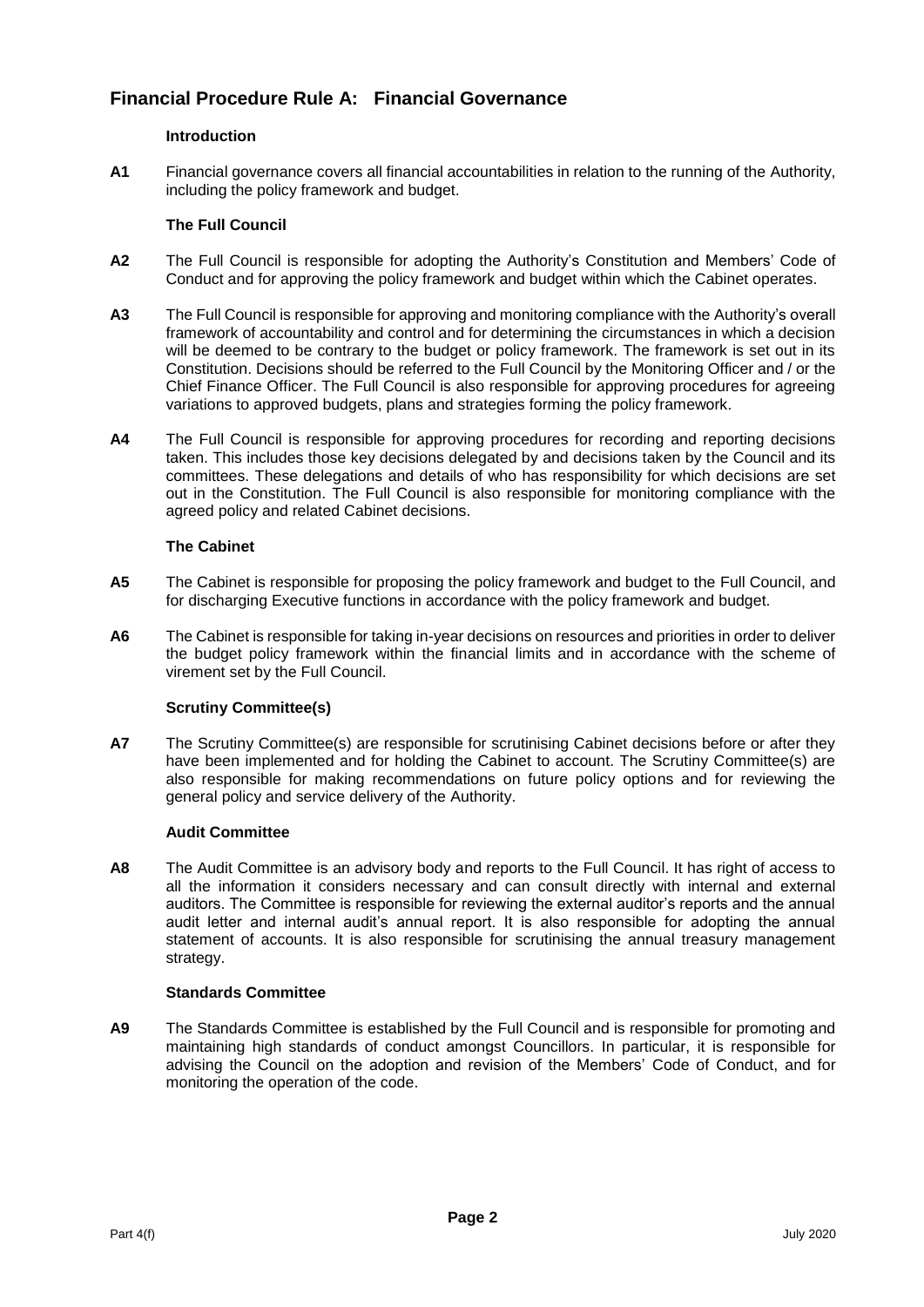#### **Other Regulatory Committees**

**A10** Planning and licensing are not Cabinet functions but are exercised through the multi-party Development Control Committee and the Licensing Committee under powers delegated by the Full Council. The Development Control Committee and the Licensing Committee reports to the Full Council.

# **The Statutory Officers**

# **Head of Paid Service (Chief Executive)**

**A11** The Head of Paid Service is responsible for the corporate and overall strategic management of the Authority as a whole. He or she must report to and provide information for the Cabinet, the Full Council, the Scrutiny Committee(s) and other committees. He or she is responsible for establishing a framework for management direction, style and standards and for monitoring the performance of the organisation. The Head of Paid Service is also responsible, together with the Monitoring Officer, for the system of record keeping in relation to all the Full Council's decisions (see below).

# **Monitoring Officer (Executive Director (Legal & Democratic Services)).**

- **A12** The Monitoring Officer is responsible for promoting and maintaining high standards of financial conduct and therefore provides support to the Standards Committee. The Monitoring Officer is also responsible for reporting any actual or potential breaches of the law or maladministration to the Full Council and / or to the Cabinet, and for ensuring that procedures for recording and reporting key decisions are operating effectively.
- **A13** The Monitoring Officer must ensure that Cabinet decisions and the reasons for them are made public. He or she must also ensure that Councillors are aware of decisions made by the Cabinet and of those made by officers who have delegated Executive responsibility.
- **A14** The Monitoring Officer is responsible for advising all Councillors and officers about who has Authority to take a particular decision.
- **A15** The Monitoring Officer is responsible for advising the Cabinet or Full Council about whether a decision is likely to be considered contrary or not wholly in accordance with the policy framework.
- **A16** The Monitoring Officer (together with the Chief Finance Officer) is responsible for advising the Cabinet or Full Council about whether a decision is likely to be considered contrary or not wholly in accordance with the budget.
- **A17** The Monitoring Officer is responsible for maintaining an up-to-date Constitution.

# **Chief Finance Officer (Executive Director (Finance & Resources))**

- **A18** The Chief Finance Officer has statutory duties in relation to the financial administration and stewardship of the Authority. This statutory responsibility cannot be overridden. The statutory duties arise from:
	- **Section 151 of the Local Government Act 1972**
	- The Local Government Finance Act 1988
	- The Local Government and Housing Act 1989
	- The Local Government Act 2003
	- The Accounts and Audit Regulations 2015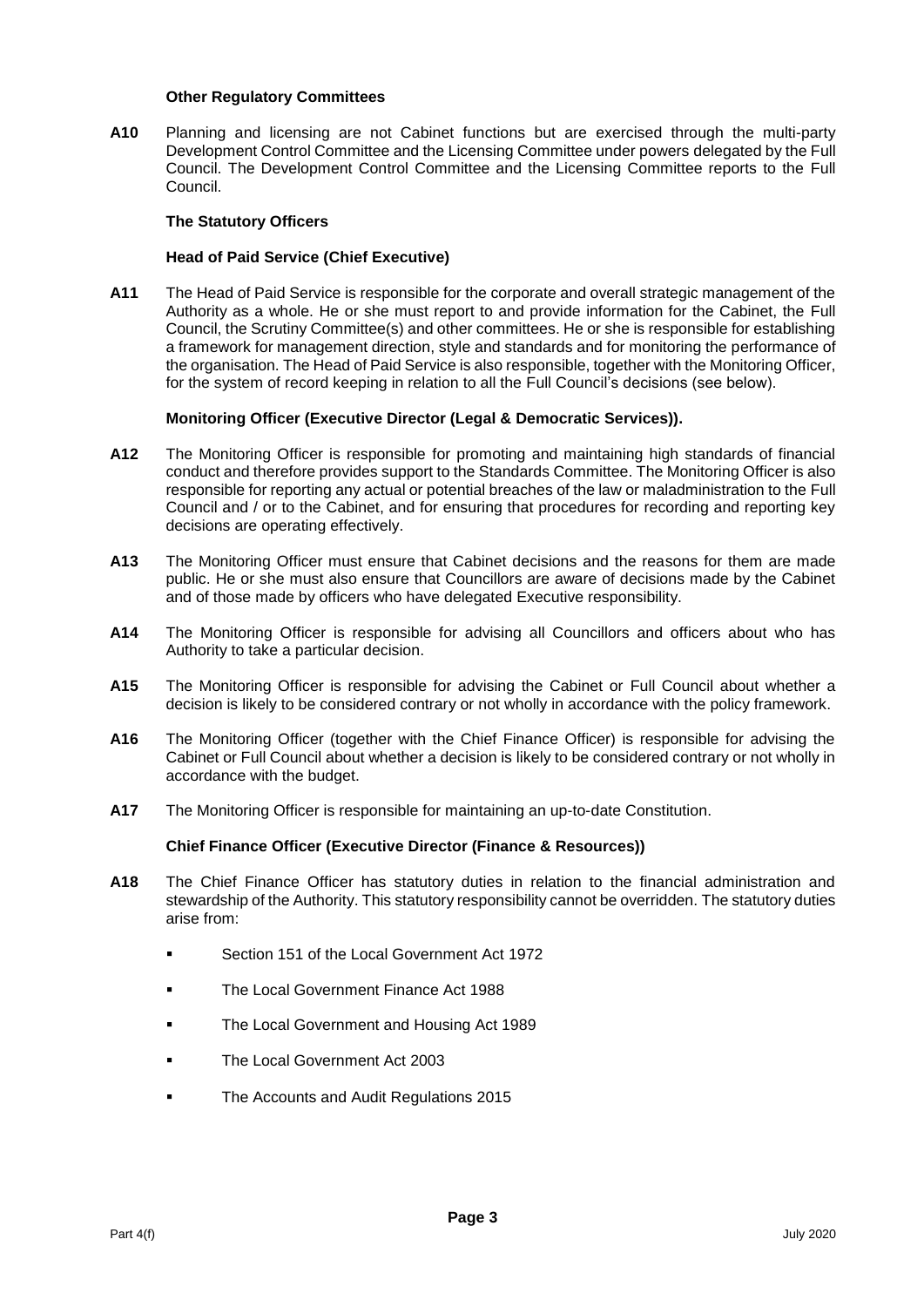- **A19** The Chief Finance Officer is responsible for:
	- **the proper administration of the's financial affairs**<br>**Example the property of the property of the property of the property of the property of the property of the pro**
	- monitoring compliance with financial management standards
	- determining the accounting procedures and records for the Authority and advising on the key financial controls necessary to secure sound financial management
	- signing and dating the annual statement of accounts, to certify that it represents a true and fair view of the financial position of the Council
	- confirming the robustness of the budget and adequacy of reserves
- **A20 Section 114** of the Local Government Finance Act 1988 requires the Chief Finance Officer to report to the Full Council, Cabinet and external auditor if the Authority or one of its officers:
	- **has made, or is about to make, a decision which involves incurring unlawful expenditure**
	- has taken, or is about to take, an unlawful action which has resulted or would result in a loss or deficiency to the Authority
	- is about to make an unlawful entry in the Authority's accounts

Section 114 of the 1988 Act also requires:

- the Chief Finance Officer to nominate a properly qualified member of staff to deputise should he or she be unable to perform the duties under section 114 personally
- the Authority to provide the Chief Finance Officer with sufficient staff, accommodation and other resources – including legal advice where this is necessary – to carry out the duties under section 114
- **A21** The Chief Finance Officer is also responsible for:
	- **setting financial management standards**
	- **advising on the corporate financial position**
	- providing financial information
	- preparing the revenue budget and capital programme
	- treasury management
	- selecting accounting policies and ensuring that they are applied consistently
- **A22** The Chief Finance Officer is responsible for ensuring that the annual statement of accounts is prepared in accordance with the *Code Of Practice On Local Authority Accounting In The United Kingdom: A Statement Of Recommended Practice* (CIPFA / LASAAC).
- **A23** In these Rules "the Chief Finance Officer" means the Council's Chief Finance Officer appointed under S.151 Local Government Act 1972, namely the Executive Director (Finance & Resources).
- **A24** For the avoidance of doubt in the absence of the Chief Finance Officer, the authorities, responsibilities and duties set out in these Financial Procedure Rules transfer to the nominated Deputy Chief Finance Officer (Head of Corporate Finance).

# **The CE & Executive Directors**

- **A25** The CE & Executive Directors are responsible for:
	- ensuring that Cabinet are advised of the financial implications of all proposals and that the financial implications have been agreed by the Chief Finance Officer
	- signing contracts on behalf of the Authority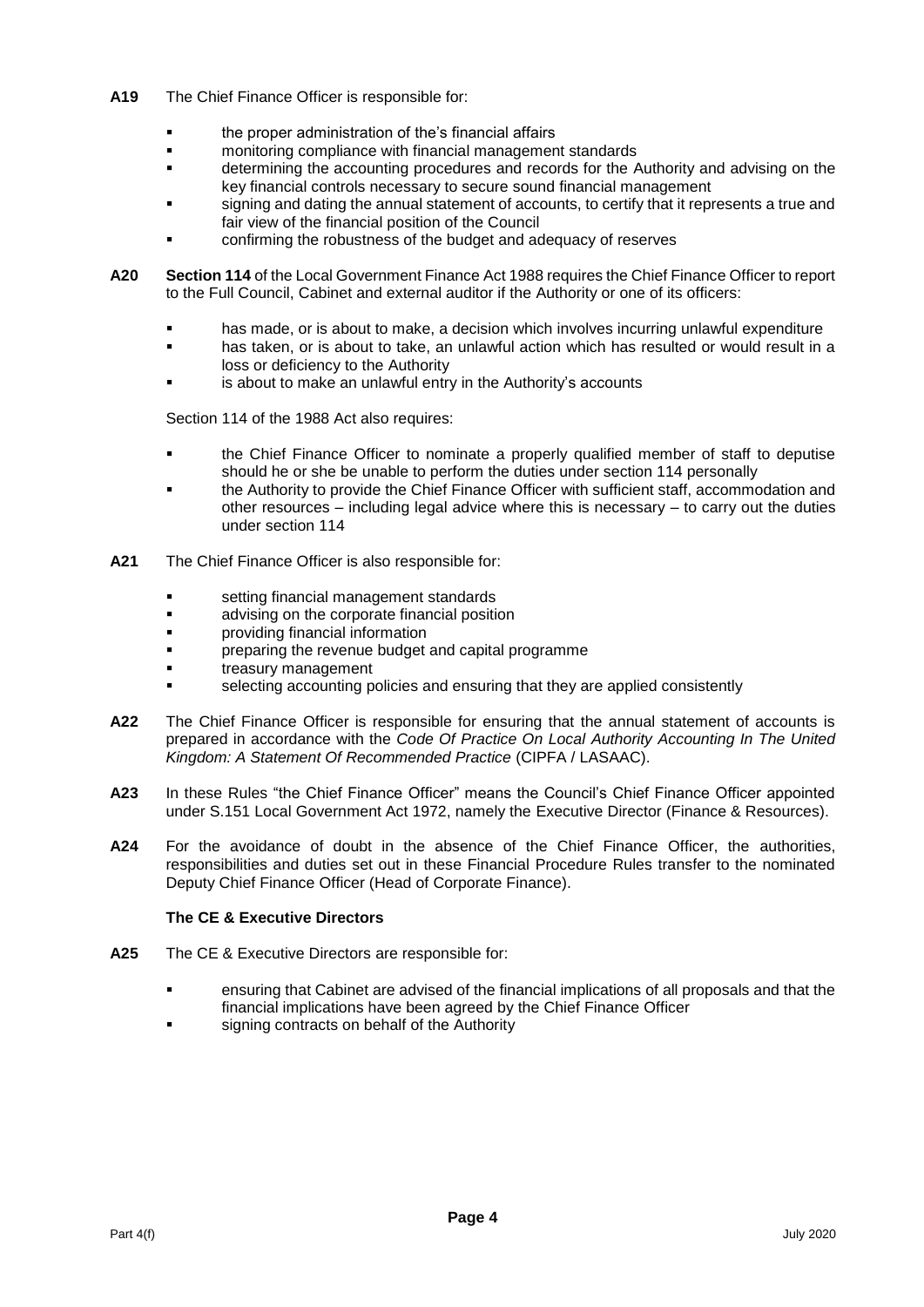- **A26** The CE & Executive Directors are responsible for agreeing in-year virements within delegated limits, in consultation with the Chief Finance Officer where required. They must notify the Chief Finance Officer of all virements.
- **A27** It is the responsibility of the CE & Executive Directors to consult with the Chief Finance Officer and seek approval on any matter liable to affect the Authority's finances materially, before any commitments are incurred.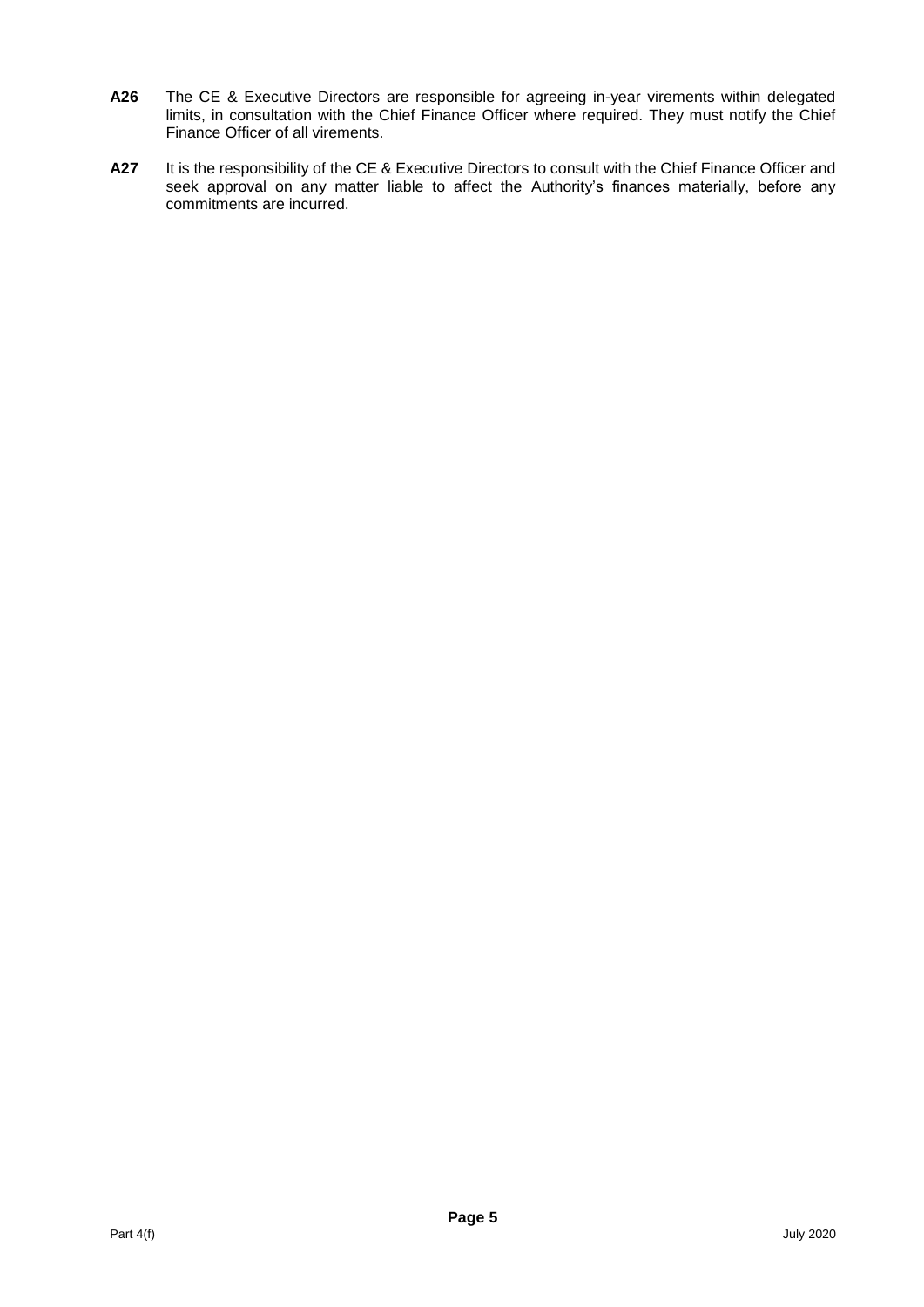# **Financial Procedure Rule B: Financial Planning and Management**

#### **Introduction**

- **B1** The Full Council is responsible for agreeing the Authority's policy framework and budget, which will be proposed by the Cabinet. In terms of financial planning, the key elements are:
	- the annual revenue budget
	- the annual capital programme
	- the medium term (four year) revenue and capital financial forecast

These will be produced in conjunction with the Corporate Plan as set by Full Council.

#### **Budgeting**

#### **Budget Format**

**B2** The general format of the budget will be approved by the Full Council and proposed by the Cabinet on the advice of the Chief Finance Officer. The budget includes the allocation of financial resources to different services and projects, proposed contingency funds, the council tax base, setting the council tax and housing rent levels, the prudential indicators, treasury management strategy and the capital programme.

#### **Revenue and Capital Budget Preparation**

- **B3** The Chief Finance Officer is responsible for ensuring that revenue and capital budgets are prepared together with a medium term (four year) revenue and capital financial forecast on an annual basis, for consideration by the Cabinet, before submission to the Full Council. The budget will be prepared within the framework procedure rules as set out in the Council's Constitution.
- **B4** It is the responsibility of the CE & Executive Directors to ensure that budget estimates reflecting agreed service plans are submitted to the Cabinet and that these estimates are prepared in line with any guidance issued by the Cabinet.
- **B5** It is the responsibility of the Cabinet to ensure that there is proper consultation on the proposed budget prior to its submisssion to Full Council. The Full Council may then amend the budget or ask the Cabinet to reconsider it before approving it.
- **B6** The inclusion of items in approved revenue and capital estimates shall constitute Authority to incur such expenditure, save to the extent to which the Full Council or the Cabinet shall have placed a reservation on any such item. Expenditure on any such reserved items may be incurred only when and to the extent that such reservation has been removed.

#### **Budget Monitoring and Control**

- **B7** The Chief Finance Officer is responsible for providing appropriate financial information to the CE & Executive Directors to enable budgets to be monitored effectively. He or she must monitor and control expenditure against budget allocations and report to the Cabinet on the overall position on a regular basis.
- **B8** It is the responsibility of the CE & Executive Directors to control income and expenditure within their area and to monitor performance, taking account of financial information provided by the Chief Finance Officer. They should report on variances within their own areas. They should also take any action necessary to avoid exceeding their budget allocation and alert the Chief Finance Officer to any problems.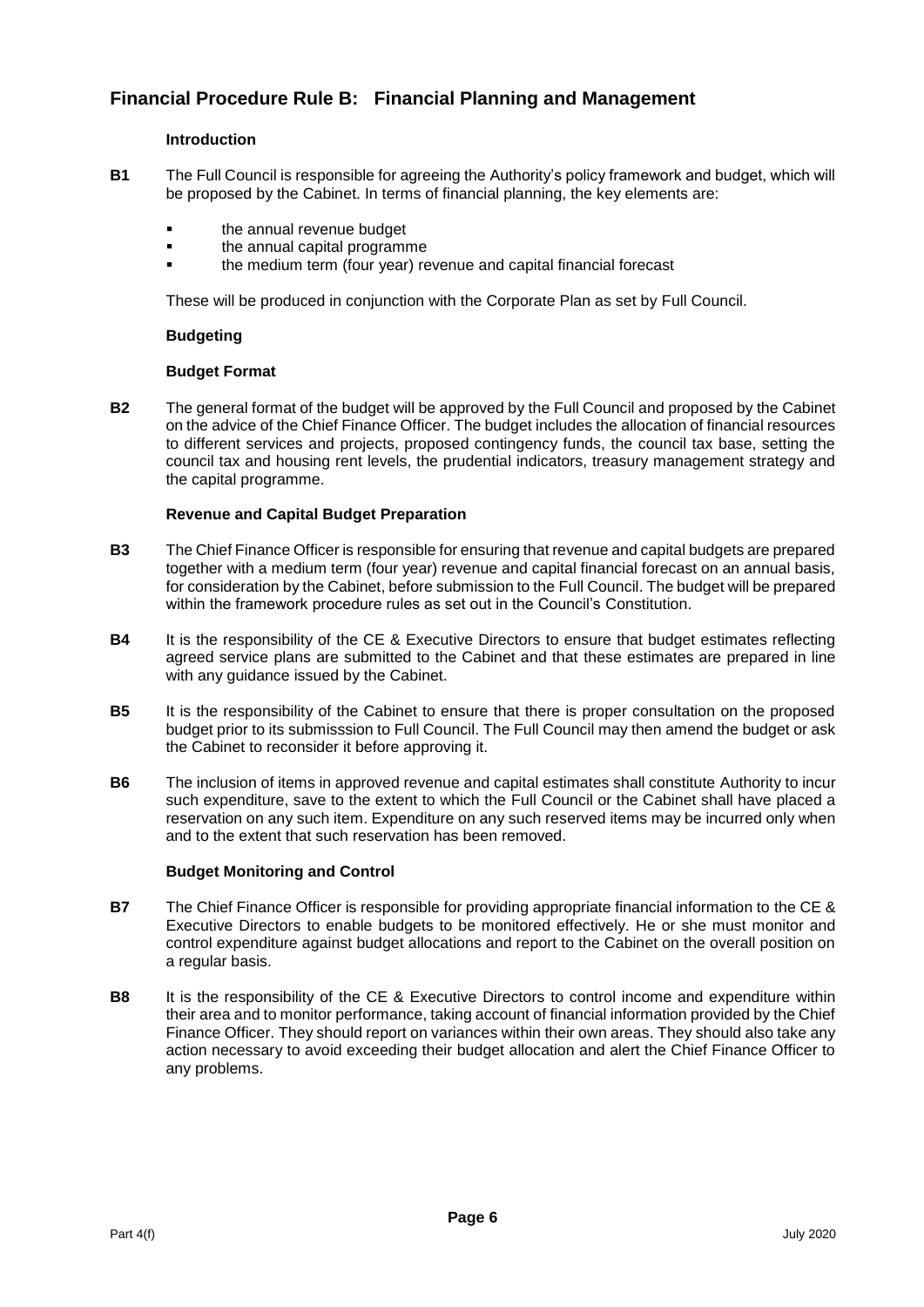#### **Emergency and Urgent Expenditure**

**B9** Nothing in these Financial Procedure Rules will prevent expenditure outside of the budgetary framework in the event of an emergency situation or one of overriding urgency, subject to certain criteria and actions being satisfied.

#### **Guidelines**

- **B10** Guidelines on budget preparation may be issued to Councillors and the CE & Executive Directors by the Cabinet following agreement with the Chief Finance Officer. Such guidelines will take account of, amongst other things:
	- **Example 1** legal requirements
	- medium-term planning prospects
	- **the corporate plan**
	- **available resources**
	- **spending pressures**
	- **The Sounding is provided**<br> **Example:** The property of the property documnent and the property documnent and the property documnent and the state of the state of the state of the state of the state of the state of the stat
	- other internal policy documents
	- **Example 2** cross-cutting issues (where relevant)

and any appropriate statutory plans and strategies that form part of the policy framework of the Authority.

#### **Maintenance of Reserves**

**B11** It is the responsibility of the Chief Finance Officer, to propose to the Cabinet and / or the Full Council prudent levels of reserves for the Authority.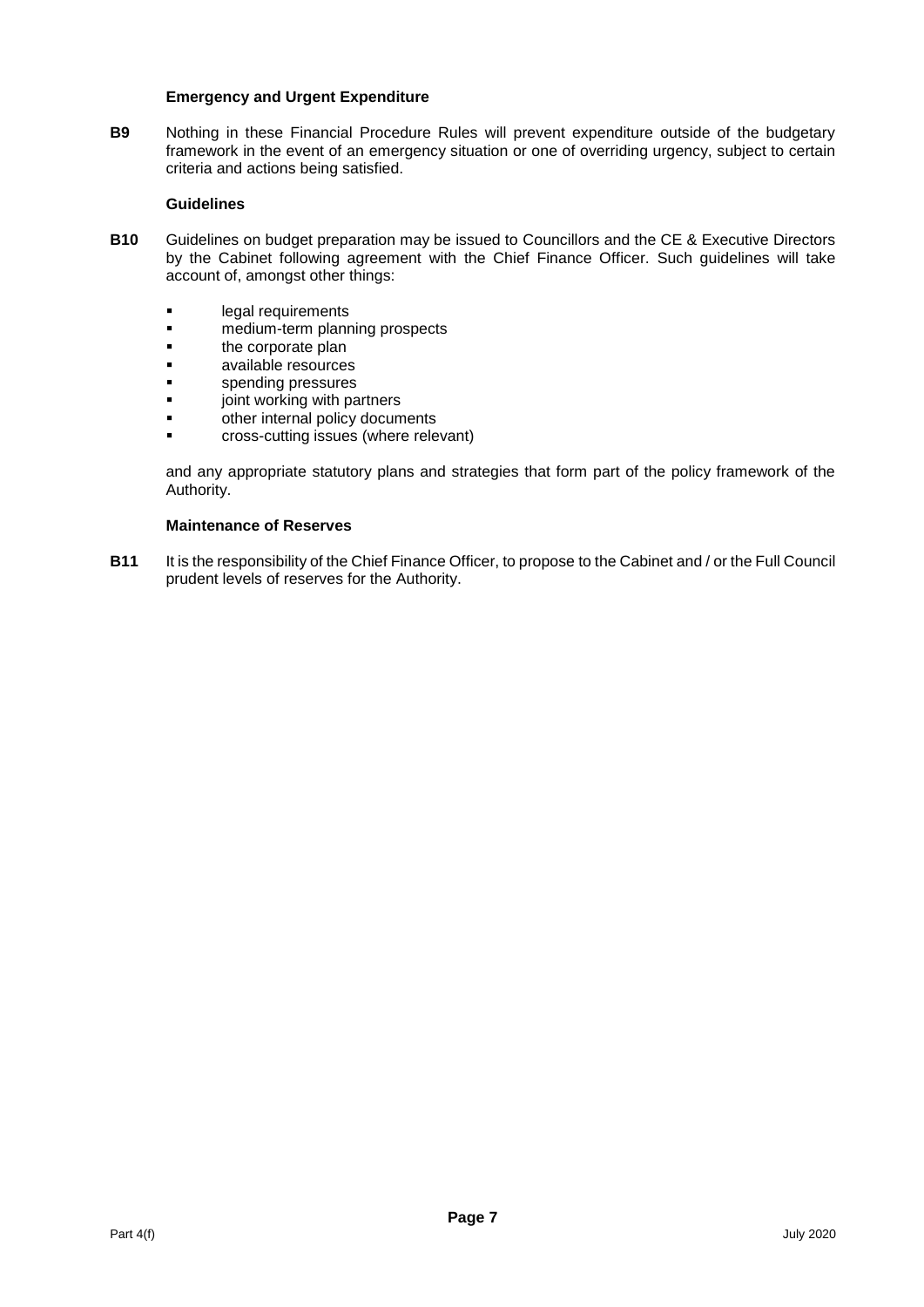# **Financial Procedure Rule C: Risk Management and Control of Resources**

#### **Introduction**

**C1** It is essential that robust, integrated systems are developed and maintained for identifying and evaluating all significant operational risks to the Authority. This should include the proactive participation of all those associated with planning and delivering services.

#### **Risk Management**

- **C2** The Cabinet is responsible for approving the Authority's risk management policy statement and strategy and for reviewing the effectiveness of risk management and for promoting it throughout the Authority. The Cabinet is responsible for ensuring that proper insurance exists where appropriate.
- **C3** The Executive Director (Transformation) is responsible for preparing the Authority's risk management policy statement and strategy.
- **C4** The Chief Finance Officer is responsible for advising the Cabinet on proper insurance cover where appropriate.

#### **Internal Control**

- **C5** Internal control refers to the systems of control devised by management to help ensure the Authority's objectives are achieved in a manner that promotes economical, efficient and effective use of resources and that the Authority's assets and interests are safeguarded.
- **C6** The Chief Finance Officer is responsible for advising on effective systems of internal control. These arrangements need to ensure compliance with all applicable statutes and regulations, and other relevant statements of best practice. They should ensure that public funds are properly safeguarded and used economically, efficiently, and in accordance with the statutory and other authorities that govern their use.
- **C7** It is the responsibility of the CE & Executive Directors to establish sound arrangements for planning, appraising, authorising and controlling their operations in order to achieve continuous improvement, economy, efficiency and effectiveness and for achieving their financial performance targets.

#### **Audit Requirements**

- **C8** The Accounts and Audit Regulations 2015 issued by the relevant Secretary of State require every local Authority to maintain an adequate and effective internal audit.
- **C9** The Audit Commission (subsequently Public Sector Audit Appointments Limited) is responsible for appointing external auditors to each local Authority. The basic duties of the external auditor are governed by the Code of Audit Practice issued by the Comptroller and Auditor General.
- **C10** The Authority may, from time to time, be subject to audit, inspection or investigation by external bodies such as HM Customs and Excise and the Inland Revenue, who have statutory rights of access.

# **Preventing Fraud and Corruption**

**C11** The Chief Finance Officer is responsible for the development and maintenance of an anti-fraud and anti-corruption policy.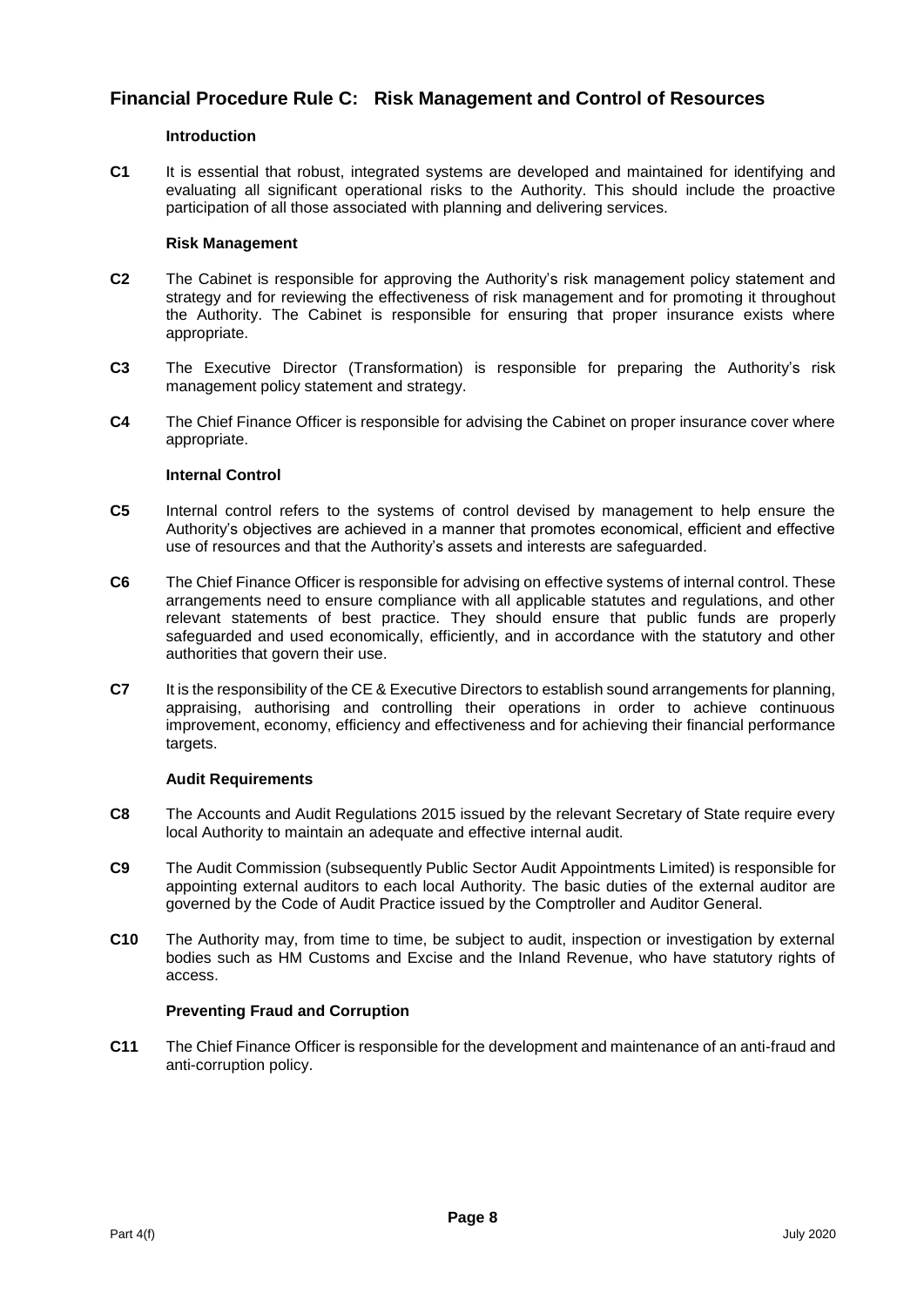# **Assets**

**C12** The CE & Executive Directors should ensure that records and assets are properly maintained and securely held. They should also ensure that contingency plans for the security of assets and continuity of service in the event of disaster or system failure are in place.

#### **Staffing**

- **C13** The Full Council is responsible for determining how officer support for Executive and non-Executive roles within the Authority will be organised.
- **C14** The Head of Paid Service is responsible for providing overall management to staff. He or she is also responsible for ensuring that there is proper use of an evaluation or other agreed system for determining the remuneration of a job.
- **C15** The CE & Executive Directors are responsible for controlling total staff numbers by:
	- advising the Cabinet on the budget necessary in any given year to cover estimated staffing levels
	- adjusting the staffing to a level that can be funded within approved budget provision, varying the provision as necessary within that constraint in order to meet changing operational needs
	- the proper use of appointment procedures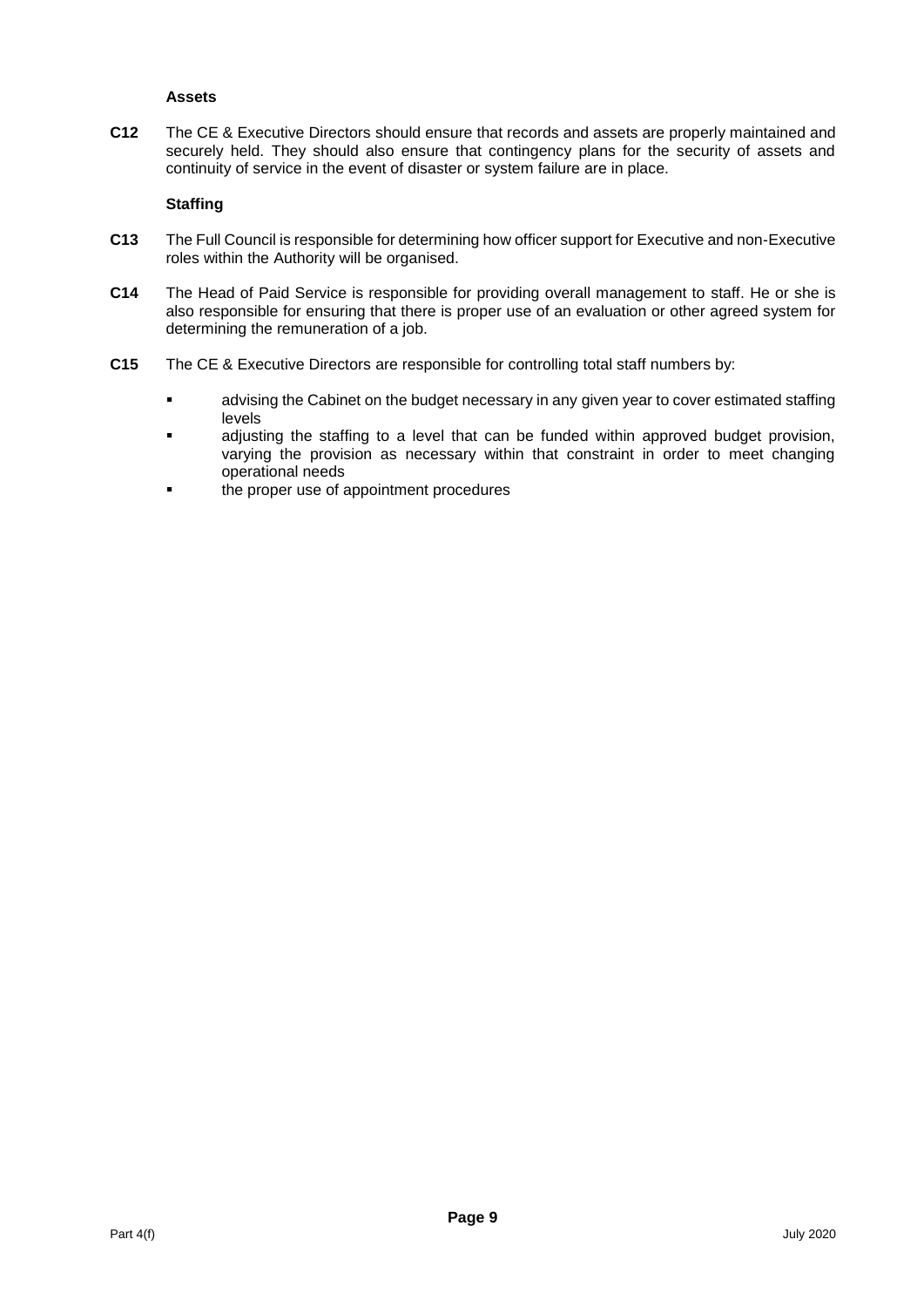# **Financial Procedure Rule D: Treasury Management and Bank Arrangements**

#### **Treasury Management**

- **D1** The Council, in adopting these Financial Procedure Rules, has adopted the key recommendations of CIPFA's Code of Practice on Treasury Management.
- **D2** The key recommendations are:

Key Recommendation 1 – the Council shall put in place formal and comprehensive objectives, policies and practices, strategies and reporting arrangements for the effective management and control of its' treasury management activities.

Key Recommendation 2 – the Council's policies and practices shall make clear that the effective management and control of risk are prime objectives of its treasury management activities.

Key Recommendation 3 – the Council shall acknowledge that the pursuit of best value in treasury management, and the use of suitable performance measures, are valid and important tools for the Council to employ in support of its business and service objectives; and that within the context of effective risk management, its treasury management policies and practices shall reflect this.

Key Recommendation 4 – in order to achieve the above, the Council shall:

- Adopt a treasury management policy statement, as recommended by the Code
- Follow the recommendations in the Code concerning the creation of Treasury Management **Practices**
- **D3** The Council shall create and maintain, as cornerstones for effective treasury management:
	- A treasury management policy statement, including the policies and objectives of its treasury management activities
	- Suitable treasury management practices (TMPs), setting out the manner in which the Council will seek to achieve those policies and objectives, and prescribing how it will manage and control those activities
- **D4** The Full Council is responsible for approving the Treasury Management Policy Statement, the Treasury Management Strategy and the Annual Investment Strategy. The documents are proposed to the Full Council by the Audit Committee which has responsibility for their scrutiny. The Chief Finance Officer has delegated responsibility for implementing and monitoring the statement.
- **D5** All money in the hands of the Authority is controlled by the officer designated for the purposes of section 151 of the Local Government Act 1972.
- **D6** All decisions on borrowing, investment or financing shall be delegated to the Chief Finance Officer, who is required to act in accordance with CIPFA's *Code of Practice for Treasury Management.*
- **D7** The Chief Finance Officer is responsible for reporting to the Cabinet not less than four times in each financial years on the activities of the treasury management operation and on the exercise of his or her delegated treasury management powers. One such report will comprise an annual report on treasury management for presentation by 30<sup>th</sup> September of the succeeding financial year.

# **Leasing and Other Financial Facilities**

**D8** The Chief Finance Officer and officers nominated by him or her are the only officers authorised to enter into and sign agreements for leasing and other financial facilities.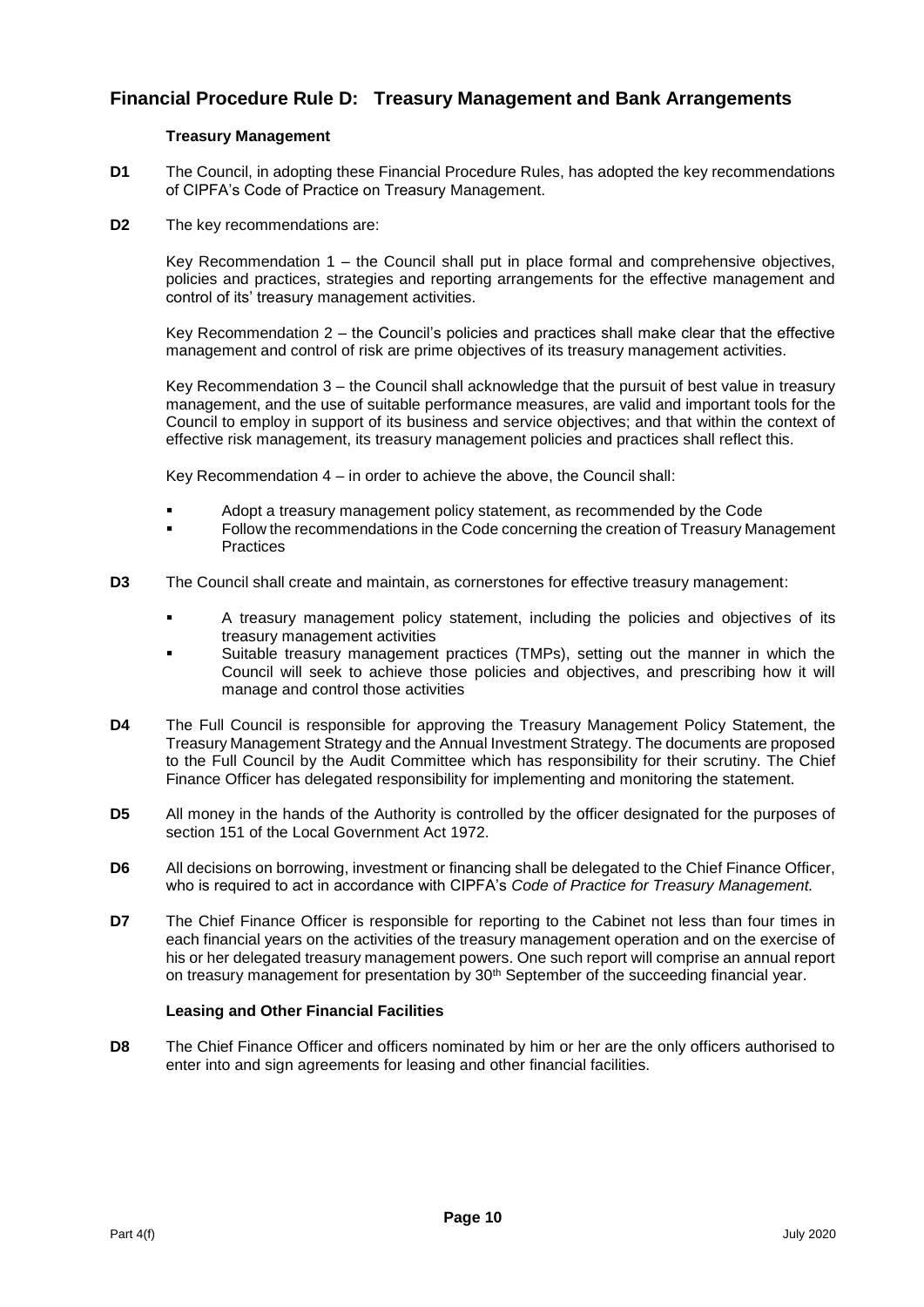#### **Banking Arrangements**

- **D9** The Chief Finance Officer and officers nominated by him or her are the only officers authorised to open, operate and close a bank account on behalf of the Council.
- **D10** The Chief Finance Officer and officers nominated by him or her are the only officers authorised to sign cheques and instigate or arrange other methods of payment.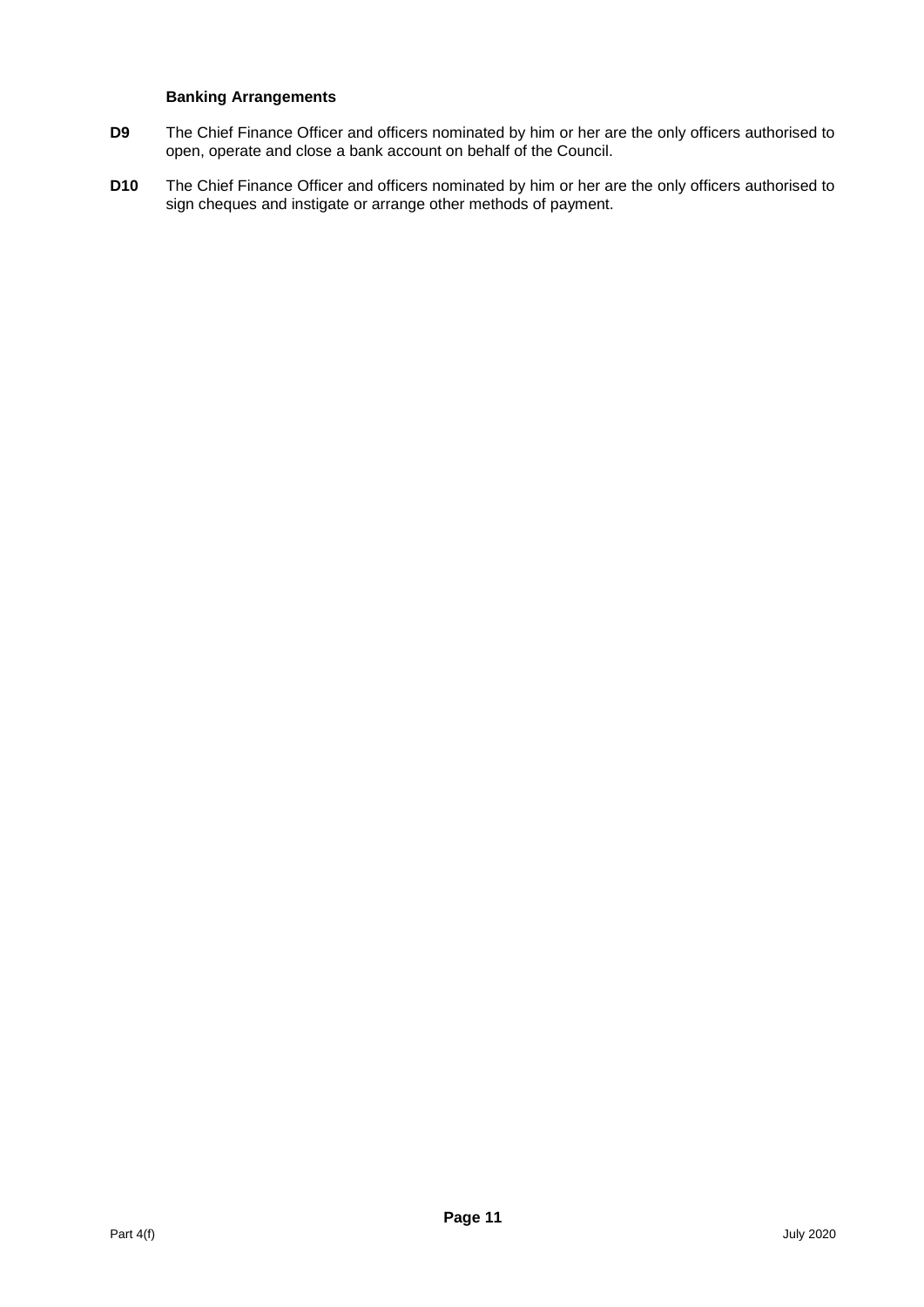# **Financial Procedure Rule E: Financial Systems and Procedures**

# **Introduction**

**E1** Sound systems and procedures are essential to an effective framework of accountability and control.

# **General**

- **E2** The Chief Finance Officer is responsible for the operation of the Authority's accounting systems, the form of accounts and the supporting financial records. Any changes made by the CE & Executive Directors to the existing financial systems or the establishment of new systems must be approved by the Chief Finance Officer. However, the CE & Executive Directors are responsible for the proper operation of financial processes in their own service areas.
- **E3** Any changes to agreed procedures by the CE & Executive Directors to meet their own specific service needs should be agreed with the Chief Finance Officer.
- **E4** The CE & Executive Directors should ensure that their staff receive relevant financial training that has been approved by the Chief Finance Officer.
- **E5** The CE & Executive Directors must ensure that, where appropriate, computer and other systems are registered in accordance with data protection legislation. The CE & Executive Directors must ensure that staff are aware of their responsibilities under freedom of information legislation.

#### **Income and Expenditure**

**E6** It is the responsibility of the CE & Executive Directors to ensure that a proper scheme of delegation has been established within their area and is operating effectively. The scheme of delegation should identify staff authorised to act on their behalf, or on behalf of the Cabinet, in respect of payments, income collection and placing orders, together with the limits of their Authority. The Cabinet is responsible for approving procedures for writing off debts as part of the overall control framework of accountability and control.

# **Payments to Employees Councillors**

**E7** The the CE & Executive Directors are responsible for all payments of salaries and wages to all staff, including payments for overtime, and for payment of allowances Councillors.

# **Taxation**

- **E8** The Chief Finance Officer is responsible for advising the CE & Executive Directors, in the light of guidance issued by appropriate bodies and relevant legislation as it applies, on all taxation issues that affect the Authority.
- **E9** The Chief Finance Officer is responsible for maintaining the Authority's tax records, making all tax payments, receiving tax credits and submitting tax returns by their due date as appropriate.

# **Trading Accounts / Business Units / Local Authority Trading Companies**

**E10** It is the responsibility of the Chief Finance Officer to advise on the establishment and operation of proper financial arrangements for trading accounts, business units and Local Authority Trading Companies.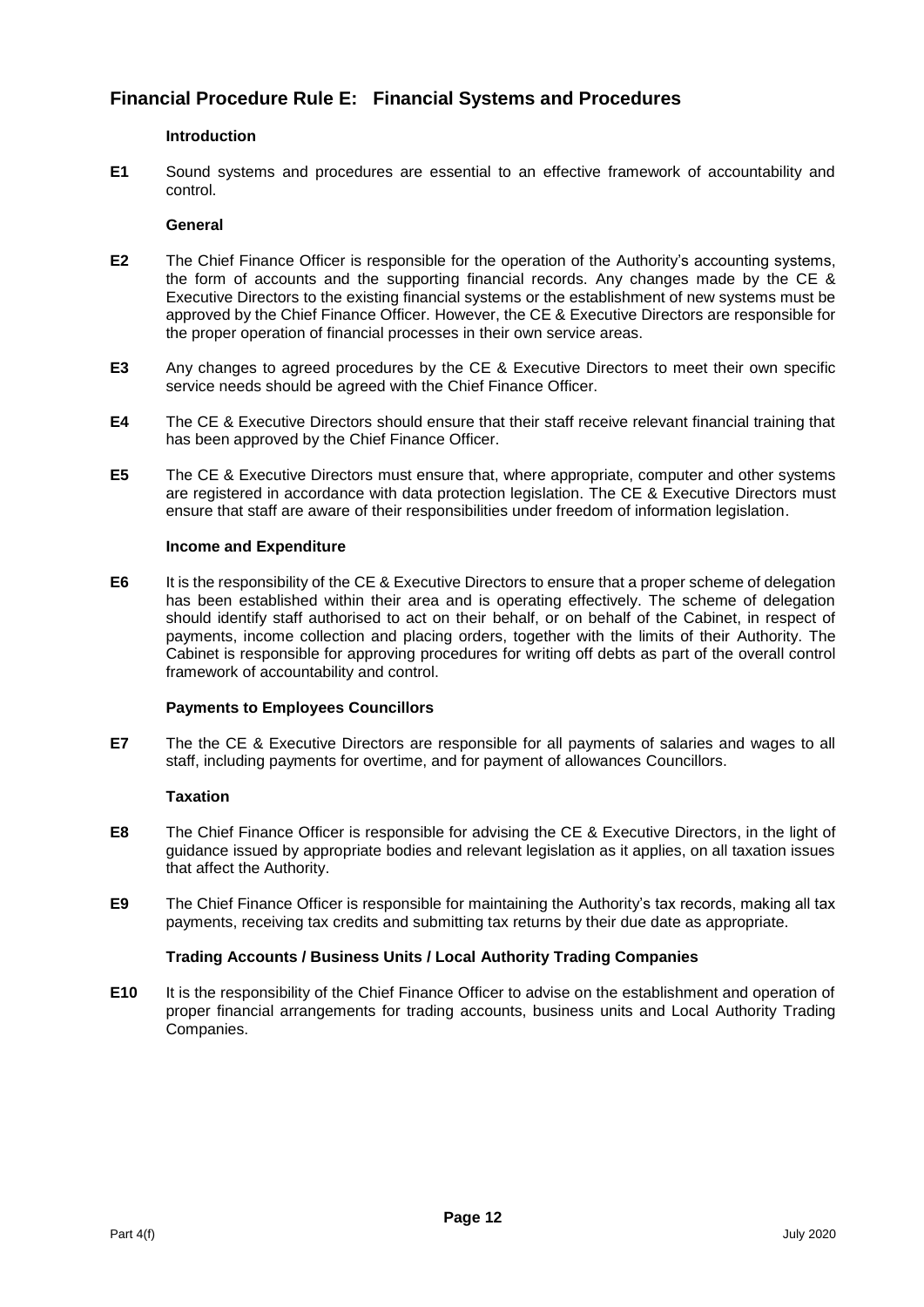# **Financial Procedure Rule F: External Arrangements**

#### **Introduction**

**F1** The Authority provides a distinctive leadership role for the community and brings together the contributions of the various stakeholders. It must also act to achieve the promotion or improvement of the economic, social or environmental well-being of its area.

#### **Partnerships**

- **F2** The Cabinet is responsible for approving delegations, including frameworks for partnerships. The Cabinet is the focus for forming partnerships with other local public, private, voluntary and community sector organisations to address local needs.
- **F3** The Cabinet can delegate functions including those relating to partnerships to officers. These are set out in the scheme of delegation that forms part of the Authority's Constitution. Where functions are delegated, the Cabinet remains accountable for them to the Full Council.
- **F4** The Head of Paid Service and officers nominated by him or her represent the Authority on partnership and external bodies, in accordance with the scheme of delegation.
- **F5** The Monitoring Officer is responsible for promoting and maintaining the same high standards of conduct with regard to financial administration in partnerships that apply throughout the Authority.
- **F6** The Chief Finance Officer must ensure that the accounting arrangements to be adopted relating to partnerships and joint ventures are satisfactory. He or she must also consider the overall corporate governance arrangements and legal issues when arranging contracts with external bodies. He or she must ensure that the risks have been fully appraised before agreements are entered into with external bodies.
- **F7** The CE & Executive Directors are responsible for ensuring that appropriate approvals are obtained before any negotiations are concluded in relation to work with external bodies.

# **External Funding**

**F8** The Chief Finance Officer is responsible for ensuring that all funding notified by external bodies is received and properly recorded in the Authority's accounts.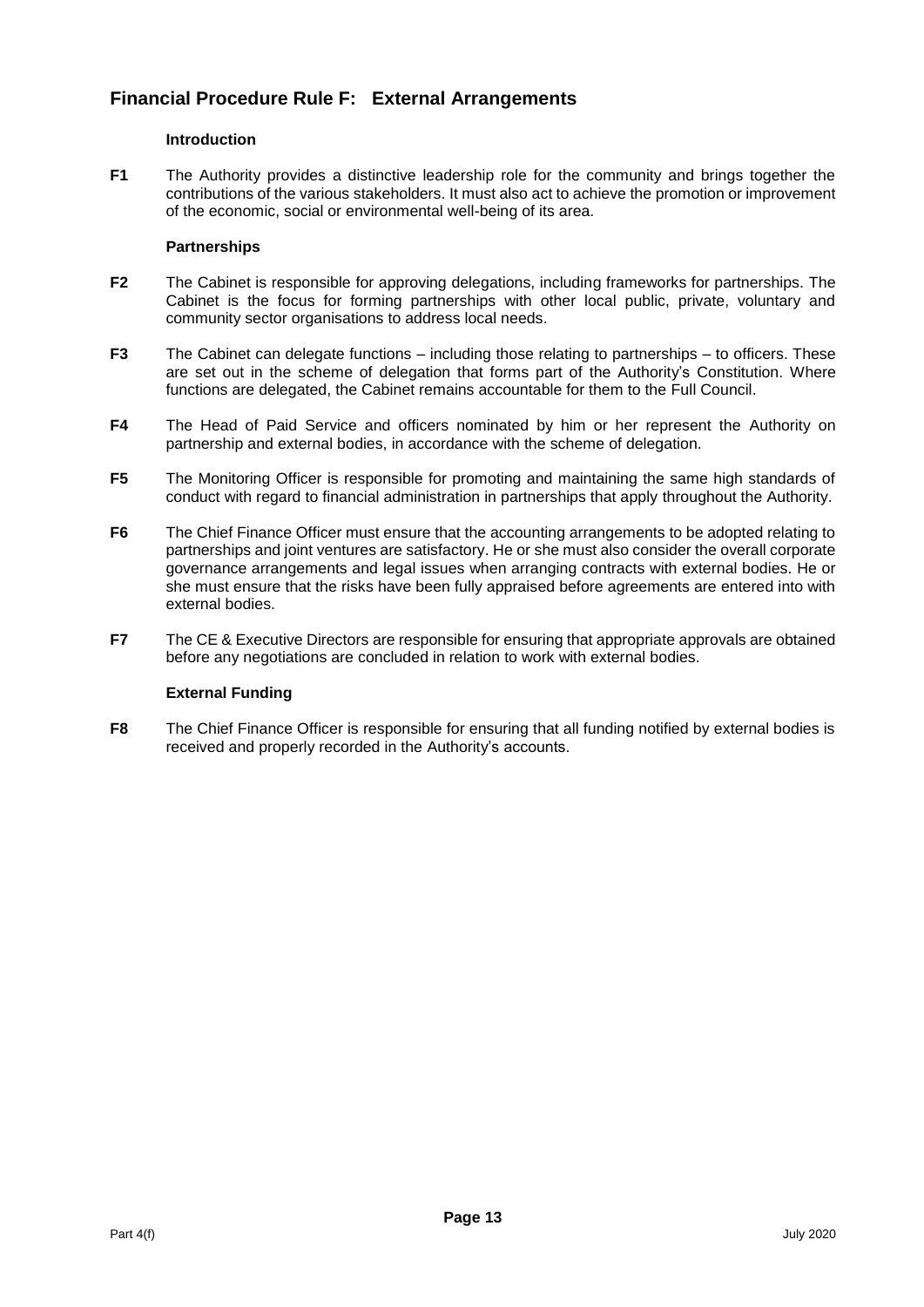# **Appendix A**

# **Financial Governance**

# **1. Financial Governance Standards**

#### **Why is this important?**

**1.1** All staff and Councillors have a duty to abide by the highest standards of probity in dealing with financial issues. This is facilitated by ensuring everyone is clear about the standards to which they are working and the controls that are in place to ensure that these standards are met.

#### **Key controls**

- **1.2** The key controls and control objectives for financial governance standards are:
	- **(a)** their promotion throughout the Authority.
	- **(b)** a monitoring system to review compliance with financial standards, and regular comparisons of performance indicators that are reported to the Cabinet and Full Council.

#### **Responsibility of the Head of Paid Service (Chief Executive)**

**1.3** To establish a framework for management direction, style and standards and for monitoring the performance of the organisation.

#### **Responsibility of the Monitoring Officer**

- **1.4** To promote and maintain high standards of financial conduct.
- **1.5** To advise (together with the Chief Finance Officer) the Cabinet or Full Council about whether a decision is likely to be considered contrary or not wholly in accordance with the budget. Actions that may be "contrary to the budget" include
	- initiating a new policy
	- committing expenditure in future years to above the budget level
	- incurring interdepartmental transfers above virement limits
	- causing the total expenditure financed from council tax, grants and corporately held reserves to exceed the approved budget

- **1.6** To ensure the proper administration of the financial affairs of the Authority.
- **1.7** To set the financial management standards and to monitor compliance with them.
- **1.8** To ensure proper professional practices are adhered to and to act as head of profession in relation to the standards, performance and development of finance staff throughout the Authority.
- **1.9** To advise on the key financial controls necessary to secure sound financial management.
- **1.10** To ensure that financial information is available to enable accurate and timely monitoring and reporting of comparisons of national and local financial performance indicators.
- **1.11** To complete all grant claims and other financial returns required by government departments and other bodies.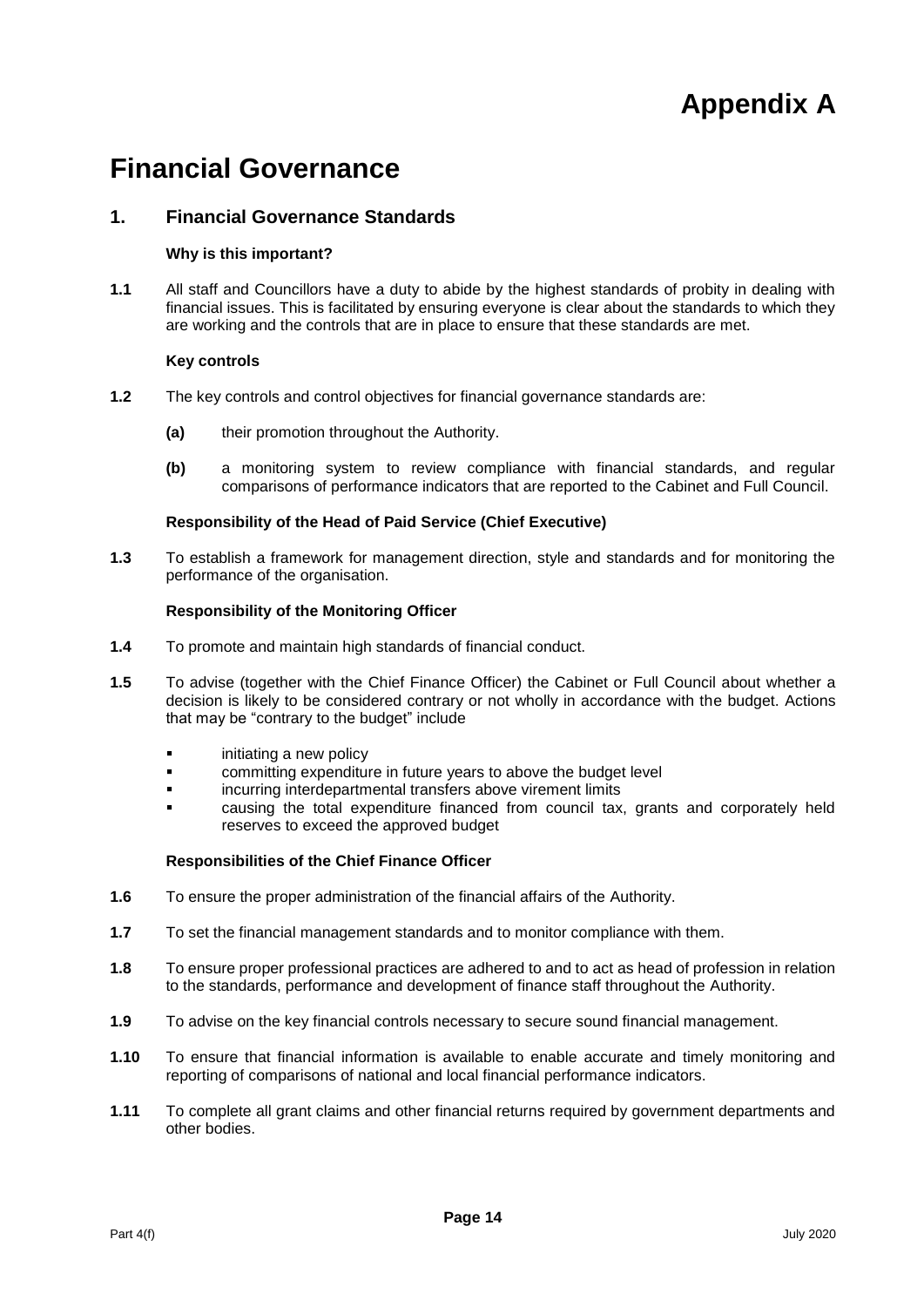# **Responsibilities of the CE & Executive Directors**

- **1.12** To promote the financial management standards set by the Chief Finance Officer in their service areas and to monitor adherence to the standards and practices, liaising as necessary with the Chief Finance Officer.
- **1.13** To promote sound financial practices in relation to the standards, performance and development of staff in their service areas.
- **1.14** To maintain such records as are required to enable the Chief Finance Officer to complete all grant claims and other financial returns required by government departments and other bodies.

# **2. Accounting Policies**

#### **Why is this important?**

**2.1** The Chief Finance Officer is responsible for the preparation of the Authority's statement of accounts, in accordance with proper practices as set out in the format required by the *Code of Practice on Local Authority Accounting in the United Kingdom* (CIPFA / LASAAC), for each financial year ending 31st March.

#### **Key controls**

- **2.2** The key controls for accounting policies are:
	- **(a)** systems of internal control are in place that ensure that financial transactions are lawful.
	- **(b)** suitable accounting policies are selected and applied consistently.
	- **(c)** proper accounting records are maintained.
	- **(d)** financial statements are prepared which present a true and fair view of the financial position of the Authority and its expenditure and income.

#### **Responsibilities of the Chief Finance Officer**

**2.3** To select suitable accounting policies and to ensure that they are applied consistently. The accounting policies are set out in the statement of accounts, which is prepared at 31<sup>st</sup> March each year.

#### **Responsibilities of the CE & Executive Directors**

**2.4** To adhere to the accounting policies and guidelines approved by the Chief Finance Officer.

# **3. Accounting Records and Returns**

#### **Why is this important?**

**3.1** Maintaining proper accounting records is one of the ways in which the Authority discharges its responsibility for stewardship of public resources. The Authority has a statutory responsibility to prepare its annual accounts to present a true and fair view of its operations during the year. These are subject to external audit. This audit provides assurance that the accounts are prepared properly, that proper accounting practices have been followed and that quality arrangements have been made for securing economy, efficiency and effectiveness in the use of the Authority's resources.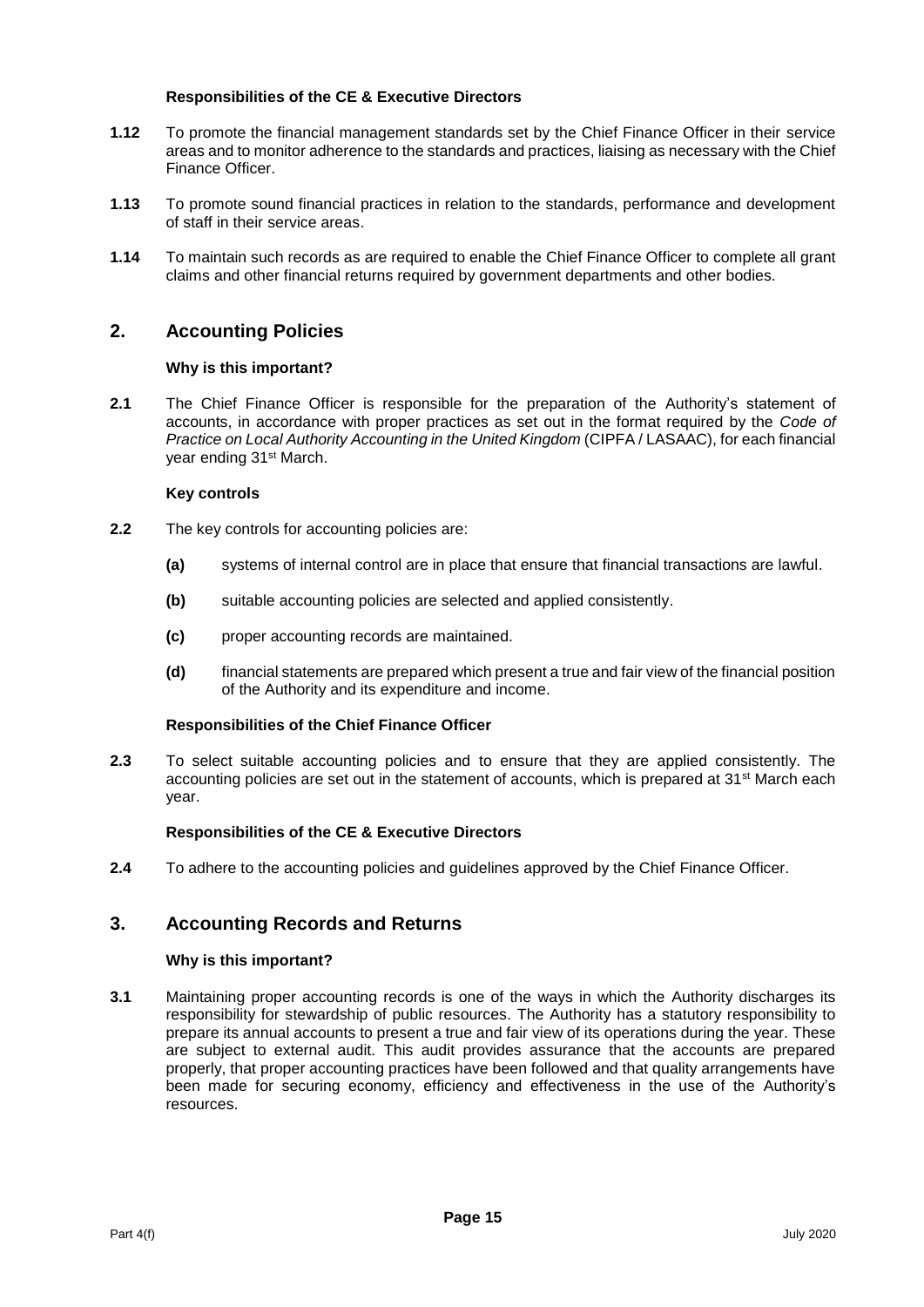#### **Key controls**

- **3.2** The key controls for accounting records and returns are:
	- **(a)** all finance staff and budget holders operate within the required accounting standards and timetables.
	- **(b)** all the Authority's transactions, material commitments and contracts and other essential accounting information are recorded completely, accurately and on a timely basis.
	- **(c)** procedures are in place to enable accounting records to be reconstituted in the event of systems failure.
	- **(d)** reconciliation procedures are carried out to ensure transactions are correctly recorded.
	- **(e)** prime documents are retained in accordance with legislative and other requirements.

#### **Responsibilities of the Chief Finance Officer**

- **3.3** To determine the accounting procedures and records for the Authority and to arrange for the compilation of all such accounts and accounting records under his or her direction. Where these are maintained outside the finance department, the Chief Finance Officer should consult the CE or Deputy concerned.
- **3.4** To make proper arrangements for the audit of the Authority's accounts in accordance with the Accounts and Audit Regulations 2015.
- **3.5** To comply with the following principles when allocating accounting duties:
	- **(a)** separating the duties of providing information about sums due to or from the Authority and calculating, checking and recording these sums from the duty of collecting or disbursing them.
	- **(b)** employees with the duty of examining or checking the accounts of cash transactions must not themselves be engaged in these transactions.
- **3.6** To ensure that all claims for funds including grants are made by the due date.
- **3.7** To prepare and publish the audited accounts of the Authority for each financial year, in accordance with the statutory timetable and with the requirement for the Audit Committee to approve the statement of accounts before the statutory deadline.
- **3.8** To administer the Authority's arrangements for under- and overspendings to be carried forward to the following financial year.
- **3.9** To ensure the proper retention of financial documents in accordance with the requirements set out in the Authority's document retention schedule.

- **3.10** To consult and obtain the approval of the Chief Finance Officer before making any changes to accounting records and procedures.
- **3.11** To comply with the principles outlined in paragraph 3.5 when allocating accounting duties.
- **3.12** To maintain adequate records to provide a management trail leading from the source of income / expenditure through to the accounting statements.
- **3.13** To supply information required to enable the statement of accounts to be completed in accordance with quidelines issued by the Chief Finance Officer.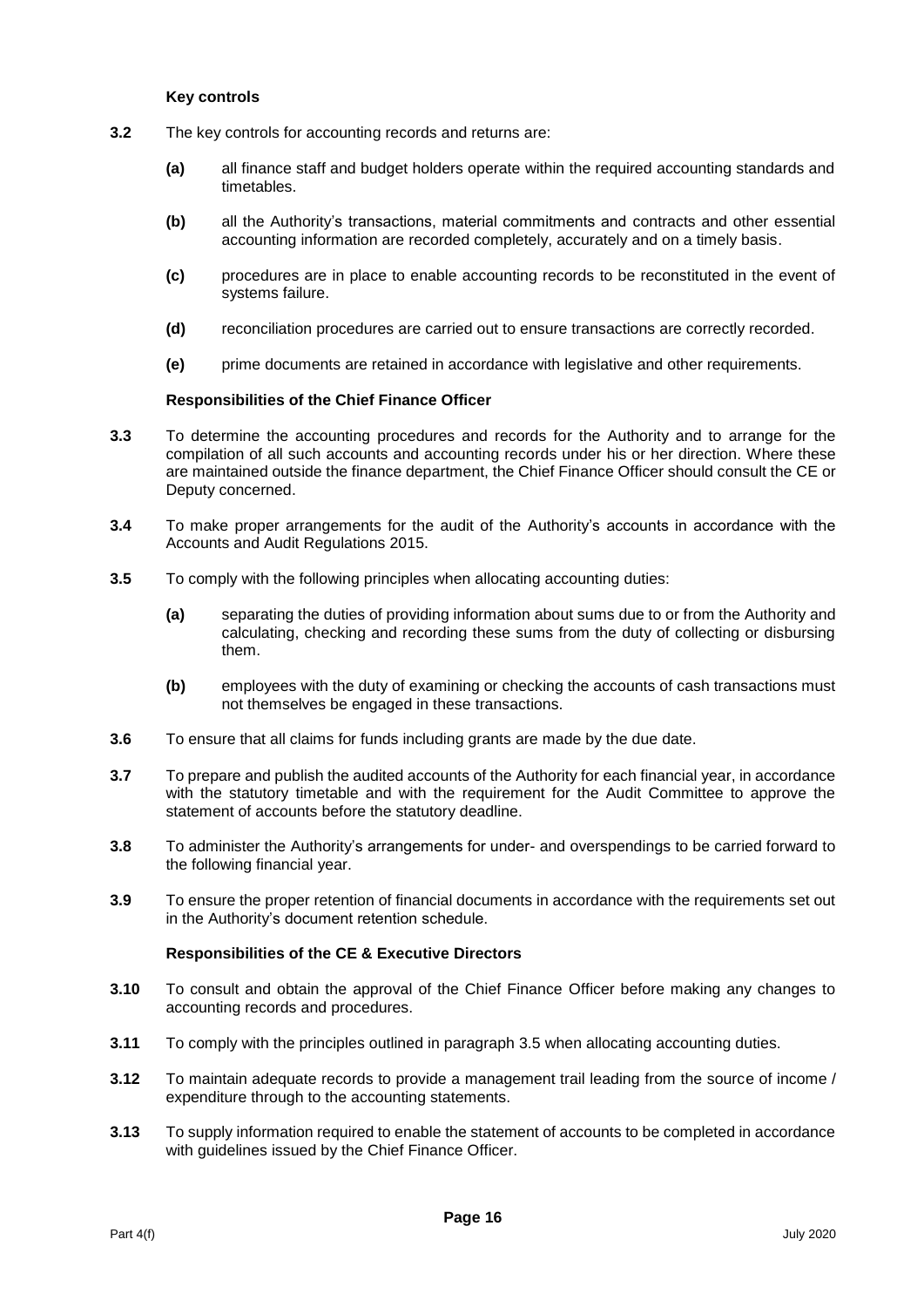# **4. The Annual Statement of Accounts**

# **Why is this important?**

**4.1** The Authority has a statutory responsibility to prepare its own accounts to present a true and fair view of its operations during the year. The Audit Committee is responsible for approving the annual statutory statement of accounts.

# **Key controls**

- **4.2** The key controls for the annual statement of accounts are:
	- **(a)** the Authority is required to make arrangements for the proper administration of its financial affairs and to secure that one of its officers has the responsibility for the administration of these affairs.
	- **(b)** the Authority's statement of accounts must be prepared in accordance with proper practices as set out in the *Code of Practice on Local Authority Accounting in the United Kingdom* (the Code) (CIPFA / LASAAC).

# **Responsibilities of the Chief Finance Officer**

- **4.3** To select suitable accounting policies and to apply them consistently.
- **4.4** To make judgements and estimates that are reasonable and prudent.
- **4.5** To comply with the Code.
- **4.6** To draw up the timetable for final accounts preparation and to advise staff and external auditors accordingly.
- **4.7** To sign and date the statement of accounts by the statutory deadline, stating that it presents a true and fair view of the financial position of the Authority at the accounting date and its income and expenditure for the year ended 31 March 20xx.

# **Responsibilities of the CE & Executive Directors**

**4.8** To comply with accounting guidance provided by the Chief Finance Officer and to supply the Chief Finance Officer with information when required.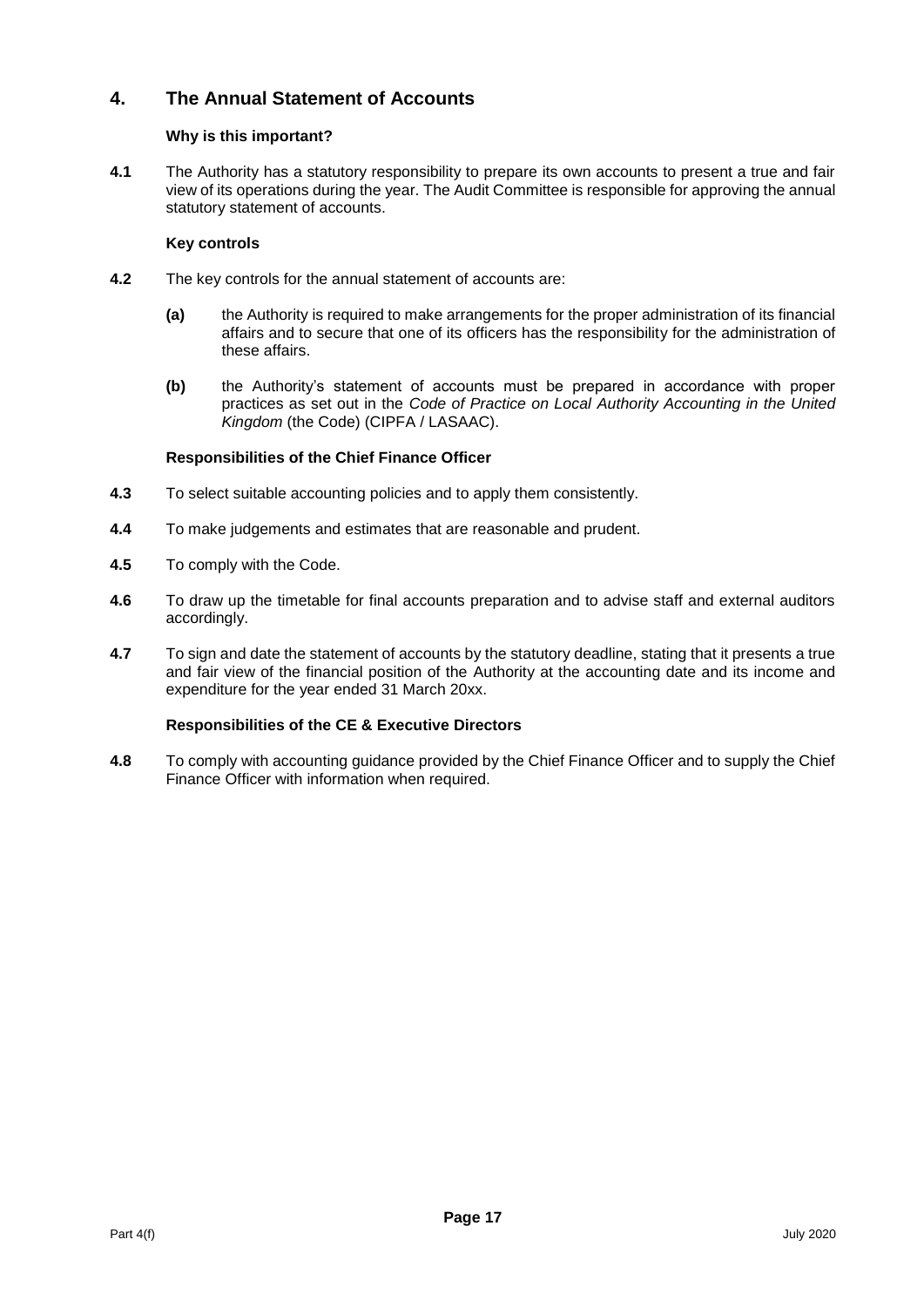# **Appendix B**

# **Financial Planning and Management**

# **1. Budgeting**

# **Format of the Budget**

# **Why is this important?**

**1.1** The format of the budget determines the level of detail to which financial control and management will be exercised. The format shapes how the rules around virement operate, the operation of cash limits and sets the level at which funds may be reallocated within budgets.

# **Key controls**

- **1.2** The key controls for the budget format are:
	- **(a)** the format complies with all legal requirements.
	- **(b)** the format reflects the accountabilities of service delivery.

# **Responsibilities of the Chief Finance Officer**

**1.3** To advise the Cabinet on the format of the budget that is approved by the Full Council.

# **Responsibilities of the CE & Executive Directors**

**1.4** To comply with accounting guidance provided by the Chief Finance Officer.

# **Budget Monitoring and Control**

# **Why is this important?**

- **1.5** Budget management ensures that once the Full Council has approved the budget, allocated resources are used for their intended purposes and are properly accounted for. Budgetary control is a continuous process, enabling the Authority to review and adjust its budget targets during the financial year. It also provides the mechanism that calls to account managers responsible for defined elements of the budget.
- **1.6** By continuously identifying and explaining variances against budgetary targets, the Authority can identify changes in trends and resource requirements at the earliest opportunity. The Authority itself operates within an annual cash limit, approved when setting the overall budget. To ensure that the Authority in total does not overspend, each service is required to manage its own expenditure within the cash-limited budget allocated to it.
- **1.7** For the purposes of budgetary control by managers, a budget will normally be the planned income and expenditure for a service area or cost centre. However, budgetary control may take place at a more detailed level if this is required by the scheme of delegation of the CE & Deputy concerned.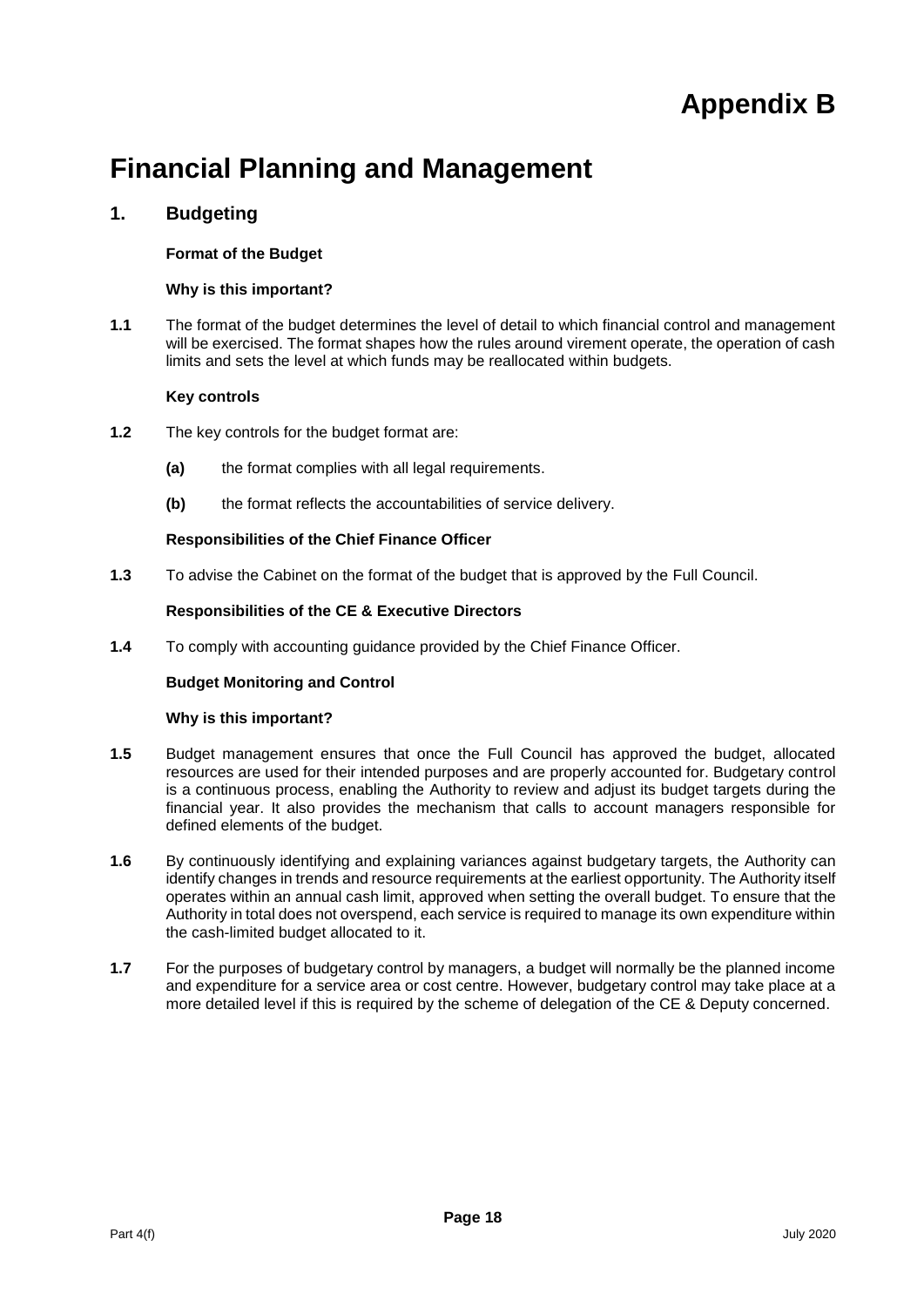#### **Key controls**

- **1.8** The key controls for managing and controlling the revenue budget are:
	- **(a)** Budget Holders should be responsible only for income and expenditure that they can influence.
	- **(b)** there is a nominated Budget Holder for each cost centre heading.
	- **(c)** Budget Holders accept accountability for their budgets and the level of service to be delivered and understand their financial responsibilities.
	- **(d)** Budget Holders follow an approved certification process for all expenditure.
	- **(e)** income and expenditure are properly recorded and accounted for.
	- **(f)** performance levels / levels of service are monitored in conjunction with the budget and necessary action is taken to align service outputs and budget.

#### **Responsibilities of the Chief Finance Officer**

- **1.9** To establish an appropriate framework of budgetary management and control that ensures that:
	- **(a)** budget management is exercised within annual cash limits unless the Full Council agrees otherwise.
	- **(b)** each Department has available timely information on receipts and payments on each budget which is sufficiently detailed to enable managers to fulfil their budgetary responsibilities.
	- **(c)** expenditure is committed only against an approved budget head.
	- **(d)** all officers responsible for committing expenditure comply with relevant guidance, and the Financial Procedure Rules.
	- **(e)** each cost centre has a single named Budget Holder, determined by the CE or Deputy concerned. As a general principle, budget responsibility should be aligned as closely as possible to the decision-making processes that commits expenditure.
	- **(f)** significant variances from approved budgets are investigated and reported by Budget Holders regularly.
- **1.10** To administer the Authority's scheme of virement.
- **1.11** To submit reports to the Cabinet and to the Full Council, in consultation with the CE or Deputy concerned, where he/she is unable to balance expenditure and resources within existing approved budgets under his or her control.
- **1.12** To prepare and submit reports on the Authority's projected income and expenditure compared with the budget on a regular basis.

- **1.13** To maintain budgetary control within their service areas, in adherence to the principles in 1.9, and to ensure that all income and expenditure are properly recorded and accounted for.
- **1.14** To ensure that an accountable Budget Holder is identified for each item of income and expenditure under the control of the CE or Deputy concerned (grouped together in a series of cost centres). As a general principle, budget responsibility should be aligned as closely as possible to the decisionmaking that commits expenditure.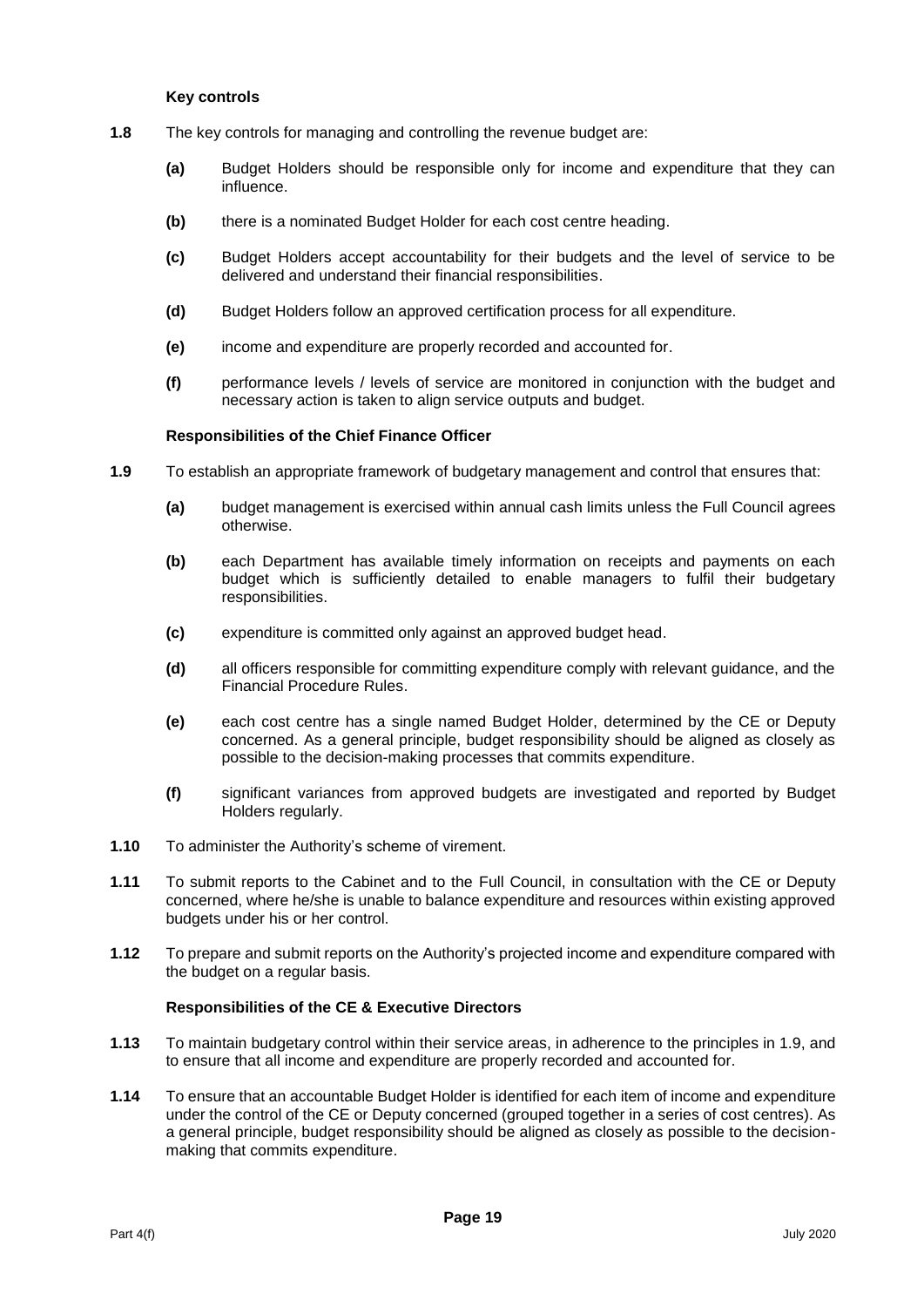- **1.15** To ensure that spending remains within the service's overall cash limit, and that individual budget heads are not overspent, by monitoring the budget and taking appropriate corrective action where significant variations from the approved budget are forecast.
- **1.16** To ensure that a monitoring process is in place to review performance levels / levels of service in conjunction with the budget and is operating effectively.
- **1.17** To prepare and submit in conjunction with the Chief Finance Officer reports to Cabinet on the service's projected expenditure compared with its budget.
- **1.18** To ensure compliance with the scheme of virement.
- **1.19** To agree with the CE or Deputy concerned where it appears that a virement proposal may impact materially on another service area or Department's level of service activity.

#### **Budget Preparation and Medium-Term Planning**

#### **Why is this important?**

- **1.20** The Authority is a complex organisation responsible for delivering a wide variety of services. It needs to plan effectively and to develop systems to enable scarce resources to be allocated in accordance with carefully weighed priorities. The budget is the financial expression of the Authority's plans and policies.
- **1.21** The revenue budget must be constructed so as to ensure that resource allocation properly reflects the service plans and priorities of the Full Council. Budgets (spending plans) are needed so that the Authority can plan, authorise, monitor and control the way money is allocated and spent. It is illegal for an Authority to budget for a deficit.
- **1.22** Medium-term planning (or a three to five-year planning system) involves a planning cycle in which managers develop their own plans. As each year passes, another future year will be added to the medium-term plan. This ensures that the Authority is always preparing for events in advance.

#### **Key controls**

- **1.23** The key controls for budgets and medium-term planning are:
	- **(a)** specific budget approval for all expenditure.
	- **(b)** Budget Holders are consulted in the preparation of the budgets for which they will be held responsible and accept accountability within delegations set by the Cabinet for their budgets and the level of service to be delivered.
	- **(c)** a monitoring process is in place to review regularly the effectiveness and operation of budget preparation and to ensure that any corrective action is taken.

- **1.24** To prepare and submit reports on budget prospects to the Cabinet, including resource constraints set by the Government, in accordance with the approved budget timetable. Reports should take account of medium-term prospects, where appropriate.
- **1.25** To determine the detailed form of revenue estimates and the methods for their preparation, consistent with the budget approved by the Full Council, and after consultation with the Cabinet and the CE & Executive Directors
- **1.26** To prepare and submit reports to the Cabinet and Full Council on the aggregate spending plans of the Council and on the resources available to fund them, identifying, where appropriate, the implications for the level of council tax or housing rent levels to be levied in accordance with statutory timetables.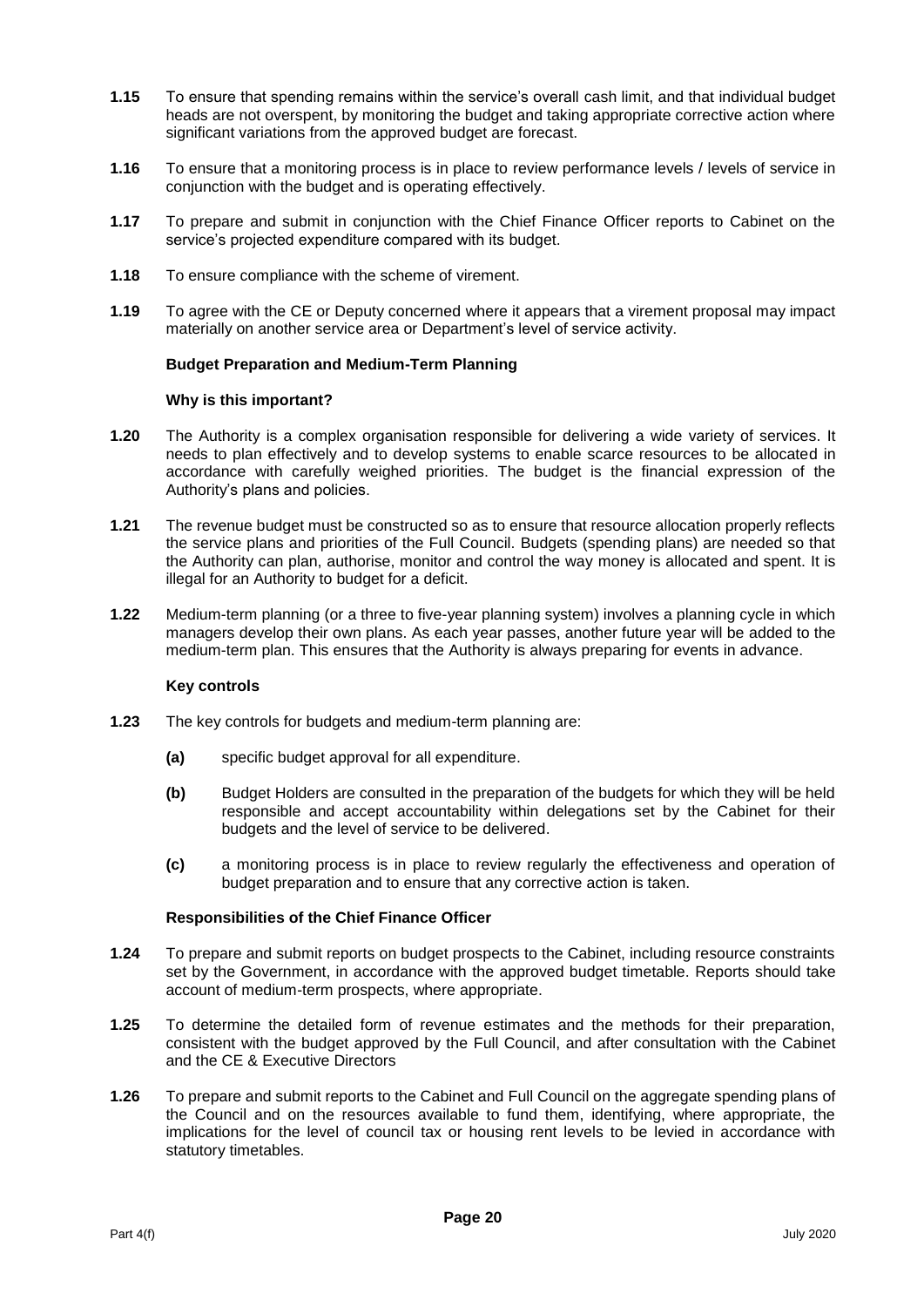- **1.27** To advise on the medium-term implications of spending decisions.
- **1.28** To encourage the best use of resources and value for money by working with the CE & Executive Directors to identify opportunities to improve economy, efficiency and effectiveness, and by encouraging good practice in conducting financial appraisals of development or savings options, and in developing financial aspects of service planning.
- **1.29** To advise the Full Council on Cabinet proposals in accordance with his or her responsibilities under section 151 of the Local Government Act 1972.

#### **Responsibilities of the CE & Executive Directors**

- **1.30** To prepare estimates of income and expenditure, in consultation with the Chief Finance Officer, to be submitted to the Cabinet, in accordance with statutory deadlines.
- **1.31** To prepare budgets that are consistent with any relevant cash limits, with the Authority's annual budget cycle and with guidelines issued by the Cabinet. The format should be prescribed by the Chief Finance Officer in accordance with the Full Council's general directions.
- **1.32** To ensure prior approval by the Full Council for new proposals that:
	- **(a)** increase the budgetary requirement in current or future years, or
	- **(b)** change existing policies, initiate new policies or cease existing policies, or
	- **(c)** materially extend or reduce the Authority's services.

A report on new proposals should explain the full financial implications, following consultation with the Chief Finance Officer. Unless the Full Council has agreed otherwise, the CE & Executive Directors must plan to contain the financial implications of such proposals within their cash limit.

- **1.33** To agree with the CE & Deputy concerned where it appears that a budget proposal may impact materially on another service area or Department's level of service activity.
- **1.34** To integrate financial and budget plans into service planning, so that service plans are fully costed and can be incorporated into medium term budget forecasts.
- **1.35** In consultation with the Chief Finance Officer and in accordance with the laid-down guidance and timetable, to prepare detailed draft revenue and capital budgets for consideration by the Cabinet, including proposals for the setting of fees and charges.
- **1.36** When drawing up draft budget requirements, to have regard to:
	- **(a)** Spending patterns and pressures revealed through the budget monitoring process.
	- **(b)** Legal requirements.
	- **(c)** Policy requirements as defined by the Full Council in the approved policy framework.
	- **(d)** Initiatives already under way.

#### **Resource Management**

#### **Why is this important?**

**1.37** A mismatch often exists between available resources and required resources. A common scenario is that available resources are not adequate to fulfil need / desire. It is therefore imperative that needs / desires are carefully prioritised and that resources are utilised to fulfil all legal responsibilities and minimise the level of waste, inefficiency or loss. Resources may include staff, money, equipment, goods and materials.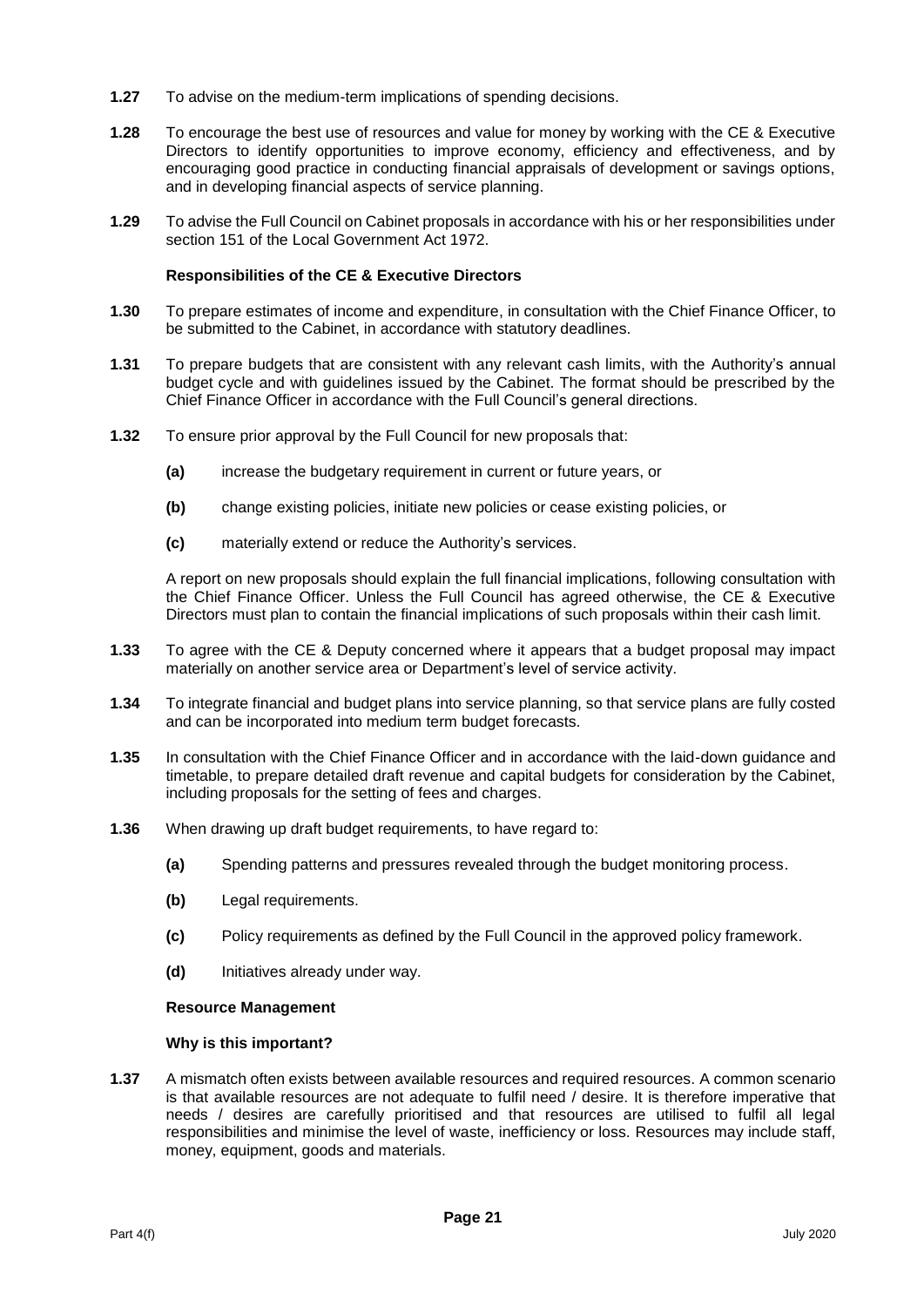#### **Key controls**

- **1.38** The key controls for resource management are:
	- **(a)** resources are acquired in accordance with the law and using an approved authorisation process.
	- **(b)** resources are used only for the purpose intended, to achieve the approved policies and objectives, and are properly accounted for.
	- **(c)** resources are securely held for use when required.
	- **(d)** resources are used with the minimum level of waste, inefficiency or loss for other reasons.

#### **Responsibilities of the Chief Finance Officer**

- **1.39** To advise on methods available for the funding of resources, such as grants from central government and borrowing.
- **1.40** To assist in the allocation of resources to Budget Holders.

#### **Responsibilities of the CE & Executive Directors**

- **1.41** To work within budget limits and to utilise resources allocated in the most efficient, effective and economic way.
- **1.42** To identify opportunities to minimise or eliminate resource requirements or consumption without having a detrimental effect on service delivery.

#### **Capital Programmes**

#### **Why is this important?**

- **1.43** Capital expenditure involves acquiring or enhancing fixed assets with a long-term value to the Authority, such as land, buildings, and major items of plant, equipment or vehicles. Capital assets shape the way services are delivered in the long term and create financial commitments for the future in the form of financing costs and revenue running costs.
- **1.44** The Government places strict controls on the financing capacity of the Authority. This means that capital expenditure should form part of an investment strategy and should be carefully prioritised in order to maximise the benefit of scarce resources.

#### **Key controls**

- **1.45** The key controls for capital programmes are:
	- **(a)** Sufficient regard being given to the Capital Strategy adopted by the Full Council.
	- **(b)** Specific approval by the Full Council for the programme of capital expenditure following recommendation by the Cabinet.
	- **(c)** A scheme and estimate, including project plan, progress targets and associated revenue expenditure is prepared for each capital project, for approval by the CE & Executive Directors.
	- **(d)** Proposals for improvements and alterations to buildings must be approved the CE or Deputy concerned.
	- **(e)** Capital procurements should be in accordance with Contract Procedure Rules.
	- **(f)** The development and implementation of asset management plans.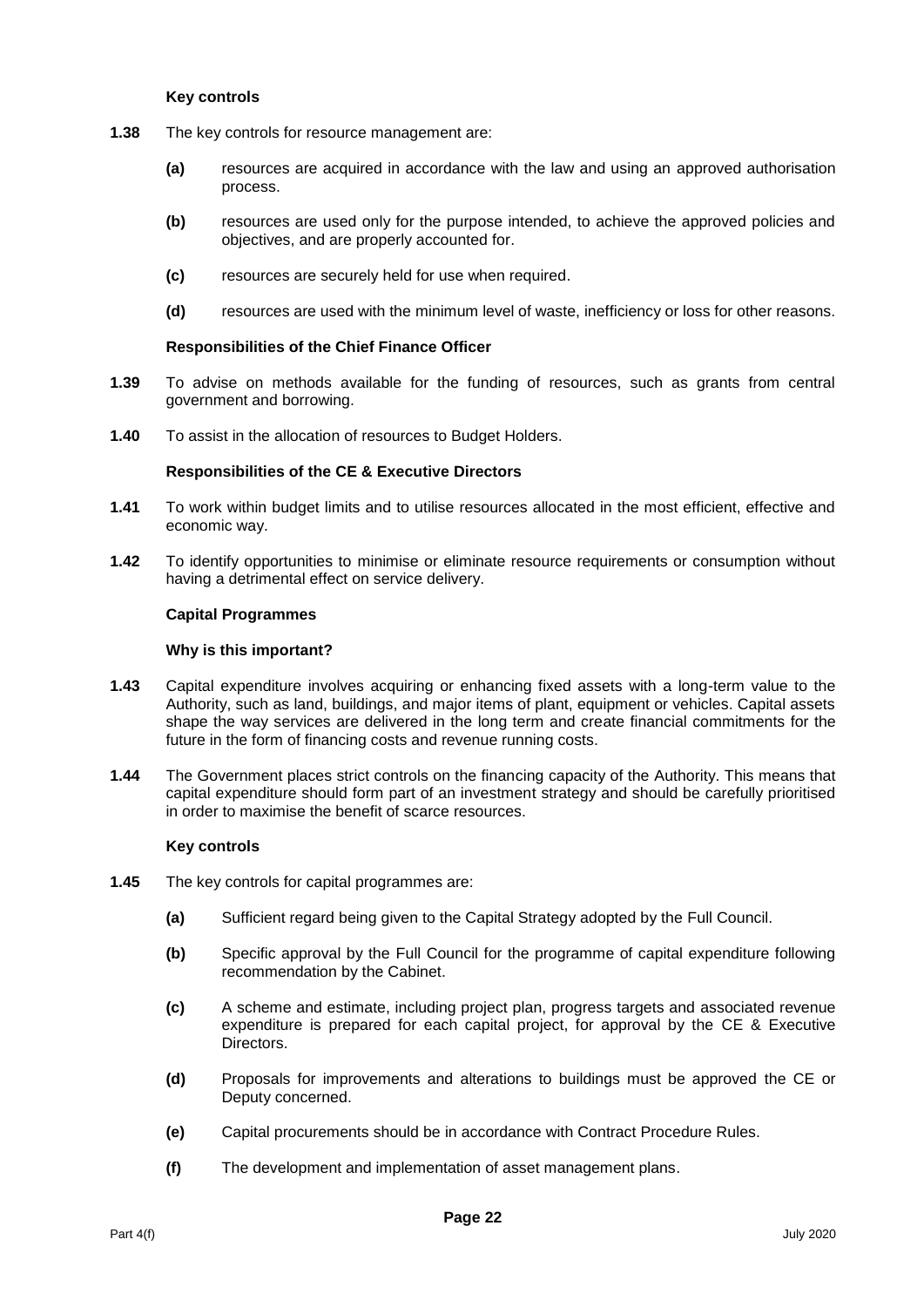- **(g)** Accountability for each proposal is accepted by a named manager.
- **(h)** Monitoring of scheme progress in conjunction with expenditure and comparison with approved budget.

#### **Responsibilities of the Chief Finance Officer**

- **1.46** To prepare capital estimates jointly with the CE & Executive Directors and to report them to the Cabinet for approval. The Cabinet will make recommendations on the capital estimates and on any associated financing requirements to the Full Council.
- **1.47** To prepare and submit reports to the Cabinet on the projected income, expenditure and resources compared with the approved estimates.
- **1.48** To issue guidance concerning capital schemes and controls, for example, on project appraisal techniques. The definition of 'capital' will be determined by the Chief Finance Officer, having regard to government regulations and accounting requirements.

#### **Responsibilities of the CE & Executive Directors**

- **1.49** To comply with guidance concerning capital schemes and controls issued by the Chief Finance Officer.
- **1.50** To ensure that all capital proposals have undergone a project appraisal in accordance with guidance issued by the Chief Finance Officer.
- **1.51** To ensure that all capital procurements are added to the annual procurement plan.
- **1.52** To ensure that adequate records are maintained for all capital contracts.
- **1.53** To proceed with projects only when there is adequate provision in the capital programme and with the agreement of the Chief Finance Officer, where required.
- **1.54** To obtain authorisation from the Cabinet for individual schemes where the estimated expenditure exceeds the capital programme provision.
- **1.55** To prepare and submit reports, jointly with the Chief Finance Officer, to the Cabinet, of any variation in contract costs greater than the approved budget. The Cabinet may meet cost increases by virement from savings elsewhere within their capital programme, save that there can be no transfer of approved budgets between the General Fund and the Housing Revenue Account.
- **1.56** To ensure that credit arrangements, such as leasing agreements, are not entered into without the prior approval of the Chief Finance Officer and, if applicable, approval of the scheme through the capital programme.

#### **Emergency and Urgent Expenditure (Council Procedure Rule 46)**

- **1.57** Nothing in these Financial Procedure Rules shall prevent the Chief Executive, the Deputy Chief Executive, an Executive Director or Director from incurring expenditure outside of the budgetary framework which is essential to meet any immediate needs created by a sudden emergency, or which is referable to Section 138 of the Local Government Act 1972, or which is outside the Council's control (e.g. by order of the Courts or any other body with an equivalent power), or which has some other overriding urgency, subject to:
	- **(a)** It not being practical to convene a quorate meeting of the Full Council.
	- **(b)** The Chair of the relevant Scrutiny Committee, or in his or her absence the Mayor, or in his or her absence the Deputy Mayor, agreeing that the expenditure is a matter of urgency.
	- **(c)** The matter has first been discussed with the Head of Paid Service and the Chief Finance **Officer**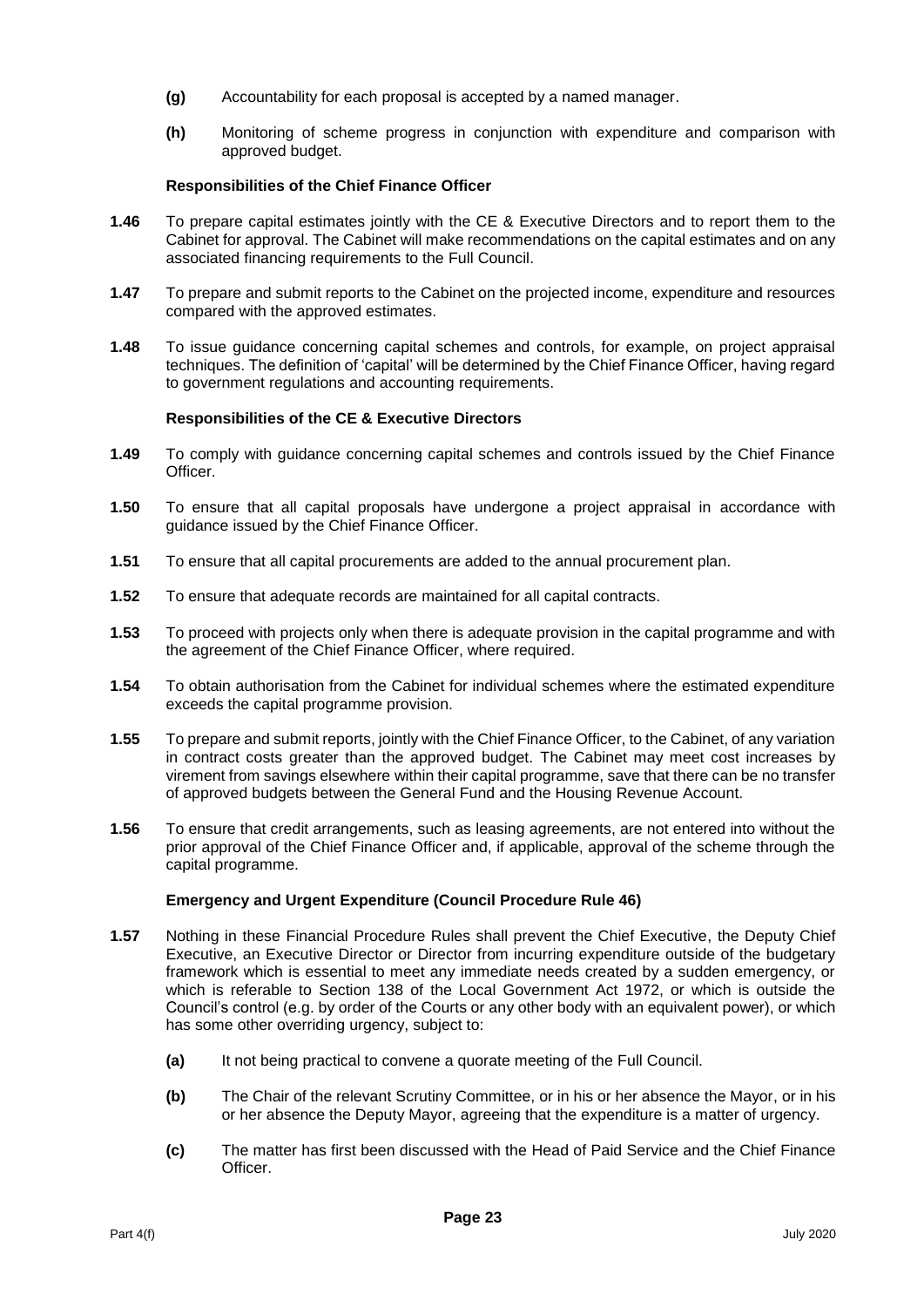- **(d)** The reasons why it was impractical to convene a quorate meeting of the Full Council under 1.57(a) and the consent under 1.57b) being noted on the record of the decision.
- **1.58** Following the decision to incur expenditure outside of the budgetary framework on the grounds of urgency, the relevant Cabinet Member will provide a full report to the next available Full Council meeting explaining the decision, the reasons for it and why the decision was treated as a matter of urgency. The report will also set out the level of expenditure incurred or likely to be incurred under the decision and proposals for the mitigation of the expenditure by the deferment of other expenditure where possible.

# **2. Maintenance of Reserves**

# **Why is this important?**

**2.1** The Authority must decide the level of general reserves it wishes to maintain, based on the advice of the Chief Finance Officer, before it can decide the level of council tax. Reserves are maintained as a matter of prudence. They enable the Authority to provide for unexpected events and thereby protect it from overspending, should such events occur. Reserves for specific purposes may also be maintained, such as the purchase or renewal of capital items.

# **Key controls**

- **2.2** To maintain reserves in accordance with the *Code of Practice on Local Authority Accounting in the United Kingdom* (CIPFA / LASAAC) and agreed accounting policies.
- **2.3** For each reserve established, the purpose, usage and basis of transactions should be clearly identified.
- **2.4** Authorisation of appropriation to and from reserves by the CE or Executive Director concerned in consultation and agreement with the Chief Finance Officer.

# **Responsibilities of the Chief Finance Officer**

**2.5** To advise the Cabinet and the Full Council on prudent levels of reserves for the Authority.

# **Responsibilities of the CE & Executive Directors**

**2.6** To ensure that resources are used only for the purposes for which they were intended.

# **3. Managing Expenditure**

# **Scheme of Virement**

# **Why is this important?**

- **3.1** The scheme of virement is intended to enable the Cabinet, the CE & Executive Directors and their staff to manage budgets with a degree of flexibility within the overall policy framework determined by the Full Council, and therefore to optimise the use of resources.
- **3.2** The scheme of virement empowers the CE & Executive Directors to manage the resources under his or her control, and therefore to be accountable to the Cabinet and Full Council for their financial performance.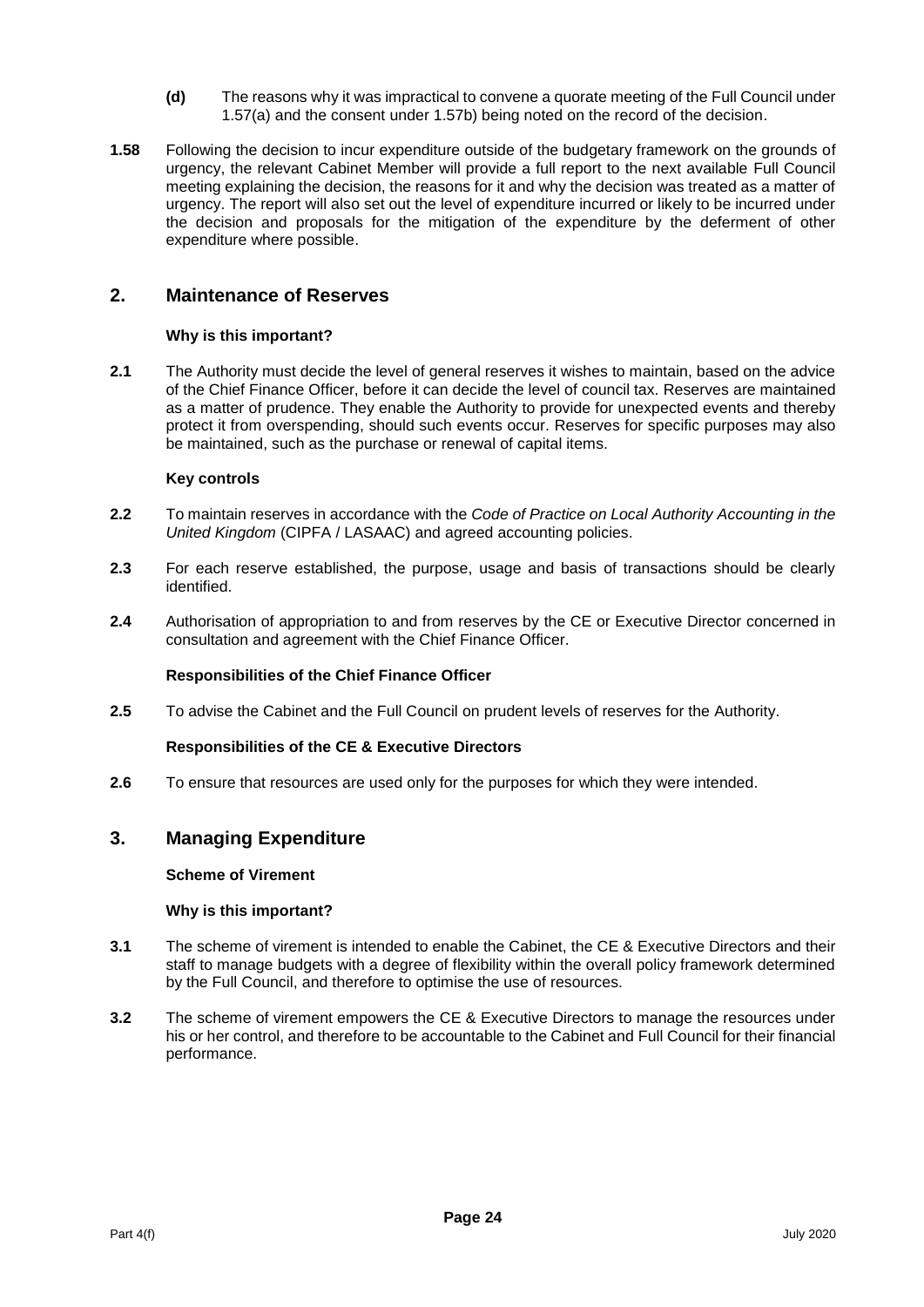#### **Key controls**

- **3.3** Key controls for the scheme of virement are:
	- **(a)** it is administered by the Chief Finance Officer within guidelines set by the Full Council. Any variation from this scheme requires the approval of the Full Council.
	- **(b)** the overall budget is agreed by the Cabinet and approved by the Full Council. The CE & Executive Directors and their nominated Budget Holders are therefore authorised to incur expenditure in accordance with the estimates that make up the budget. The rules below cover virement; that is, switching revenue resources between approved portfolio service budgets or between pay and non-pay budget headings, or capital expenditure between approved capital projects. For the avoidance of doubt, the Chief Finance Officer will maintain a list of approved portfolio service headings and approved capital projects.
	- **(c)** virement does not create additional overall budget liability. The CE & Executive Directors are expected to exercise their discretion in managing their budgets responsibly and prudently. For example, they should aim to avoid supporting recurring expenditure from one-off sources of savings or additional income, or creating future commitments, including full-year effects of decisions made part way through a year, for which they have not identified future resources. The CE & Executive Directors must plan ahead to fund such commitments from within their own budgets.
	- **(d)** virement between budgets of the Housing Revenue Account and the General Fund, and between revenue and capital budgets is prohibited.
- **3.4** Where an approved budget is a lump-sum budget, earmarked reserve or contingency under the control of the Chief Finance Officer, intended for allocation during the year, its allocation will not be treated as a virement, provided that the amount is used in accordance with the purposes for which it has been established.

# **Responsibilities of the Chief Finance Officer**

- **3.5** To prepare jointly with the CE & Executive Directors a report to the Cabinet where cumulative virements on any single approved portfolio service budget, between pay and non-pay budgets within any single approved portfolio service budget, or on any single approved capital project, in excess of £250,000 are proposed.
- **3.6** To maintain a list of approved portfolio service headings.
- **3.7** To maintain a list of approved capital projects.
- **3.8** To maintain a register of approved virements.
- **3.9** To monitor that any allocation of an approved budget that is a lump-sum budget or contingency intended for allocation during the year is in accordance with the purposes for which it was established and the Cabinet approved scheme for its release. Where any proposed allocation falls outside of these conditions, the allocation will be deemed to be a virement and treated accordingly.

- **3.10** The CE & Executive Directors may exercise virement on budgets under his or her control for amounts up to £100,000 following notification to the Chief Finance Officer.
- **3.11** The CE & Executive Directors may exercise virement on budgets under his or her control for amounts between £100,000 and up to £250,000 subject to the approval of the Chief Finance Officer.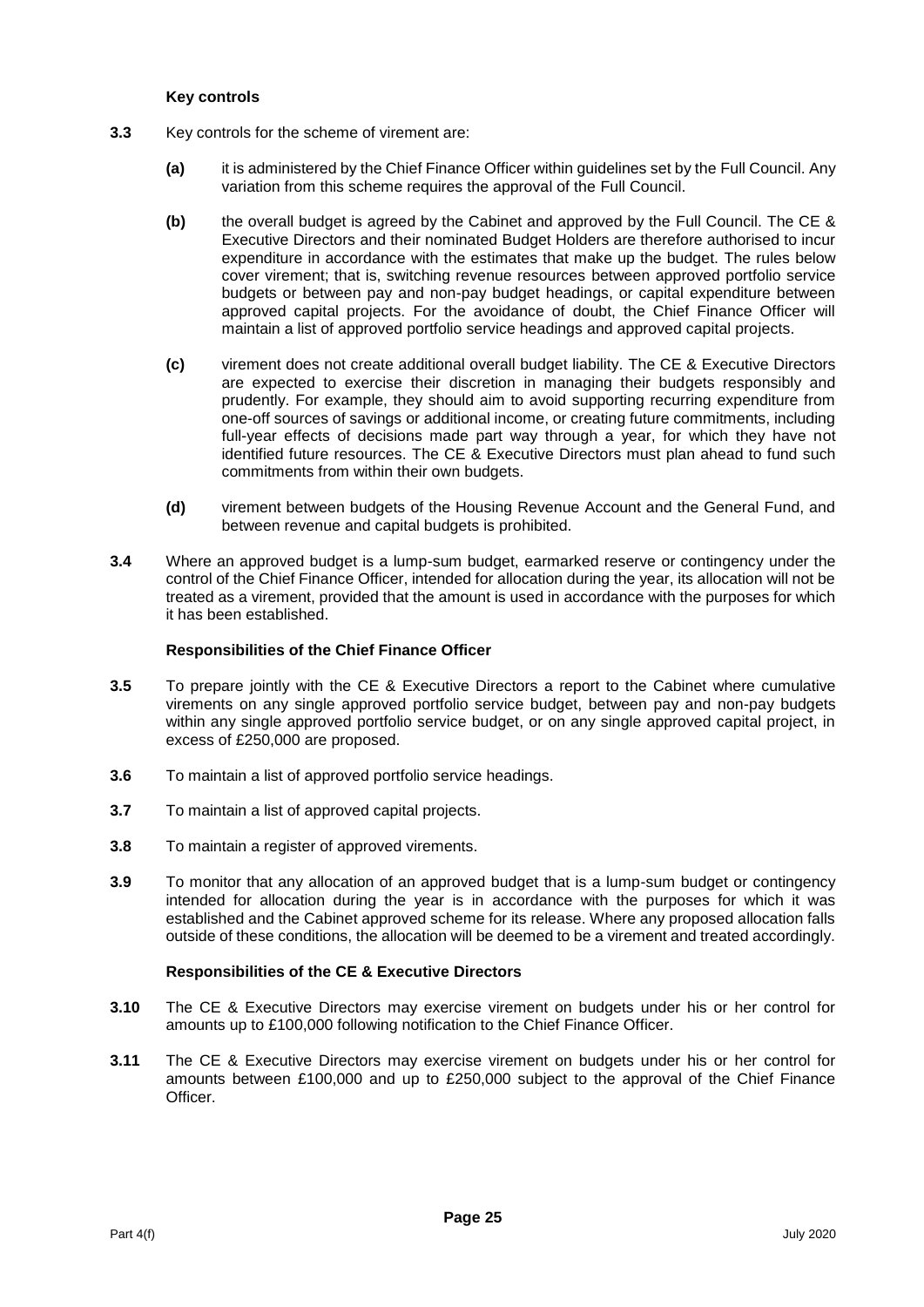# **Appendix C**

# **Risk Management and Control of Resources**

# **1. Risk Management**

# **Why is this important?**

- **1.1** All organisations, whether private or public sector, face risks to people, property and continued operations. Risk is the chance or possibility of loss, damage, injury or failure to achieve objectives caused by an unwanted or uncertain action or event. Risk management is the planned and systematic approach to the identification, evaluation and control of risk. Its objectives are to secure the assets of the organisation and to ensure the continued financial and organisational well-being of the organisation. In essence it is, therefore, an integral part of good business practice. Risk management is concerned with evaluating the measures an organisation already has in place to manage identified risks and then recommending the action the organisation needs to take to control these risks effectively.
- **1.2** It is the overall responsibility of the Cabinet to approve the Authority's risk management policy statement and strategy, and to promote a culture of risk management awareness throughout the Authority.

# **Key controls**

- **1.3** The key controls for risk management are:
	- **(a)** Procedures are in place to identify, assess, prevent or contain material known risks, and these procedures are operating effectively throughout the Authority.
	- **(b)** A monitoring process is in place to review regularly the effectiveness of risk reduction strategies and the operation of these controls. The risk management process should be conducted on a continuing basis.
	- **(c)** Managers know that they are responsible for managing relevant risks and are provided with relevant information on risk management initiatives.
	- **(d)** Provision is made for losses that might result from the risks that remain.
	- **(e)** Procedures are in place to investigate claims within required timescales.
	- **(f)** Acceptable levels of risk are determined and insured against where appropriate.
	- **(g)** The Authority has identified business continuity plans for implementation in the event of disaster that results in significant loss or damage to its resources.

#### **Responsibilities of the Head of Paid Service (Chief Executive)**

**1.4** To promote the Authority's risk management policy statement and strategy.

# **Responsibilities of the Executive Director (Transformation)**

**1.5** To prepare the Authority's risk management policy statement and strategy in conjunction with the CE & Executive Director and the Chief Finance Officer.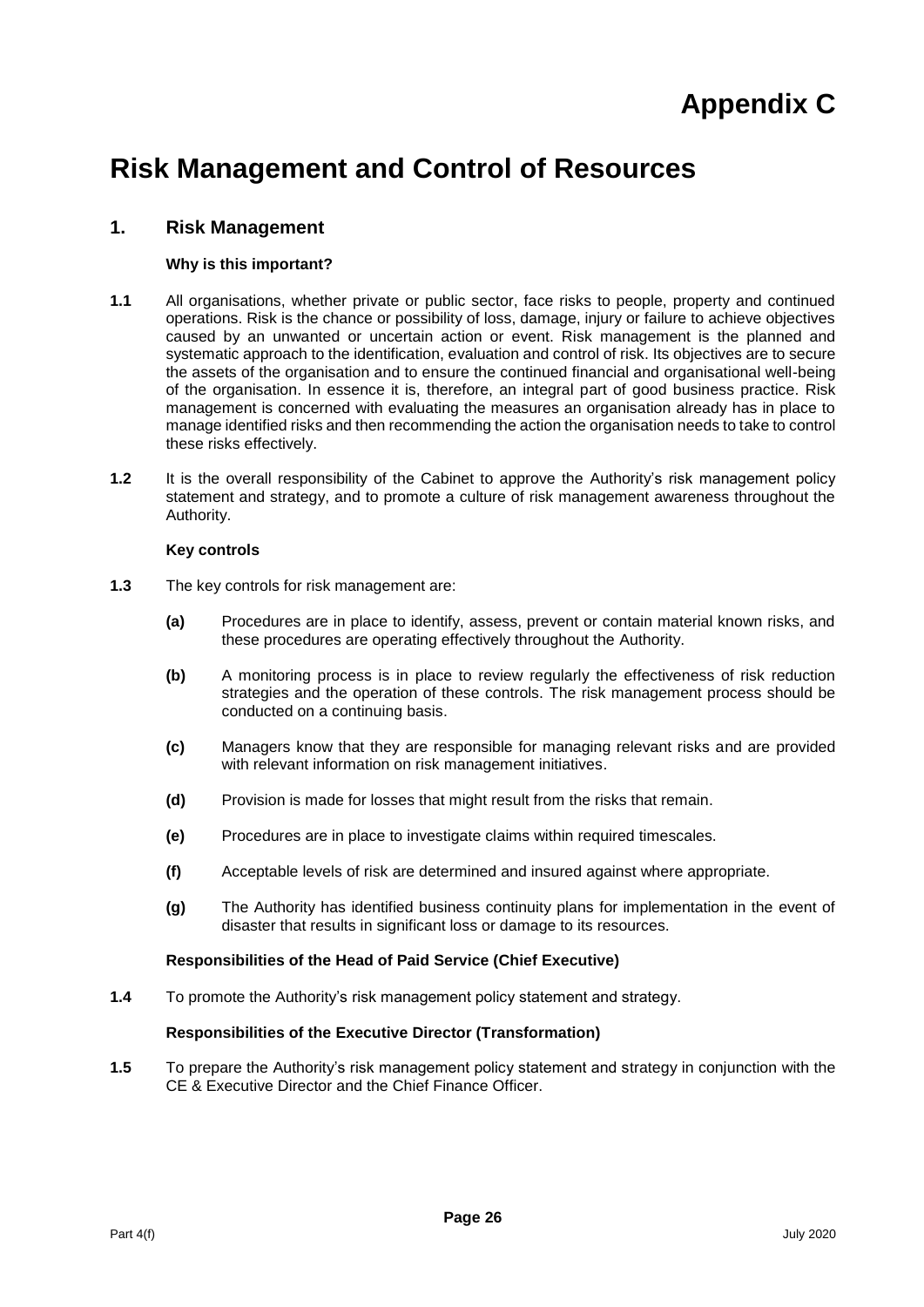#### **Chief Finance Officer**

- **1.6** To include all appropriate employees of the Authority in a suitable fidelity guarantee insurance.
- **1.7** To effect corporate insurance cover, through external insurance and internal funding, and periodically review the same.
- **1.8** To negotiate all claims in consultation with other officers, where necessary.

#### **Responsibilities of the CE & Executive Director**

- **1.9** To notify the Chief Finance Officer immediately of any loss, liability or damage that may lead to a claim against the Authority, together with any information or explanation required by the Chief Finance Officer or the Authority's insurers. Only the Chief Finance Officer may negotiate settlement of claims.
- **1.10** To take responsibility for risk management, having regard to advice from the Chief Finance Officer and other specialist officers (e.g. crime prevention, fire prevention, health and safety).
- **1.11** To ensure that there are regular reviews of risk within their service areas.
- **1.12** To notify the Chief Finance Officer promptly of all new risks, properties or vehicles that require insurance and of any alterations affecting existing insurances. In particular notice shall be given of the following:
	- **(a)** The acquisition of property or other assets whether by ownership, lease agreement, hiring or loan. The CE or Deputy concerned is responsible for maintaining current valuations.
	- **(b)** Any matters arising from the Council's position as an employer or enabler of voluntary labour.
	- **(c)** Any matters arising from the carrying out of the Council's functions and services or those in which the Council has an interest.
- **1.13** To consult the Chief Finance Officer and the Monitoring Officer on the terms of any indemnity that the Authority is requested to give.
- **1.14** To ensure that employees, or anyone covered by the Authority's insurances, do not admit liability or make any offer to pay compensation that may prejudice the assessment of liability in respect of any insurance claim.

#### **Responsibilities of the Audit Committee**

**1.15** To assess and approve the corporate risk arrangements and monitor the effective development and operation of good practice risk management and corporate governance arrangements across the Council.

# **2. Internal Controls**

#### **Why is this important?**

- **2.1** The Authority is complex and beyond the direct control of individuals. It therefore requires internal controls to manage and monitor progress towards strategic objectives.
- **2.2** The Authority has statutory obligations, and, therefore, requires internal controls to identify, meet and monitor compliance with these obligations.
- **2.3** The Authority faces a wide range of financial, administrative and commercial risks, both from internal and external factors, which threaten the achievement of its objectives. Internal controls are necessary to manage these risks.
- **2.4** The system of internal controls is established in order to provide measurable achievement of: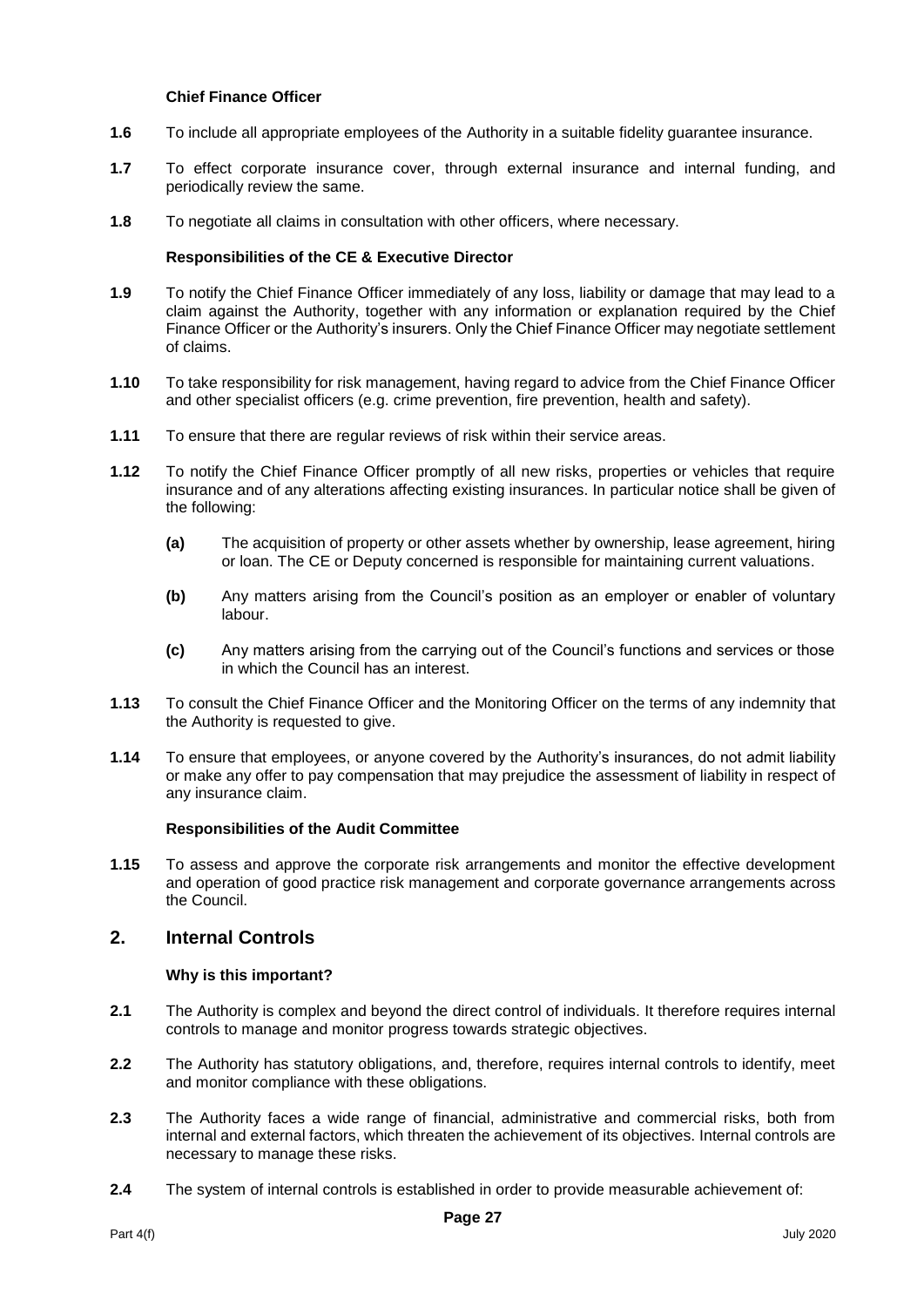- **(a)** Efficient and effective operations.
- **(b)** Reliable financial information and reporting.
- **(c)** Compliance with laws and regulations.
- **(d)** Risk management.

#### **Key controls**

- **2.5** The key controls and control objectives for internal control systems are:
	- **(a)** Key controls should be reviewed on a regular basis and the Authority should make a formal statement annually to the effect that it is satisfied that the systems of internal control are operating effectively.
	- **(b)** Managerial control systems, including defining policies, setting objectives and plans, monitoring financial and other performance and taking appropriate anticipatory and remedial action. The key objective of these systems is to promote ownership of the control environment by defining roles and responsibilities.
	- **(c)** Financial and operational control systems and procedures, which include physical safeguards for assets, segregation of duties, authorisation and approval procedures and information systems.
	- **(d)** An effective internal audit function that is properly resourced. It should operate in accordance with the United Kingdom Public Sector Internal Audit Standards and with any other statutory obligations and regulations.

# **Responsibilities of the Chief Finance Officer**

**2.6** To assist the Authority to put in place an appropriate control environment and effective internal controls which provide reasonable assurance of effective and efficient operations, financial stewardship, probity and compliance with laws and regulations.

- **2.7** To manage processes to check that established controls are being adhered to and to evaluate their effectiveness, in order to be confident in the proper use of resources, achievement of objectives and management of risks.
- **2.8** To review existing controls in the light of changes affecting the Authority and to establish and implement new ones in line with guidance from the Chief Finance Officer. The CE & Executive Directors should also be responsible for removing controls that are unnecessary or not cost or risk effective – for example, because of duplication.
- **2.9** To ensure staff have a clear understanding of the consequences of lack of control.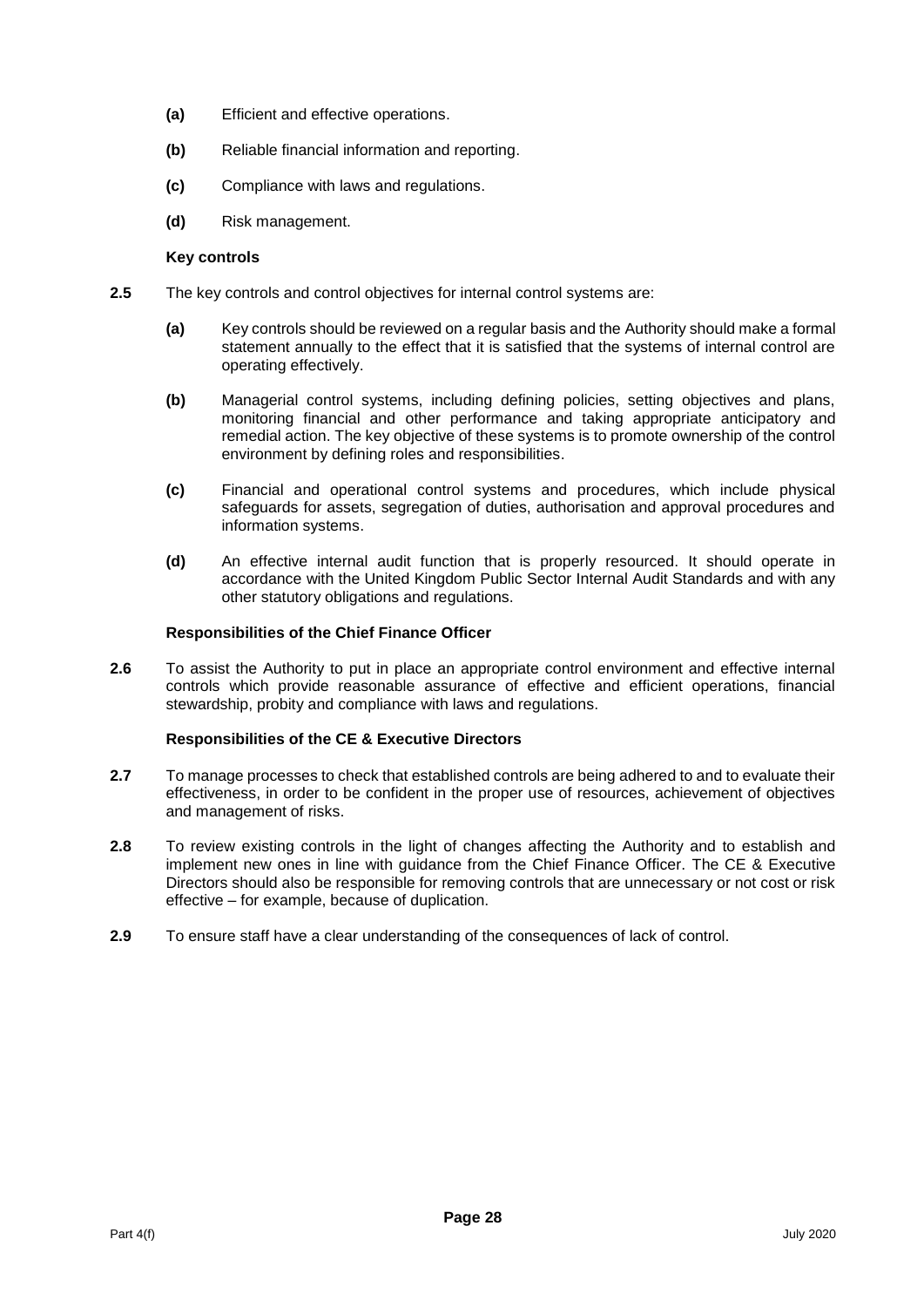# **3. Audit Requirements**

# **Internal Audit**

#### **Why is this important?**

- **3.1** The requirement for an internal audit function for local authorities is implied by section 151 of the Local Government Act 1972, which requires that authorities "make arrangements for the proper administration of their financial affairs". The Accounts and Audit Regulations 2015, more specifically require that a "relevant Authority must undertake an effective internal audit to evaluate the effectiveness of its risk management, control and governance processes, taking into account public sector internal auditing standards or guidance".
- **3.2** Accordingly, internal audit is an independent and objective appraisal function established by the Authority for reviewing the system of internal control. It examines, evaluates and reports on the adequacy of internal control as a contribution to the proper, economic, efficient and effective use of resources.

#### **Key controls**

- **3.3** The key controls for internal audit are:
	- **(a)** That it is independent in its planning and operation.
	- **(b)** The Chief Internal Auditor has direct access to the Head of Paid Service, all levels of management and directly to Councillors.
	- **(c)** The internal auditors comply with the United Kingdom Public Sector Internal Audit Standards.

#### **Responsibilities of the Chief Finance Officer**

- **3.4** To ensure that internal auditors have the Authority to:
	- **(a)** Access Authority premises at reasonable times.
	- **(b)** Access all assets, records, documents, correspondence and control systems.
	- **(c)** Receive any information and explanation considered necessary concerning any matter under consideration.
	- **(d)** Require any employee of the Authority to immediately account for cash, stores or any other Authority asset under his or her control.
	- **(e)** Access records belonging to third parties, such as contractors, when required.
	- **(f)** Directly access the Head of Paid Service, the Cabinet and the Audit Committee.

Pursuant to this regulation, the same access rights apply to the Chief Finance Officer in relation to the internal control of the Council.

- **3.5** To approve the strategic and annual audit plans prepared by the Chief Internal Auditor, which take account of the characteristics and relative risks of the activities involved.
- **3.6** To ensure that effective procedures are in place to investigate promptly any fraud or irregularity.

#### **Responsibilities of the Head of Internal Audit**

**3.7** Whenever appropriate, to consult with the CE or Deputy concerned on the timing and nature of audits to avoid unnecessary service disruption.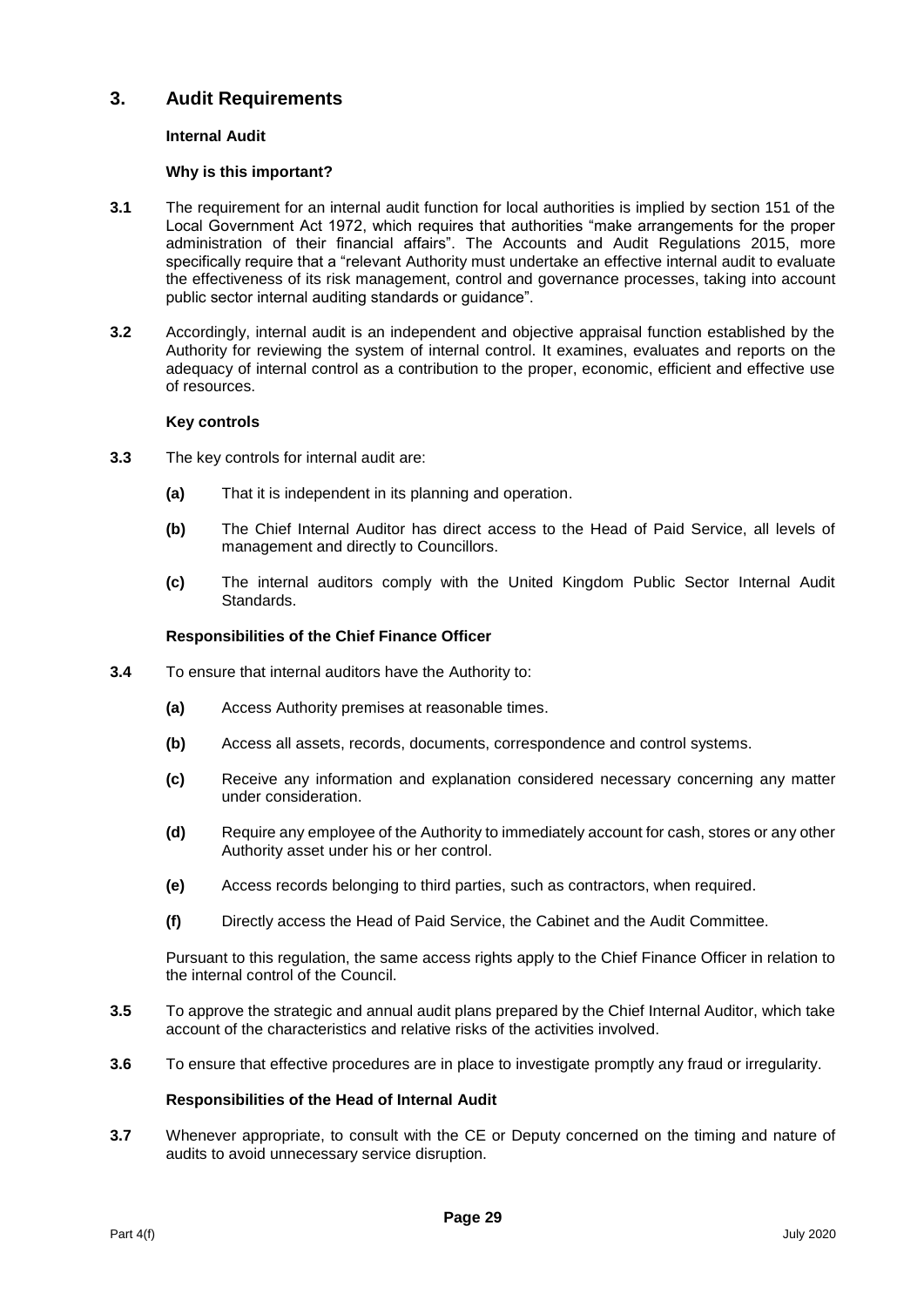**3.8** To consult with the CE & Executive Directors on the findings and recommendations of an audit relating to their Department or service area prior to publication.

# **Responsibilities of the CE & Executive Directors**

- **3.9** To ensure that internal auditors are given access at all reasonable times to premises, personnel, documents and assets that the auditors consider necessary for the purposes of their work.
- **3.10** To ensure that auditors are provided with any information and explanations that they seek in the course of their work.
- **3.11** To consider and respond promptly to recommendations in audit reports.
- **3.12** To ensure that any agreed actions arising from audit recommendations are carried out in a timely and efficient fashion.
- **3.13** To notify the Chief Finance Officer immediately of any suspected fraud, theft, irregularity, improper use or misappropriation of the Authority's property or resources. Pending investigation and reporting, the CE or Deputy concerned should take all necessary steps to prevent further loss and to secure records and documentation against removal or alteration.
- **3.14** To ensure that new systems for maintaining financial records, or records of assets, or changes to such systems, are discussed with and agreed by the Head of Internal Audit prior to implementation.
- **3.15** To arrange for procedural and operational notes to be issued to all members of staff operating financial systems or procedures, such notes to be subject to the approval and retention of the Chief Finance Officer.
- **3.16** To ensure that the duty of providing information, calculating, checking and recording sums due to or from the Council shall be separated as completely as possible from the duty of collecting or disbursing those sums.

# **External Audit**

#### **Why is this important?**

- **3.17** The external auditor has rights of access to all documents and information necessary for audit purposes.
- **3.18** The Local Audit and Accountability Act 2014 makes the Comptroller and Auditor General responsible for the preparation, publication and maintenance of the Code of Audit Practice. The Code sets out what local auditors are required to do to fulfil their statutory responsibilities under the Act.
- **3.19** The Authority's accounts are scrutinised by external auditors, who must be satisfied that the statement of accounts gives a 'true and fair view' of the financial position of the Authority and its income and expenditure for the year in question and complies with the legal requirements.

#### **Key controls**

**3.20** External auditors are appointed by the Audit Commission (subsequently Public Sector Audit Appointments Limited), normally for a minimum period of five years. The Comptroller and Auditor General prepares a code of audit practice, which external auditors follow when carrying out their audits.

- **3.21** To ensure that external auditors are given access at all reasonable times to premises, personnel, documents and assets that the external auditors consider necessary for the purposes of their work, including records belonging to third parties, such as contractors, when required
- **3.22** To ensure there is effective liaison between external and internal audit.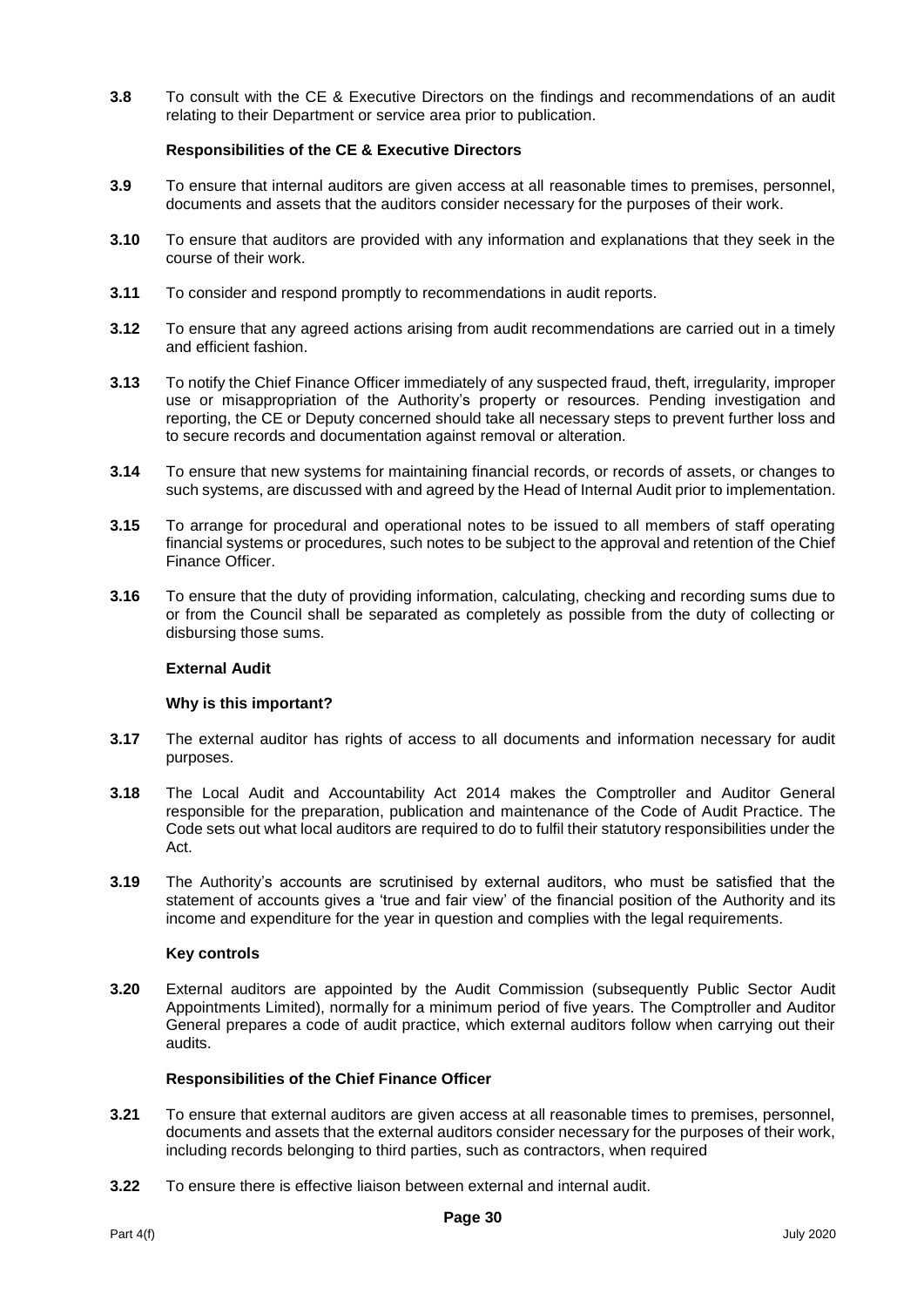**3.23** To work with the external auditor and advise the Full Council, Cabinet, Audit Committee and the CE & Executive Directors on their responsibilities in relation to external audit.

#### **Responsibilities of the CE & Executive Directors**

- **3.24** To ensure that external auditors are given access at all reasonable times to premises, personnel, documents and assets which the external auditors consider necessary for the purposes of their work.
- **3.25** To ensure that all records and systems are up to date and available for inspection.

# **4. Preventing Fraud and Corruption**

#### **Why is this important?**

- **4.1** The Authority will not tolerate fraud and corruption in the administration of its responsibilities, whether from inside or outside the Authority.
- **4.2** The Authority's expectation of propriety and accountability is that Councillors and staff at all levels will lead by example in ensuring adherence to legal requirements, rules, procedures and practices.
- **4.3** The Authority also expects that individuals and organisations (e.g. suppliers, contractors, service providers) with whom it comes into contact will act towards the Authority with integrity and without thought or actions involving fraud and corruption.

#### **Key controls**

- **4.4** The key controls regarding the prevention of financial irregularities are that:
	- **(a)** The Authority has an effective anti-fraud and corruption policy and strategy, and maintains a culture that will not tolerate fraud or corruption.
	- **(b)** The Authority has an effective anti-money laundering policy and strategy.
	- **(c)** All Councillors and staff act with integrity and lead by example.
	- **(d)** Senior managers are required to deal swiftly and firmly with those who defraud or attempt to defraud the Authority or who are corrupt.
	- **(e)** High standards of conduct are promoted amongst Councillors and Co-opted Members by the Standards Committee.
	- **(f)** The maintenance of a register of interests in which any hospitality or gifts accepted must be recorded.
	- **(g)** Whistle blowing procedures are in place and operate effectively.

- **4.5** To develop and maintain an anti-fraud and anti-corruption policy.
- **4.6** To maintain adequate and effective internal control arrangements.
- **4.7** To ensure that all suspected irregularities are reported to the Head of Internal Audit, the Head of Paid Service, the Audit Committee and the Cabinet.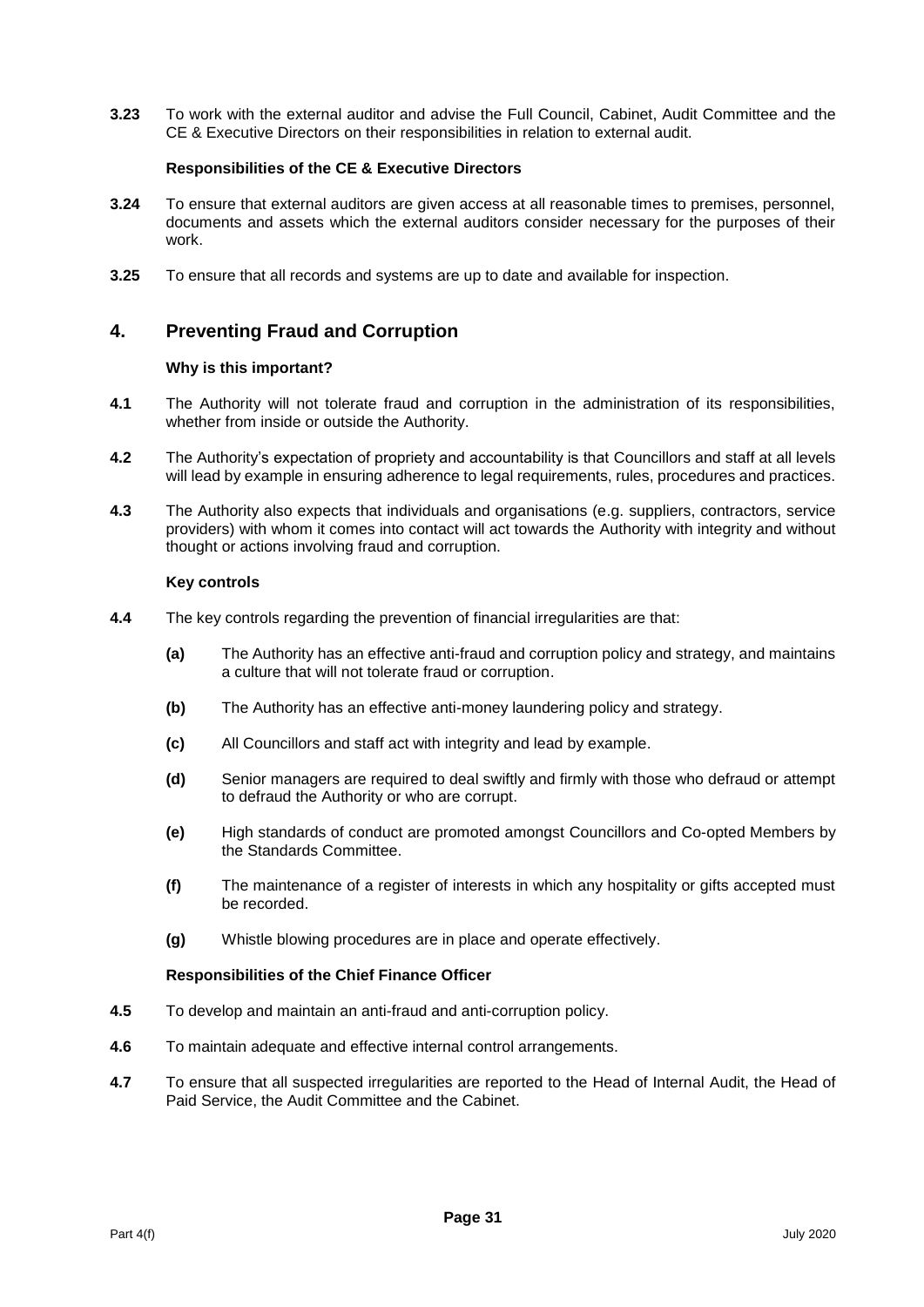#### **Responsibilities of the CE & Executive Directors**

- **4.8** To actively apply the requirements of the Anti-Fraud & Corruption Policy and Strategy, the Anti-Money Laundering Policy and Strategy and Whistleblowing Policy.
- **4.9** To ensure that all suspected irregularities are reported to the Head of Internal Audit.
- **4.10** To instigate the Authority's disciplinary procedures where the outcome of an audit investigation indicates improper behaviour.
- **4.11** To ensure that where financial impropriety is discovered, the Chief Finance Officer is informed, and where sufficient evidence exists to believe that a criminal offence may have been committed, the police are called in to determine with the Crown Prosecution Service whether any prosecution will take place.
- **4.12** To maintain a departmental register of interests on Business World (the Hospitalities Book).

# **5. Assets**

#### **Security**

#### **Why is this important?**

**5.1** The Authority holds assets in the form of property, vehicles, equipment, furniture and other items worth many millions of pounds. It is important that assets are safeguarded and used efficiently in service delivery, and that there are arrangements for the security of both assets and information required for service operations. An up-to-date asset register is a prerequisite for proper fixed asset accounting and sound asset management.

#### **Key controls**

- **5.2** The key controls for the security of resources such as land, buildings, fixed plant machinery, equipment, software and information are:
	- **(a)** Resources are used only for the purposes of the Authority and are properly accounted for.
	- **(b)** Resources are available for use when required.
	- **(c)** Resources no longer required are disposed of in accordance with the law and the Financial Procedure Rules of the Authority so as to maximise benefits.
	- **(d)** An asset register is maintained for the Authority, assets are recorded when they are acquired by the Authority and this record is updated as changes occur with respect to the location and condition of the asset.
	- **(e)** All staff are aware of their responsibilities with regard to safeguarding the Authority's assets and information, including the requirements of the Data Protection Act as set out in the Council's Data Protection Policy and software copyright legislation.
	- **(f)** All staff are aware of their responsibilities with regard to safeguarding the security of the Authority's computer systems, including maintaining restricted access to the information held on them and compliance with the Authority's computer and Internet security policies.

- **5.3** To ensure that an asset register is maintained in accordance with good practice for all fixed assets. The function of the asset register is to provide the Authority with information about fixed assets so that they are:
	- **(a)** Safeguarded.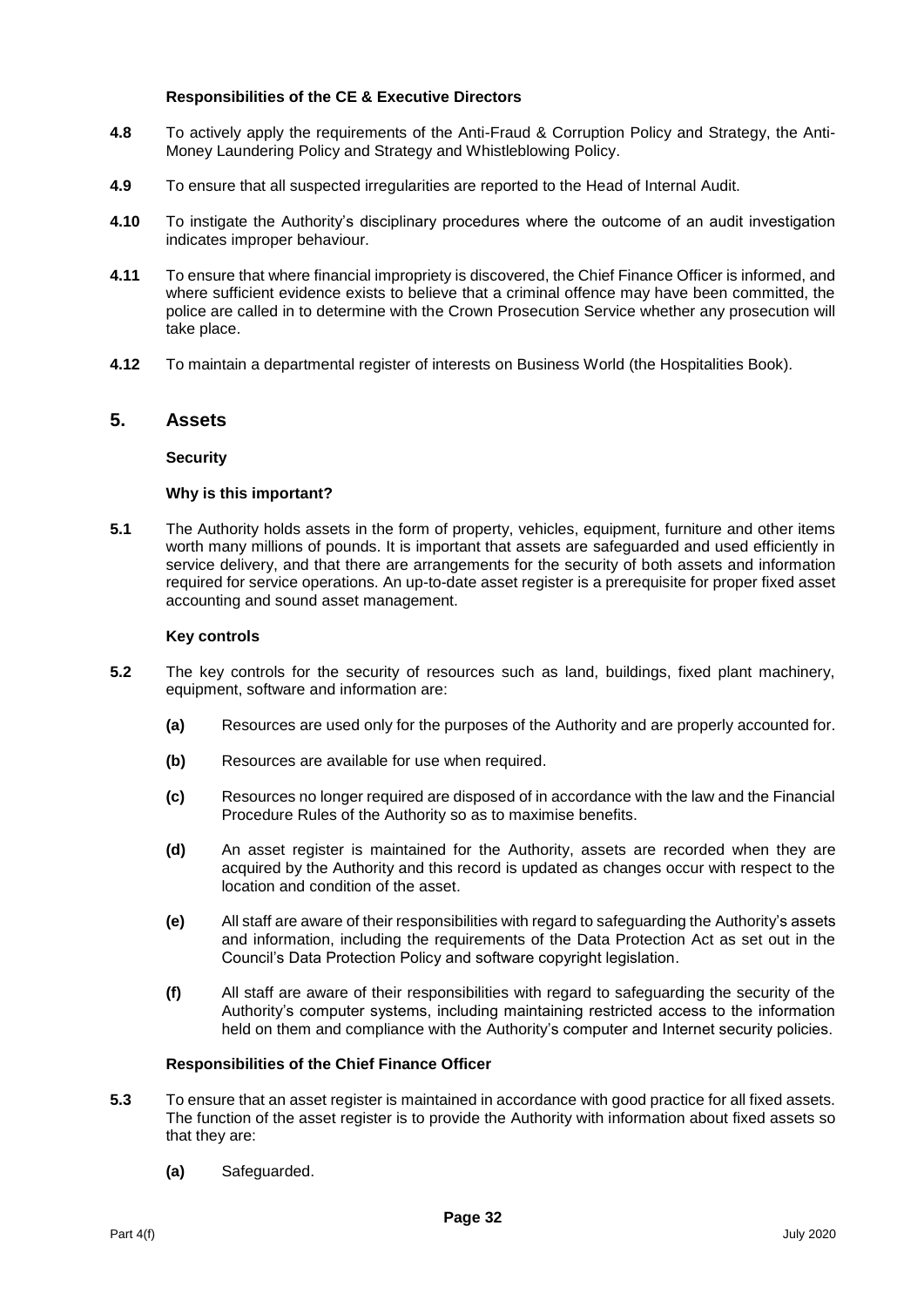- **(b)** Used efficiently and effectively.
- **(c)** Adequately maintained.
- **5.4** To receive the information required for accounting, costing and financial records from the CE & Executive Directors.
- **5.5** To ensure that assets are valued in accordance with the *Code of Practice on Local Authority Accounting in the United Kingdom* (CIPFA / LASAAC).

- **5.6** The CE & Executive Directors (and the Directors in their service areas) shall maintain a property database in a form approved by the Chief Finance Officer for all properties, plant and machinery and moveable assets currently owned or used by the Authority. Any use of property by a department or establishment other than for direct service delivery should be supported by documentation identifying terms, responsibilities and duration of use.
- **5.7** To ensure that lessees and other prospective occupiers of Council land are not allowed to take possession or enter the land until a lease or agreement, in a form approved by the CE or relevant Deputy in consultation with the Chief Finance Officer, has been established as appropriate.
- **5.8** To ensure the proper security of all buildings and other assets under their control.
- **5.9** Where land or buildings are surplus to requirements, a recommendation for sale should be the subject of a joint report by the CE or relevant Executive Director and the Chief Finance Officer.
- **5.10** To pass title deeds to the Executive Director (Legal and Democratic Services) who is responsible for custody of all title deeds.
- **5.11** To ensure that no Council asset is subject to personal use by an employee without proper Authority.
- **5.12** To ensure the safe custody of vehicles, equipment, furniture, stock, stores and other property belonging to the Authority.
- **5.13** To ensure that the department maintains a register of moveable assets in accordance with arrangements defined by the Chief Finance Officer.
- **5.14** To ensure that assets are identified, their location recorded and that they are appropriately marked and insured.
- **5.15** To consult the Chief Finance Officer in any case where security is thought to be defective or where it is considered that special security arrangements may be needed.
- **5.16** To ensure cash holdings on premises are kept to a minimum.
- **5.17** To ensure that keys to safes and similar receptacles are carried on the person of those responsible at all times; loss of any such keys must be reported to the Chief Finance Officer as soon as possible.
- **5.18** To record all disposal or part exchange of assets that should normally be by competitive tender or public auction, unless, following consultation with the Chief Finance Officer, the Cabinet agrees otherwise.
- **5.19** To ensure that all employees are aware that they have a personal responsibility with regard to the protection and confidentiality of information, whether held in manual or computerised records. Information may be sensitive or privileged, or may possess some intrinsic value, and its disclosure or loss could result in a cost to the Authority in some way.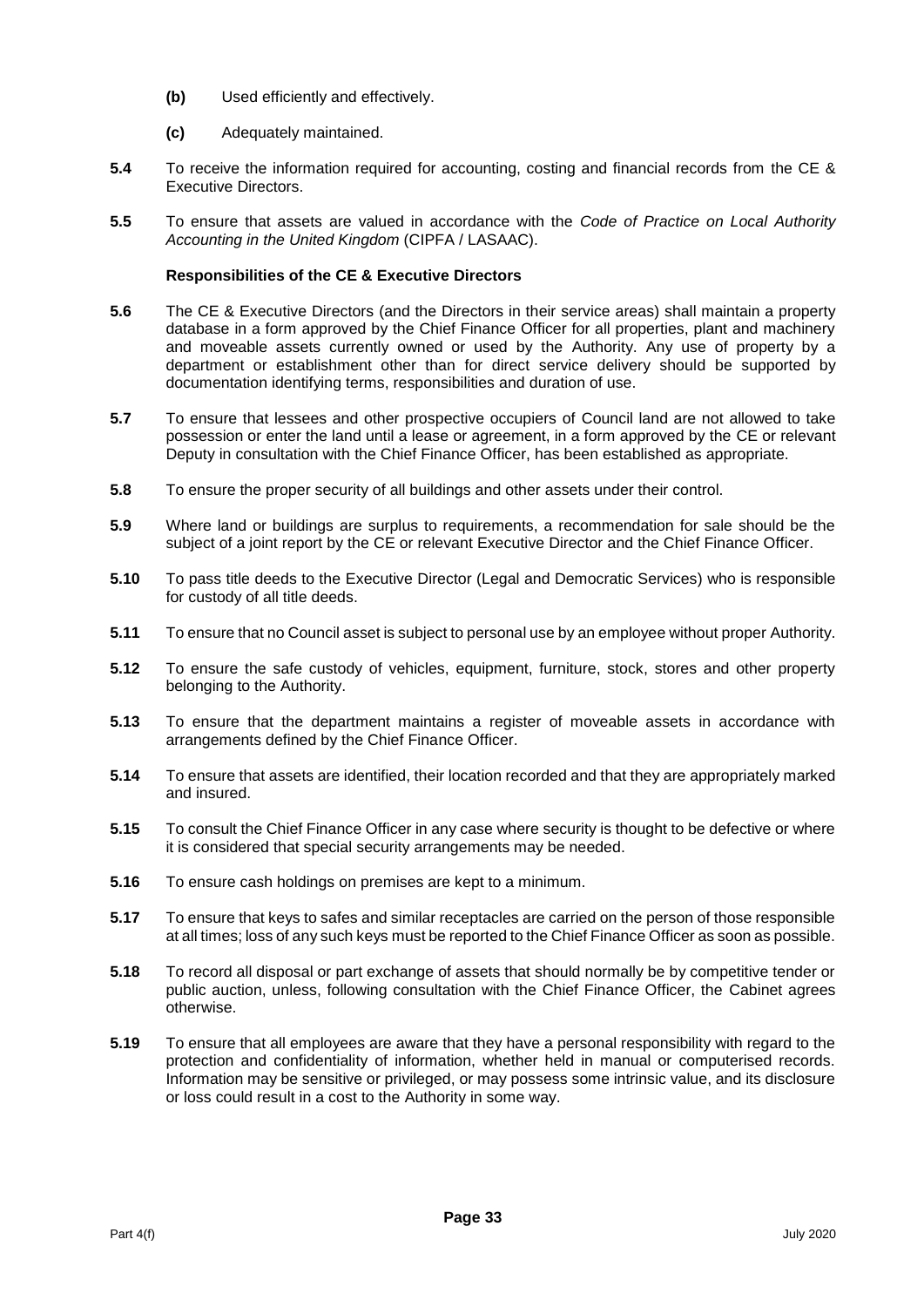#### **Inventories**

#### **Responsibilities of the CE & Executive Director**

- **5.20** To maintain inventories and record an adequate description of furniture, fittings, equipment, tools, plant and machinery above £500 in replacement value used by their service area.
- **5.21** To carry out an annual check of all items on the inventory in order to verify location, review condition and to take action in relation to surpluses or deficiencies, annotating the inventory accordingly. Any deficiencies identified must be notified to the Chief Finance Officer promptly, indicating where possible the reasons for such deficiency (e.g. theft, loss). Attractive and portable items such as computers, cameras and video recorders should be identified with security markings as belonging to the Authority.
- **5.22** To make sure that property is only used in the course of the Authority's business, unless the CE or Deputy concerned has given permission otherwise.

#### **Stocks and Stores**

#### **Responsibilities of the CE & Executive Director**

- **5.23** To make arrangements for the care and custody of stocks and stores in their service area, in consultation with the Chief Finance Officer.
- **5.24** To ensure stocks are maintained at reasonable levels and are subject to a regular independent physical check. All discrepancies should be investigated and pursued to the satisfaction of the Chief Finance Officer. Certified records of such stocktaking shall be maintained. The CE & Executive Directors shall certify and forward promptly to the Chief Finance Officer a statement of stockholding as at the 31 March of each year.
- **5.25** To investigate and remove from the Authority's records (i.e. write off) discrepancies as necessary, or to obtain Cabinet approval if they are in excess of a predetermined limit.
- **5.26** To authorise for write off and disposal of redundant stocks and equipment. Procedures for disposal of such stocks and equipment should be by competitive quotations or auction, unless, following consultation with the Chief Finance Officer, the Cabinet decides otherwise in a particular case. In all cases disposal should ensure that the best price is obtained, bearing in mind other factors, such as environmental issues
- **5.27** To seek Cabinet approval to the write-off of redundant stocks and equipment in excess of a predetermined sum.

#### **Intellectual Property**

#### **Why is this important?**

- **5.28** Intellectual property is a generic term that includes inventions and writing. If these are created by the employee during the course of employment, then, as a general rule, they belong to the employer, not the employee. Various acts of Parliament cover different types of intellectual property.
- **5.29** Certain activities undertaken within the Authority may give rise to items that may be patentable, for example, software development. These items are collectively known as intellectual property.

#### **Key controls**

**5.30** In the event that the Authority decides to become involved in the commercial exploitation of inventions, the matter should proceed in accordance with the Authority's approved intellectual property procedures.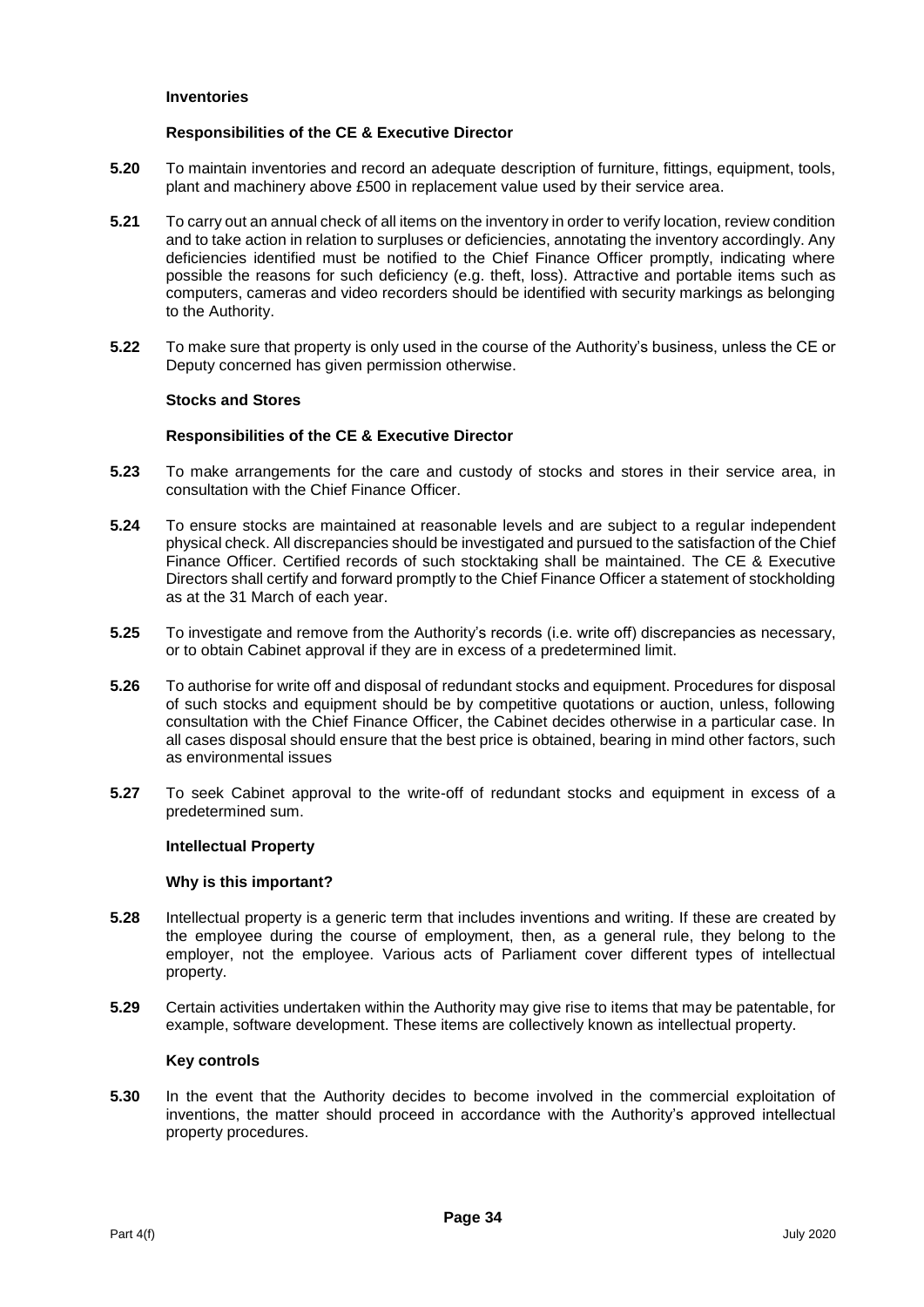#### **Responsibilities of the Chief Finance Officer**

**5.31** To develop and disseminate good practice through the Authority's intellectual property procedures.

#### **Responsibilities of the CE & Executive Directors**

**5.32** To ensure that controls are in place to ensure that staff do not carry out private work in Council time and that staff are aware of an employer's rights with regard to intellectual property.

#### **Moveable Asset Disposal**

#### **Why is this important?**

**5.33** It would be uneconomic and inefficient for the cost of assets to outweigh their benefits. Obsolete, non-repairable or unnecessary resources should be disposed of in accordance with the law and the Financial Procedure Rules of the Authority.

#### **Key controls**

- **5.34** Assets for disposal are identified and are disposed of at the most appropriate time, and only when it is in the best interests of the Authority, and best price is obtained, bearing in mind other factors, such as environmental issues. For items of significant value, disposal should be by competitive tender or public auction.
- **5.35** Procedures protect staff involved in the disposal from accusations of personal gain.

#### **Responsibilities of the Chief Finance Officer**

- **5.36** To issue guidelines representing best practice for disposal of assets.
- **5.37** To ensure appropriate accounting entries are made to remove the value of disposed assets from the Authority's records and to include the sale proceeds if appropriate.

# **Responsibilities of the CE & Executive Directors**

- **5.38** To seek advice from purchasing advisors on the disposal of surplus or obsolete materials, stores or equipment.
- **5.39** To ensure that income received for the disposal of an asset is properly banked and coded.

# **6. Staffing**

#### **Why is this important?**

**6.1** In order to provide the highest level of service, it is crucial that the Authority recruits and retains high calibre, knowledgeable staff, qualified to an appropriate level.

#### **Key controls**

- **6.2** The key controls for staffing are:
	- **(a)** An appropriate staffing strategy and policy exists, in which staffing requirements and budget allocation are matched.
	- **(b)** Procedures are in place for forecasting staffing requirements and cost.
	- **(c)** Controls are implemented that ensure that staff time is used efficiently and to the benefit of the Authority.
	- **(d)** Checks are undertaken prior to employing new staff to ensure that they are appropriately qualified, experienced and trustworthy.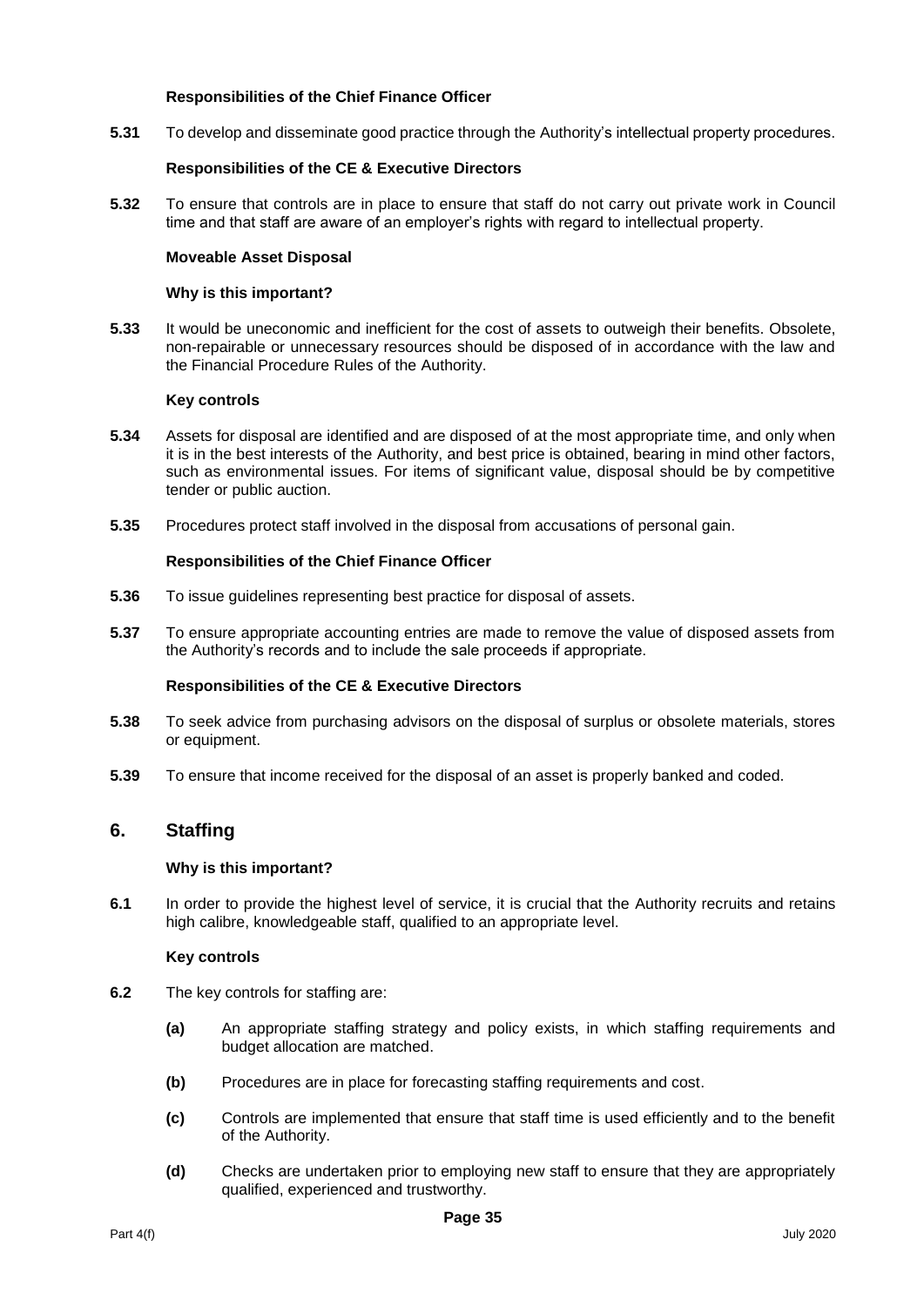# **Responsibilities of the Chief Finance Officer**

- **6.3** To ensure that budget provision exists for all existing and new employees.
- **6.4** To act as an advisor to the CE & Executive Directors on areas such as National Insurance and pension contributions, as appropriate.

- **6.5** To produce an annual staffing budget consistent with the approved staff establishment.
- **6.6** To ensure that the staffing budget is an accurate forecast of staffing levels and is equated to an appropriate revenue budget provision (including on-costs and overheads).
- **6.7** To monitor staff activity to ensure adequate control over such costs as sickness, overtime, training and temporary staff.
- **6.8** To ensure that the staffing budget is not exceeded without due Authority and that it is managed to enable the agreed level of service to be provided.
- **6.9** To ensure that the Chief Finance Officer is immediately informed if the staffing budget is likely to be materially over- or underspent.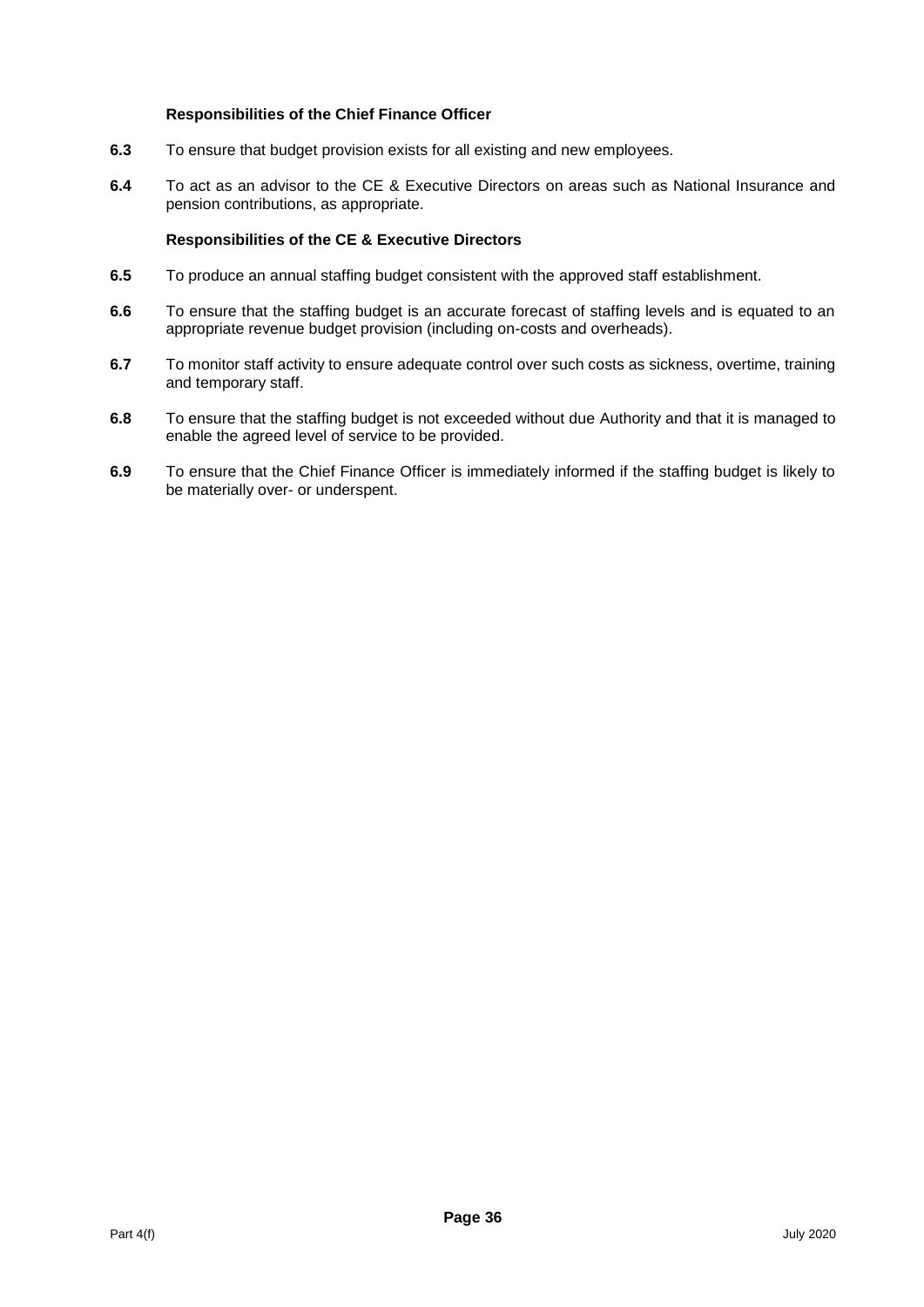# **Treasury Management and Bank Arrangements**

# **1. Treasury Management**

# **Why is this important?**

**1.1** Many millions of pounds pass through the Authority's books each year. This led to the establishment of codes of practice. These aim to provide assurances that the Authority's money is properly managed in a way that balances risk with return, but with the overriding consideration being given to the security of the Authority's capital sum.

# **Key controls**

**1.2** That the Authority's borrowings and investments comply with the CIPFA *Code of Practice on Treasury Management* and with the Authority's treasury policy statement.

# **Responsibilities of the Chief Finance Officer**

- **1.3** To arrange the borrowing and investments of the Authority in such a manner as to comply with the CIPFA *Code of Practice on Treasury Management* and the Authority's treasury management policy statement and strategy.
- **1.4** To advise the CE & Executive Directors on the Treasury Management Policy Statement, the Treasury Management Strategy and the Annual Investment Strategy to be proposed to the Audit Committee for scrutiny before adoption by Full Council.
- **1.5** To advise the CE & Executive Directors on suitable Treasury Management Practices to be proposed to the Audit Committee for adoption.
- **1.6** To report four times a year on treasury management activities undertaken and results achieved to the Cabinet.
- **1.7** To ensure that all investments of money are made in the name of the Authority or in the name of nominees approved by the Full Council.
- **1.8** To ensure that all securities that are the property of the Authority or its nominees and the title deeds of all property in the Authority's ownership are held in safe custody.
- **1.9** To effect all borrowings in the name of the Authority and in accordance with the approved borrowing limits.
- **1.10** To act as the Authority's registrar of stocks, bonds and mortgages and to maintain records of all borrowing of money by the Authority.

- **1.11** To ensure that loans are not made to third parties and that interests are not acquired in companies, joint ventures or other enterprises without the approval of the Full Council, following consultation with the Chief Finance Officer.
- **1.12** To propose to the Audit Committee, on the advice of the Chief Finance Officer, the Treasury Management Policy Statement, The Treasury Management Strategy and the Annual Investment Strategy for scrutiny before adoption by Full Council before the commencement of each forthcoming years.
- **1.13** To propose to the Audit Committee, on the advice of the Chief Finance Officer, revisions to the Treasury Management Policy Statement, The Treasury Management Strategy and the Annual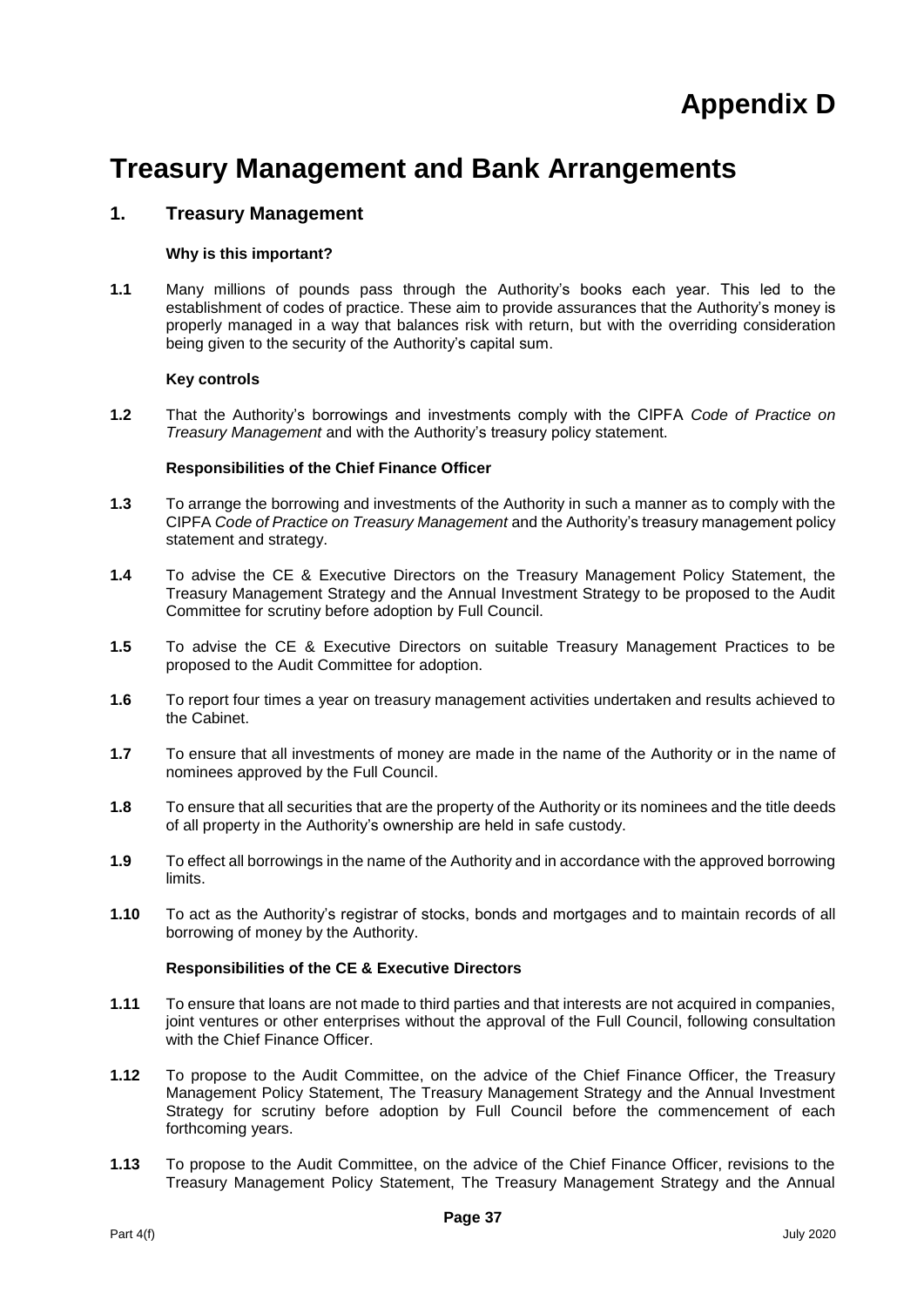Investment Strategy for scrutiny before adoption by Full Council from time to time as necessary during the financial year.

- **1.14** To propose to the Audit Committee for adoption, on the advice of the Chief Finance Officer, suitable Treasury Management Practices.
- **1.15** To propose, on the advice of the Chief Finance Officer, the Prudential Indicators in accordance with the Prudential Code, before the commencement of each forthcoming financial year.
- **1.16** To report annually to the Cabinet on treasury management activities undertaken and results achieved and the outturn Prudential Indicators in the preceding financial year.

# **2. Leasing and Other Financial Facilities or Credit Arrangements**

#### **Key Controls**

**2.1** The Chief Finance Officer and officers nominated by him or her are the only officers authorised to enter into an agreement for leasing and other financial facilities or credit arrangements.

#### **Responsibilities of the Chief Finance Officer**

**2.2** To evaluate and arrange all leasing and other financial facilities, excluding the short term hiring of equipment for periods of less than one year.

#### **Responsibilities of the CE & Executive Directors**

**2.3** To ensure that credit arrangements, such as leasing agreement, are not entered into without the prior approval of the Chief Finance Officer or his or her nominated officer and, if applicable, approval of the scheme through the capital programme.

# **3. Bank Accounts and Cheque Security**

#### **Key Controls**

- **3.1** The key controls for bank accounts and cheque security are:
	- **(a)** The Chief Finance Officer and officers nominated by him or her are the only officers authorised to open, operate and close a bank account.
	- **(b)** The Chief Finance Officer and officers nominated by him or her are the only officers authorised to sign cheques and instigate or arrange other methods of payment.

- **3.2** To make arrangements for the opening, operation and closing of Bank, Building Society or other appropriate accounts in respect of Council monies.
- **3.3** To make arrangements for the ordering, safe custody and issue of all cheque stationery. All cheques issued shall be crossed "Account Payee" unless otherwise agreed by the Chief Finance Officer.
- **3.4** To make suitable arrangements for the electronic signature of all computer generated cheques.
- **3.5** To nominate officers responsible for the hand countersigning of any cheque over £100,000.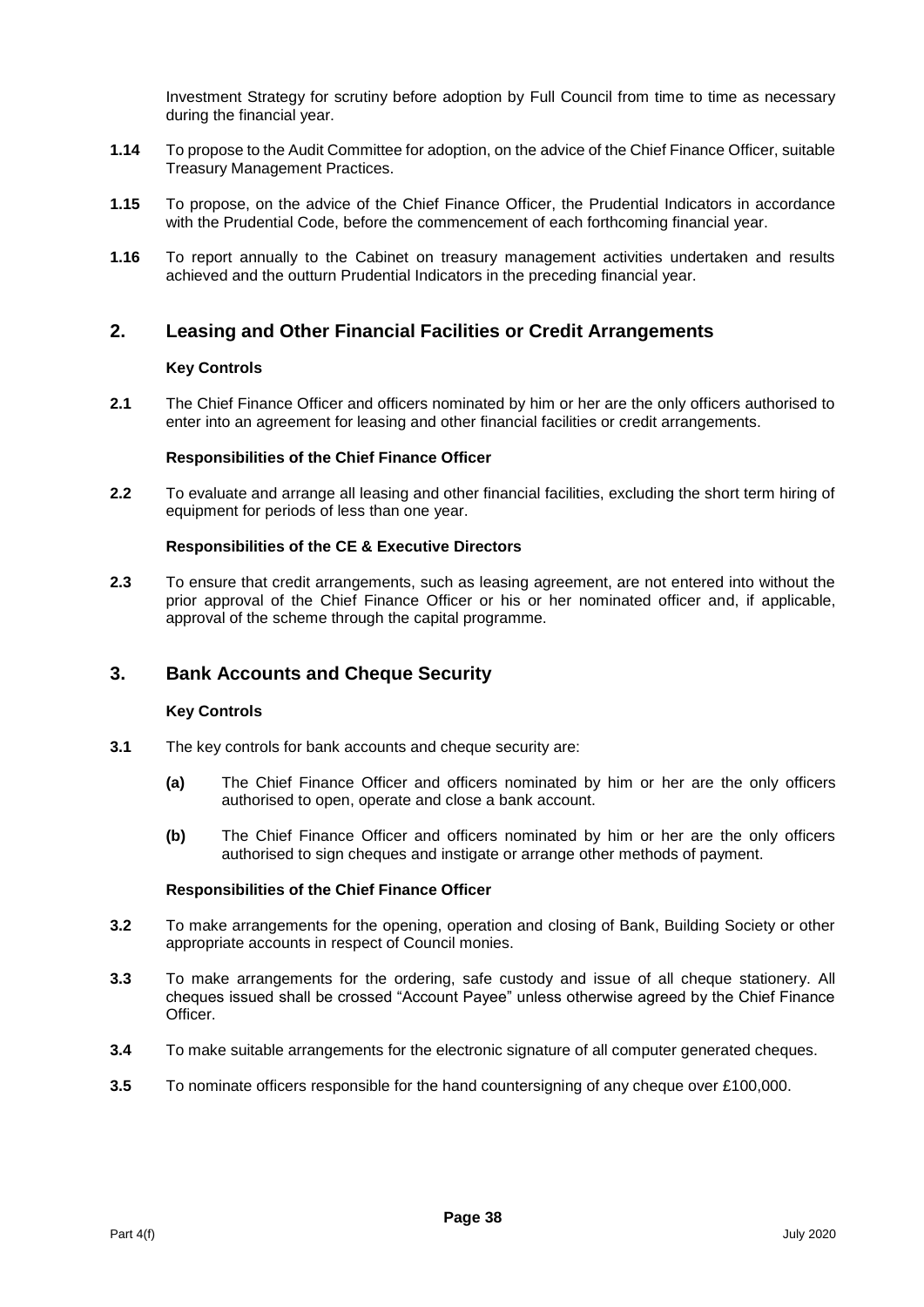# **Responsibilities of the CE & Executive Directors**

**3.6** To follow the instructions on banking issued by the Chief Finance Officer.

# **4. Trust Funds and Unofficial Funds**

- **4.1** To arrange for all trust funds to be held, wherever possible, in the name of the Authority. All officers acting as trustees by virtue of their official position shall deposit securities, etc relating to the trust with the Chief Finance Officer, unless the deed otherwise provides.
- **4.2** To ensure that trust funds are operated within any relevant legislation and the specific requirements for each trust.
- **4.3** To arrange, where funds are held on behalf of third parties, for their secure administration, approved by the Chief Finance Officer, and to maintain written records of all transactions.
- **4.4** Unofficial funds (for example contributions towards the Mayor's Charity) shall be accounted for and kept separately from all Council monies.
- **4.5** Bank accounts for unofficial funds shall be operated through the Chief Finance Officer.
- **4.6** Receipts shall be issued for all sums collected for any unofficial fund except where deemed unnecessary after consultation with the Chief Finance Officer.
- **4.7** The Chief Finance Officer may consult with the CE & Executive Directors on the form of records and the arrangements for the preparation of accounts for any unofficial fund and may carry out an audit thereon.
- **4.8** The Chief Finance Officer shall be consulted where there is doubt about the utilisation or operation of any unofficial fund.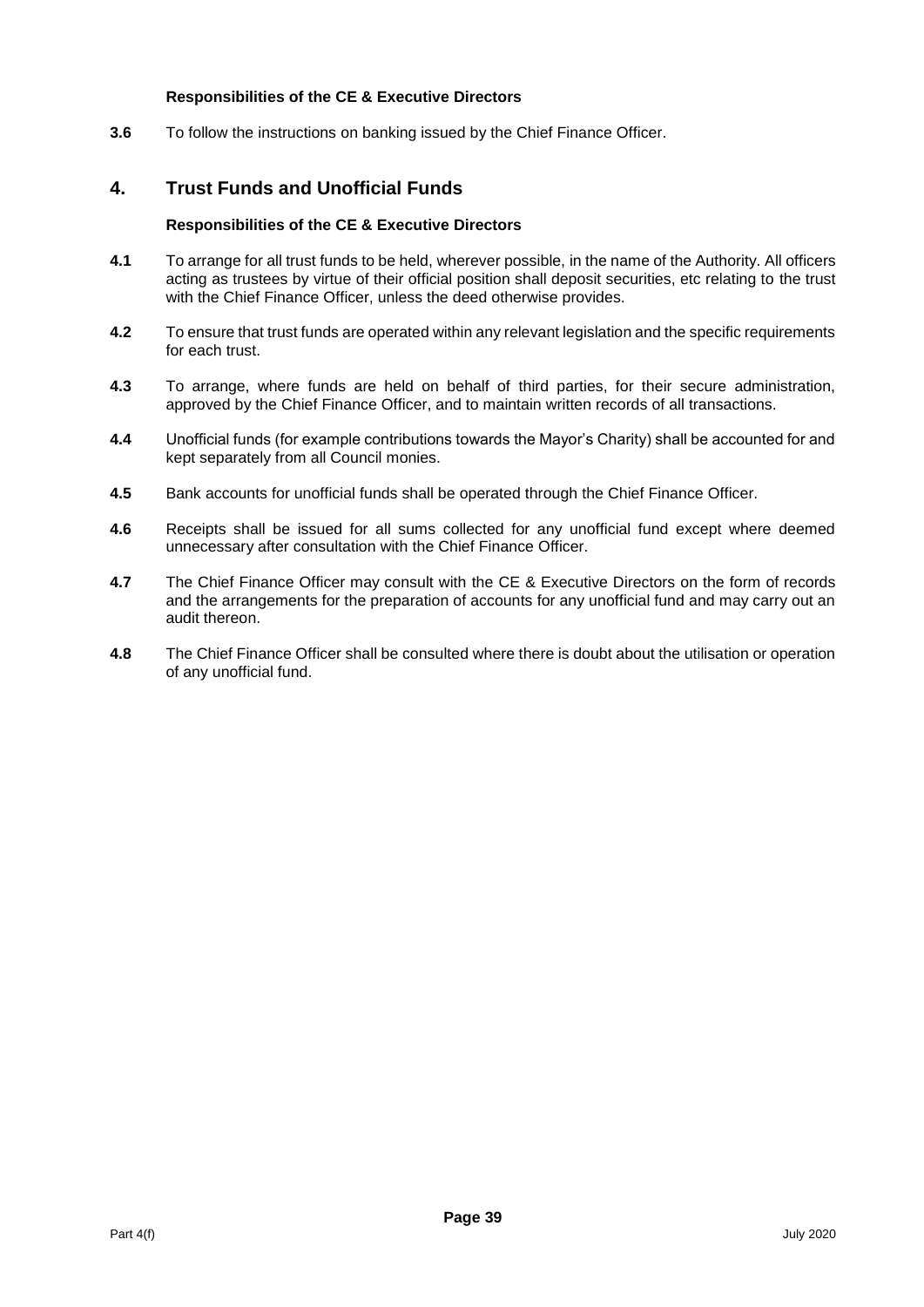# **Appendix E**

# **Financial Systems and Procedures**

# **1. General**

#### **Why is this important?**

- **1.1** Service areas have many systems and procedures relating to the control of the Authority's assets, including purchasing, costing and management systems. Service areas are increasingly reliant on computers for their financial management information. The information must therefore be accurate and the systems and procedures sound and well administered. They should contain controls to ensure that transactions are properly processed and errors detected promptly.
- **1.2** The Chief Finance Officer has a professional responsibility to ensure that the Authority's financial systems are sound and should therefore be notified of any new developments or changes.

#### **Key controls**

- **1.3** The key controls for systems and procedures are:
	- **(a)** Basic data exists to enable the Authority's objectives, targets, budgets and plans to be formulated.
	- **(b)** Performance is communicated to the appropriate managers on an accurate, complete and timely basis.
	- **(c)** Early warning is provided of deviations from target, plans and budgets that require management attention.
	- **(d)** Operating systems and procedures are secure.

#### **Responsibilities of the Chief Finance Officer**

- **1.4** To make arrangements for the proper administration of the Authority's financial affairs, including to:
	- **(a)** Issue advice, guidance and procedures for officers and others acting on the Authority's behalf.
	- **(b)** Determine the accounting systems, form of accounts and supporting financial records.
	- **(c)** Establish arrangements for audit of the Authority's financial affairs.
	- **(d)** Approve any new financial systems to be introduced.
	- **(e)** Approve any changes to be made to existing financial systems.

- **1.5** To ensure that accounting records are properly maintained and held securely.
- **1.6** To ensure that vouchers and documents with financial implications are not destroyed, except in accordance with arrangements approved by the Chief Finance Officer.
- **1.7** To ensure that a complete management trail, allowing financial transactions to be traced from the accounting records to the original document, and vice versa, is maintained.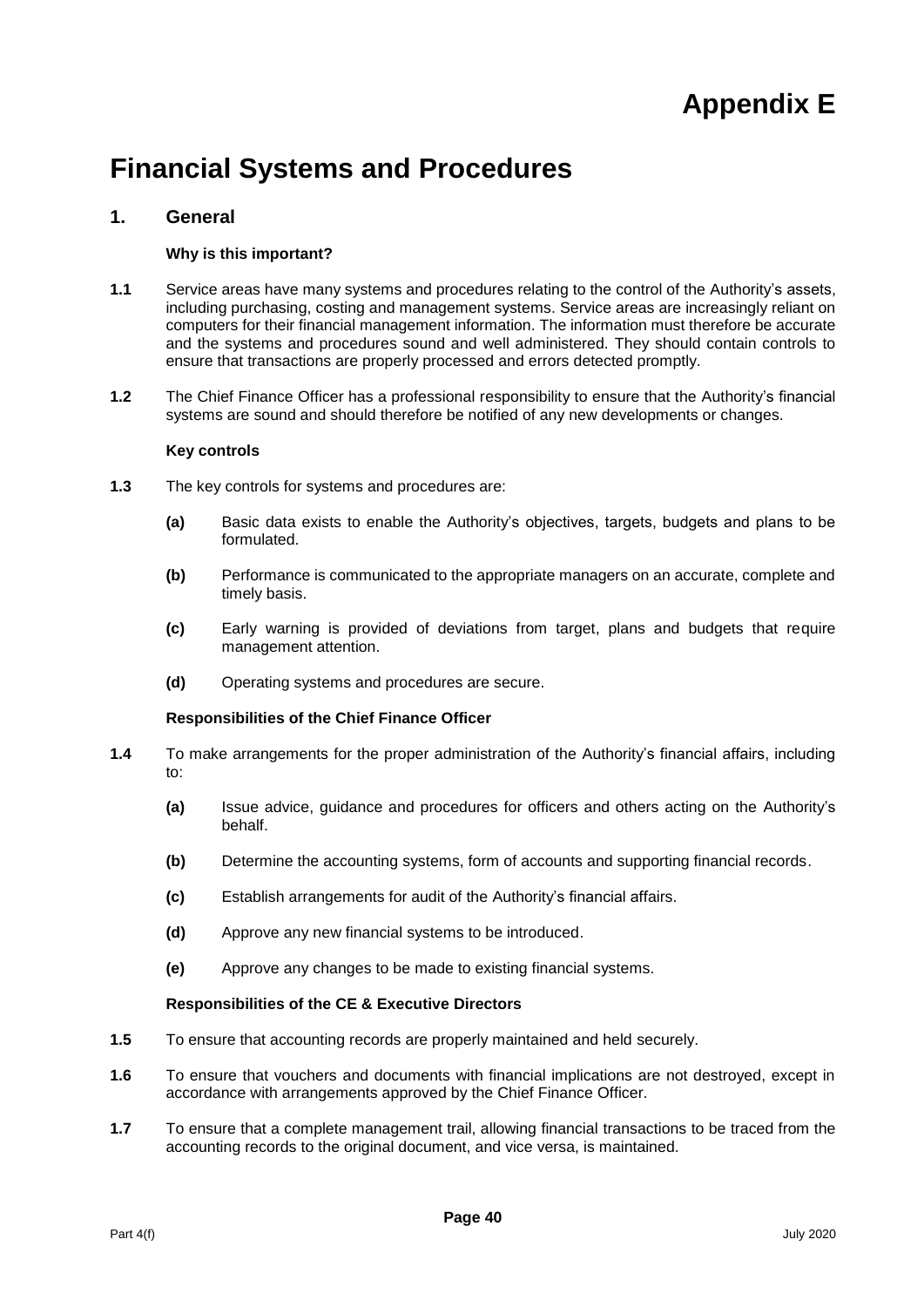- **1.8** To incorporate appropriate controls to ensure that, where relevant:
	- **(a)** All input is genuine, complete, accurate, timely and not previously processed.
	- **(b)** All processing is carried out in an accurate, complete and timely manner.
	- **(c)** Output from the system is complete, accurate and timely.
- **1.9** To ensure that the organisational structure provides an appropriate segregation of duties to provide adequate internal controls and to minimise the risk of fraud or other malpractice.
- **1.10** To ensure there is a documented and tested disaster recovery plan to allow information system processing to resume quickly in the event of an interruption.
- **1.11** To ensure that systems are documented and staff trained in operations.
- **1.12** To consult with the Chief Finance Officer before changing any existing system or introducing new systems.
- **1.13** To establish a scheme of delegation identifying officers authorised to act on behalf of the CE or Deputy concerned in respect of payments, purchase orders, contracts and agreements, and showing the limits of their Authority, in accordance with the scheme of delegation table below:

| Role  | Chief<br>Finance<br>Officer and<br>Head of<br>Paid<br>Service | Chief<br>Finance<br>Officer or<br>Head of<br>Paid<br>Service | Deputy<br>Chief<br>Executive,<br>Executive<br><b>Director</b> | <b>Director</b> | Assistant<br>Director,<br>Head of<br>Service,<br>Group<br>Manager | <b>Business</b><br>Unit<br>Manager | Line<br>Manager |
|-------|---------------------------------------------------------------|--------------------------------------------------------------|---------------------------------------------------------------|-----------------|-------------------------------------------------------------------|------------------------------------|-----------------|
| Limit | Unlimited                                                     | £10M                                                         | £1M                                                           | £500,000        | £75,000                                                           | £25,000                            | £10,000         |

The business unit manager and line manager roles are to be determined by the CE or Deputy concerned or Executive Director / Director as appropriate.

- **1.14** To supply lists of authorised officers, with delegated limits, to the Chief Finance Officer, together with any subsequent variations.
- **1.15** Where a role is covered by the employment of an interim, that interim will be able to inherit the delegated Authority limits of the substantive post being covered, at the discretion of the CE or Deputy concerned.
- **1.16** To ensure that effective contingency arrangements, including back-up procedures, exist for computer systems. Wherever possible, back-up information should be securely retained in a fireproof location, preferably off site or at an alternative location within the building.
- **1.17** To ensure that, where appropriate, computer systems are registered in accordance with data protection legislation and that staff are aware of their responsibilities under the legislation and the Data Protection Policy.
- **1.18** To ensure that relevant standards and guidelines for computer systems are observed.
- **1.19** To ensure that computer equipment and software are protected from loss and damage through theft, vandalism, etc.
- **1.20** To comply with the copyright, designs and patents legislation and, in particular, to ensure that:
	- **(a)** Only software legally acquired and installed by the Authority is used on its computers.
	- **(b)** Staff are aware of legislative provisions.
	- **(c)** In developing systems, due regard is given to the issue of intellectual property rights.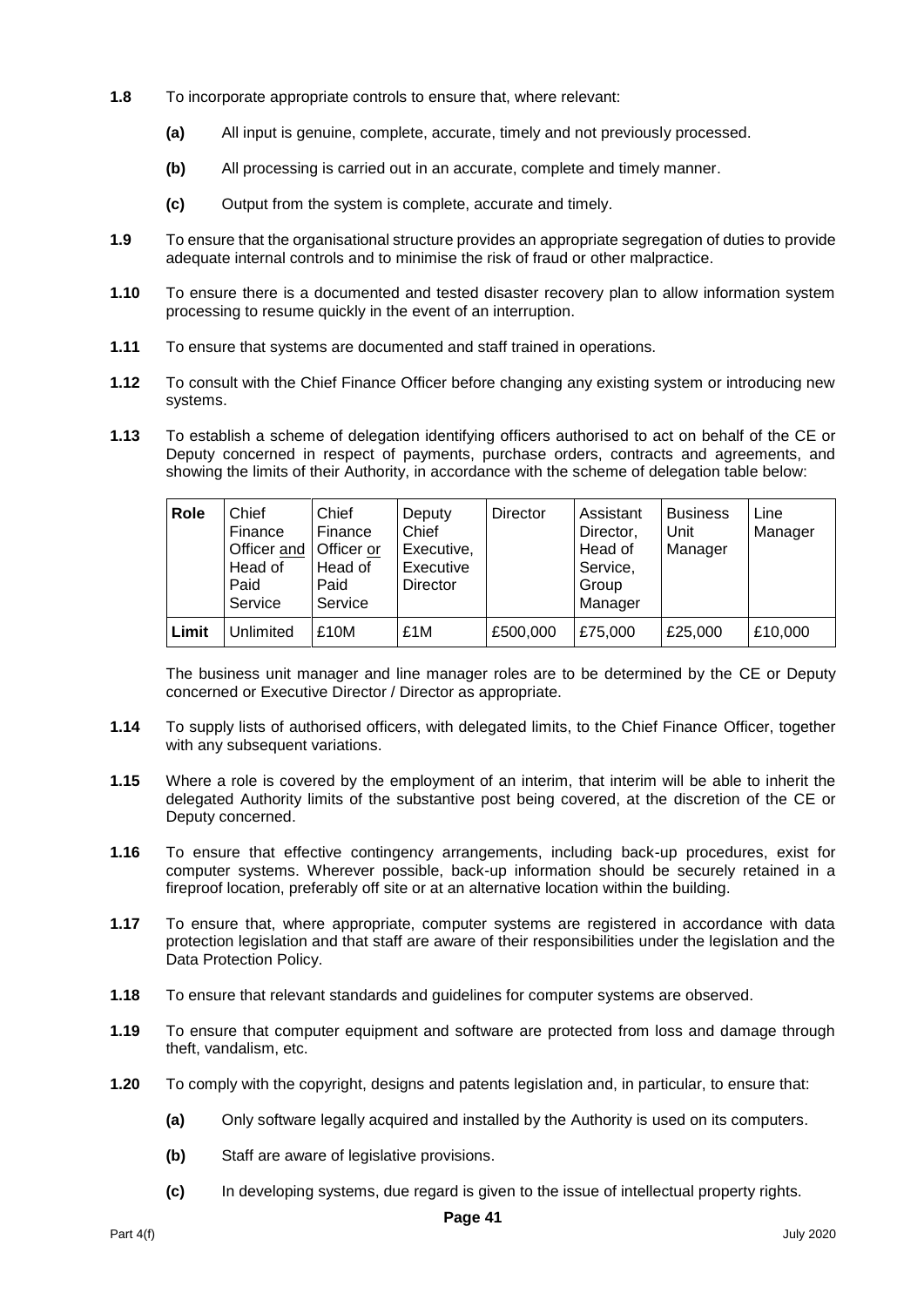# **2. Income**

# **Why is this important?**

**2.1** Income can be a vulnerable asset and effective income collection systems are necessary to ensure that all income due is identified, collected, receipted and banked properly. It is preferable to obtain income in advance of supplying goods or services as this improves the Authority's cash flow and also avoids the time and cost of administering debts.

# **Key controls**

- **2.2** The key controls for income are:
	- **(a)** All income due to the Authority is identified and charged correctly, in accordance with an approved charging policy, which is regularly reviewed.
	- **(b)** All income is collected from the correct person, at the right time, using the correct procedures and the appropriate stationery.
	- **(c)** The method(s) of payment for all systems is determined in conjunction with the Chief Finance Officer.
	- **(d)** All money received by an employee on behalf of the Authority is paid without delay to the Chief Finance Officer or if so directed, to the Authority's bank account(s), and properly recorded. The responsibility for cash collection should be separated from that for:
		- identifying the amount due
		- reconciling the amount due to the amount received
	- **(e)** Effective action is taken to pursue non-payment within defined timescales.
	- **(f)** Formal approval for debt write-off is obtained.
	- **(g)** Appropriate write-off action is taken within defined timescales.
	- **(h)** Appropriate accounting adjustments are made following write-off action.
	- **(i)** All appropriate income documents are retained and stored for the defined period in accordance with the document retention schedule.
	- **(j)** A person who is not involved in the collection or banking process reconciles money collected and deposited to the bank account.

#### **Responsibilities of the Chief Finance Officer**

#### **General**

**2.3** To order and supply to service areas all receipt forms, books or tickets and similar items and to satisfy himself or herself regarding the arrangements for their control.

#### **Billing**

- **2.4** To ensure that all debts to be written off of £25,000 or over are approved by Cabinet.
- **2.5** To issue procedures for the write off of debts below £25,000, and to keep a record of all sums written off up to the approved limit.
- **2.6** To ensure that appropriate accounting adjustments are made following write-off action.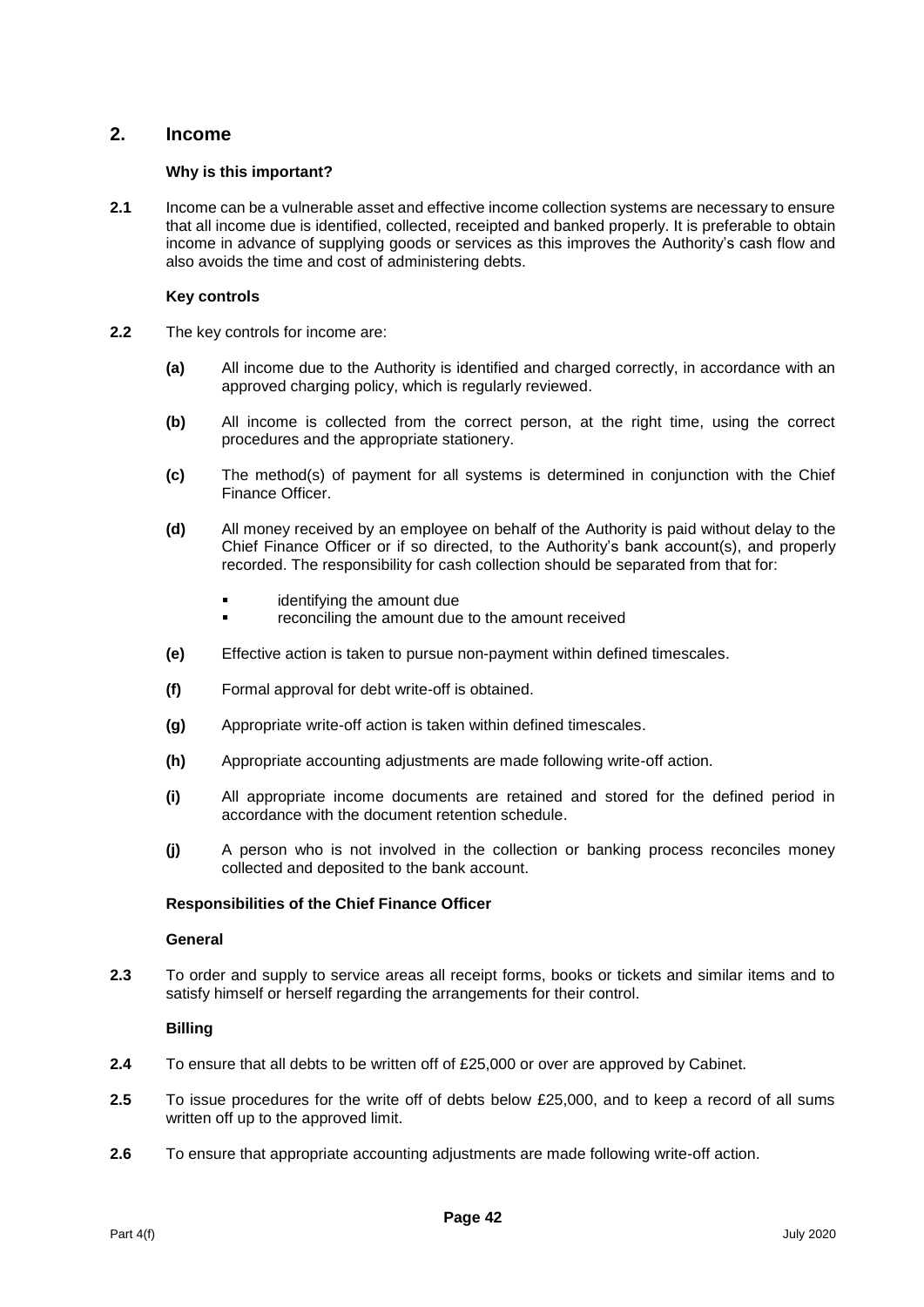#### **Income Collection**

**2.7** To agree arrangements for the collection of all income due to the Authority and to approve the procedures, systems and documentation for its collection.

#### **Banking**

**2.8** To arrange facilities for the banking and / or collection by a security courier of income as is deemed necessary. Money deposited and collected must be reconciled to the bank account on a regular basis.

#### **Responsibilities of the CE & Executive Directors**

- **2.9** To establish a charging policy for the supply of goods or services in consultation with the Chief Finance Officer, including the appropriate charging of VAT, and to review it regularly, in line with corporate policies.
- **2.10** To ensure that only Council employees, or where appropriate agents working to a formal contract, are authorised to bill, collect, bank or otherwise handle council monies, unless prior agreement is obtained from the Chief Finance Officer. Each authorised officer or agent shall use such systems, make such returns and keep such records as the Chief Finance Officer requires or approves.
- **2.11** To separate the responsibility for identifying amounts due and the responsibility for collection, as far as is practicable.

#### **Billing**

- **2.12** To raise accounts for any sums due as soon as possible unless otherwise agreed with the Chief Finance Officer.
- **2.13** To notify the Chief Finance Officer promptly of all monies due to the Council and of contracts, leases and other agreements and arrangements entered into which involve the receipt of monies by the Council.
- **2.14** To establish and initiate appropriate recovery procedures, including legal action where necessary, for debts that are not paid promptly. In circumstances in which legal action for recovery is necessary the matter shall be referred to the Executive Director (Legal and Democratic Services) for appropriate action. The CE & Executive Directors have a responsibility to assist the Chief Finance Officer and the Executive Director (Legal and Democratic Services) in collecting debts that they have originated*,* by providing promptly any evidence required for the recovery process to proceed. The CE & Executive Directors similarly should not unreasonably withhold any further information requested by the debtor.
- **2.15** To recommend to the Chief Finance Officer all debts to be written off and to keep a record of all sums written off up to the approved limit. Once raised, no bona fide debt may be cancelled, except by full payment or by its formal writing off. An adjustment to a debt can only be made to correct a factual inaccuracy or administrative error in the calculation and / or billing of the original debt.
- **2.16** To notify the Chief Finance Officer of outstanding income relating to the previous financial year as soon as possible after 31 March in line with the timetable determined by the Chief Finance Officer.

#### **Income Collection**

- **2.17** To issue official receipts or to maintain other documentation for all income collection. In no circumstances must any form of receipt be used which has not been approved by the Chief Finance Officer.
- **2.18** To ensure that at least two employees are present when post is opened so that money received by post is properly identified, recorded and banked. The form of these systems is to be agreed with the Chief Finance Officer.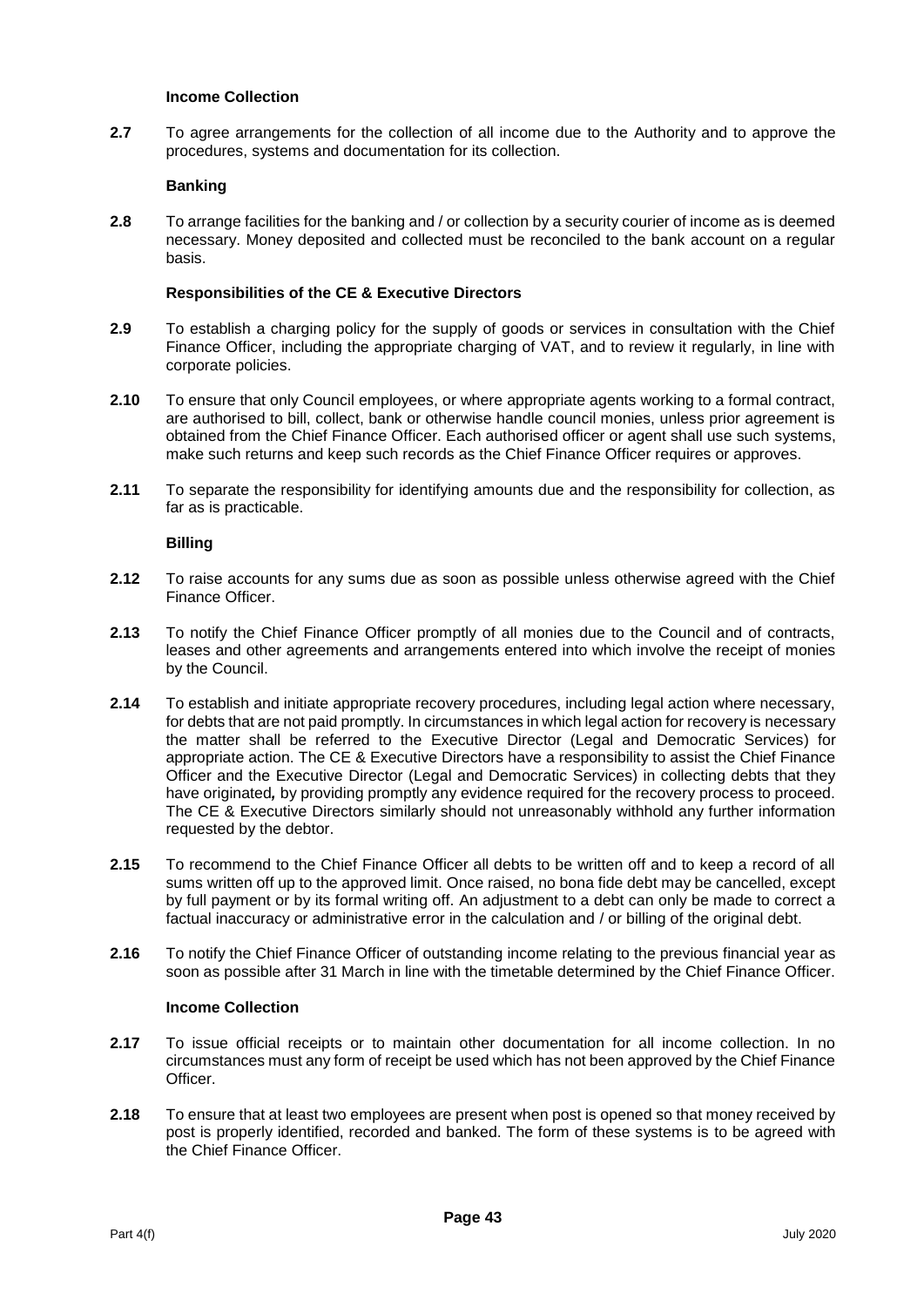- **2.19** To ensure that no unsolicited business cheques (excepting those from financial institutions) are accepted for personal debts unless these is prior individual agreement with the Chief Finance Officer.
- **2.20** To hold securely receipts, tickets and other records of income for the appropriate period.
- **2.21** To lock away all income to safeguard against loss or theft, and to ensure the security of cash handling. Only up to approved levels of cash can be held on the premises.
- **2.22** To ensure income is not used to cash personal cheques or make any other payments.
- **2.23** To ensure the separation of all monies collected from the collecting officer's personal monies and from other official funds.

#### **Banking**

- **2.24** To ensure that each authorised officer or agent who prepares money for banking to the credit of the Council's account shall enter on the paying-in slip particulars of such payments including, in the case of each cheque paid in, the amount of the cheque and suitable reference to identify the payee and the account for which the cheque was received. The name of the receiving establishment shall be recorded on the back of each cheque received.
- **2.25** Unless otherwise authorised by the Chief Finance Officer, collecting officers or agents shall bank, pass to an authorised security courier or pay over to the Chief Finance Officer at agreed intervals, all monies collected to the time of banking, collection or payment over.
- **2.26** To keep a record of every transfer of money between employees of the Authority and / or any security courier. The receiving officer must sign for the transfer and the transferor must retain a copy.

# **3. Expenditure**

#### **Ordering and Paying for Work, Goods and Services**

#### **Why is this important?**

**3.1** Public money should be spent with demonstrable probity and in accordance with the Authority's policies. Authorities have a statutory duty to achieve best value in part through economy and efficiency. The Authority's procedures should help to ensure that services obtain value for money from their purchasing arrangements. These procedures should be read in conjunction with the Authority's Contract Procedure Rules.

#### **General**

- **3.2** Every officer and Councillor has a responsibility to declare any links or personal interests that they may have with purchasers, suppliers and / or contractors if they are engaged in contractual or purchasing decisions on behalf of the Authority, in accordance with appropriate codes of conduct.
- **3.3** Official orders must be in a form approved by the Chief Finance Officer. Official orders must be issued for all work, goods or services to be supplied to the Authority, except for payment types specified by the Chief Finance Officer as listed in section 8.6 (Payment without Purchase Order) of the Contract Procurement Rules. Where due to an emergency situation goods are supplied or works are executed without the Authority of an official order, a confirmatory order shall be issued as soon as is practical after the verbal order.
- **3.4** Where items of similar work require to be undertaken, similar goods to be purchased or similar services to be provided, individual elements may not be placed by the issue of orders without consideration of the total sum with reference to Contract Procedure Rules.
- **3.5** Apart from petty cash and schools' own bank accounts the normal method of payment from the Authority shall be by electronic transfer or other instrument or approved method, drawn on the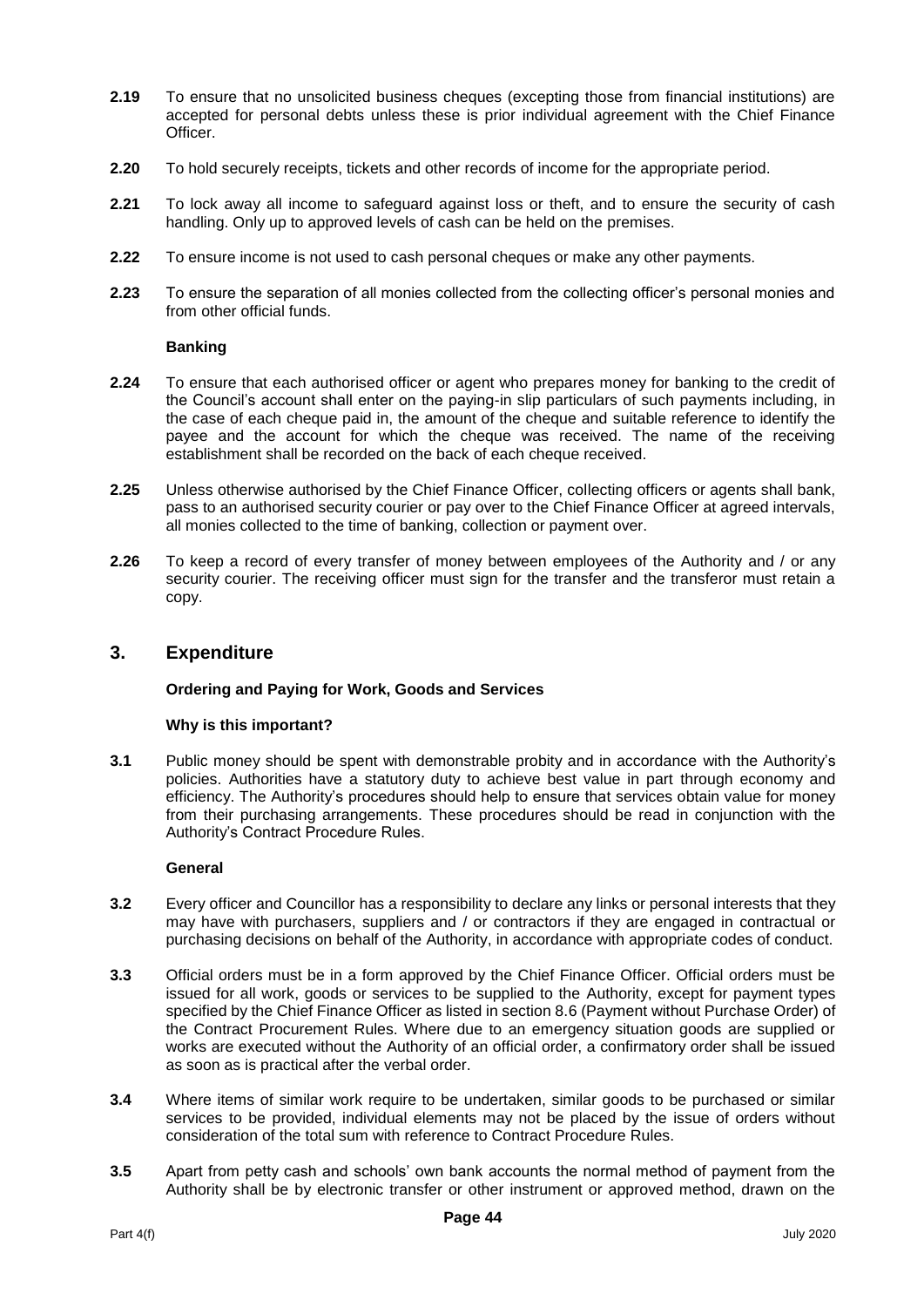Authority's bank account by the Chief Finance Officer. The use of direct debit shall require the prior agreement of the Chief Finance Officer.

- **3.6** The use of Corporate procurement cards shall be in accordance with the guidance and rules issued by the Chief Finance Officer.
- **3.7** Official orders must not be raised for any personal or private purchases, nor must personal or private use be made of Authority contracts.

#### **Key controls**

- **3.8** The key controls for ordering and paying for work, goods and services are:
	- **(a)** All goods and services are ordered only by appropriate persons and are correctly recorded.
	- **(b)** All goods and services shall be ordered in accordance with the Authority's Contract Procedure Rules.
	- **(c)** Except in the case of emergency or extreme urgency, orders will only be made where there is sufficient uncommitted budgetary provision to fund the proposed purchase.
	- **(d)** Goods and services received are checked to ensure they are in accordance with the order. Goods should not be received by the person who placed the order.
	- **(e)** Payments are not made unless goods have been received by the Authority to the correct price, quantity and quality standards.
	- **(f)** All payments are made to the correct person, for the correct amount and are properly recorded, regardless of the payment method.
	- **(g)** All appropriate evidence of the transaction and payment documents are retained and stored for the defined period, in accordance with the document retention schedule.
	- **(h)** All expenditure, including VAT, is accurately recorded against the right budget and any exceptions are corrected.
	- **(i)** In addition, the effect of e-business / e-commerce and electronic purchasing requires that processes are in place to maintain the security and integrity of data for transacting business electronically.

- **3.9** To approve the form of official orders and associated terms and conditions.
- **3.10** To make payments from the Authority's funds on the authorisation of the CE or Deputy concerned that the expenditure has been duly incurred in accordance with Financial Procedure Rules.
- **3.11** To make payments, whether or not provision exists within the estimates, where the payment is specifically required by statute or is made under a court order.
- **3.12** To make payments to contractors on the certificate of the CE or Deputy concerned, which must include details of the value of work, retention money, amounts previously certified and amounts now certified.
- **3.13** To provide advice and encouragement on making payments by the most economical means.
- **3.14** To ensure that a budgetary control system is established that enables commitments incurred by placing orders to be shown against the appropriate budget allocation so that they can be taken into account in budget monitoring reports.
- **3.15** To ensure that all the Authority's financial systems and procedures are sound and properly administered.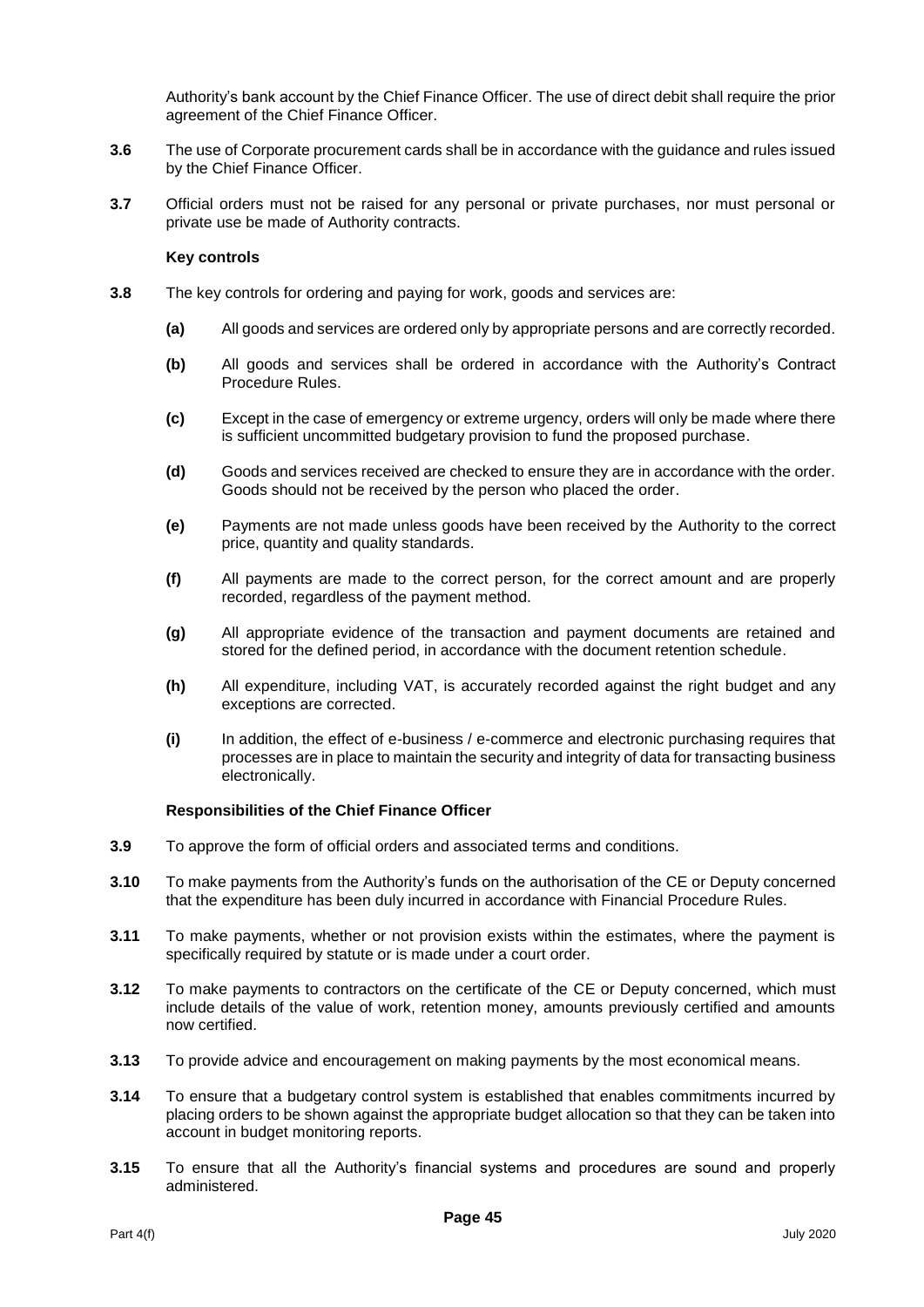- **3.16** To approve any changes to existing financial systems and to approve any new financial systems before they are introduced.
- **3.17** To issue and maintain guidance and rules in relation to the use of Corporate Procurement Cards.

- **3.18** To ensure that all expenditure incurred and committed is in accordance with the Council's standing orders, Contract Procedure Rules and these Financial Procedure Rules.
- **3.19** To ensure that official orders as approved by the Chief Finance Officer are used for all goods and services, other than the exceptions specified in 3.3.
- **3.20** To ensure that orders are only used for goods and services provided to the department. Individuals must not use official orders to obtain goods or services for their private use.
- **3.21** To ensure that only those staff designated by him or her authorise orders. The authoriser of the order should be satisfied that the goods and services ordered are appropriate and needed, that there is adequate budgetary provision and the order is correctly coded, and that quotations or tenders have been obtained if necessary. Best value principles should underpin the Authority's approach to procurement. Value for money should always be achieved.
- **3.22** To ensure that goods and services are checked on receipt to verify that they are in accordance with the order. A different officer from the person who authorised the order should where possible, carry out this check.
- **3.23** To ensure that payment is not made unless a proper VAT invoice has been received, checked, coded and certified for payment, confirming:
	- **(a)** Receipt of goods or services.
	- **(b)** That the invoice has not previously been paid.
	- **(c)** That the invoice has been prepared by the supplier and not by any employee of the Council.
	- **(d)** That the invoice shall not be altered in any way, such as handwriting of PO number or cost centre.
	- **(e)** That discounts have been taken where available.
- **3.24** Where any invoice is received directly in departments, to ensure that it is passed for payment to the Chief Finance Officer in a timely fashion.
- **3.25** To ensure that two authorised members of staff are involved in the ordering, receiving and payment process. A different officer from the person who authorised the order shall goods receive against the order.
- **3.26** For payments, other than for goods, services and work, for which an invoice is not available (for instance the payment of grant aid) an expenditure voucher form shall be duly completed and certified and dealt with as an invoice under these Financial Procedure Rules.
- **3.27** To encourage suppliers of goods and services to receive payment by the most economical means for the Authority. It is essential, however, that payments made by direct debit have the prior approval of the Chief Finance Officer.
- **3.28** To ensure that the department obtains best value from purchases by taking appropriate steps to obtain competitive prices for goods and services of the appropriate quality, with regard to the best practice guidelines contained in the Authority's Contract Procedure Rules.
- **3.29** To ensure that loans, leasing or rental arrangements are not entered into without prior agreement from the Chief Finance Officer. This is because of the potential impact on the Authority's borrowing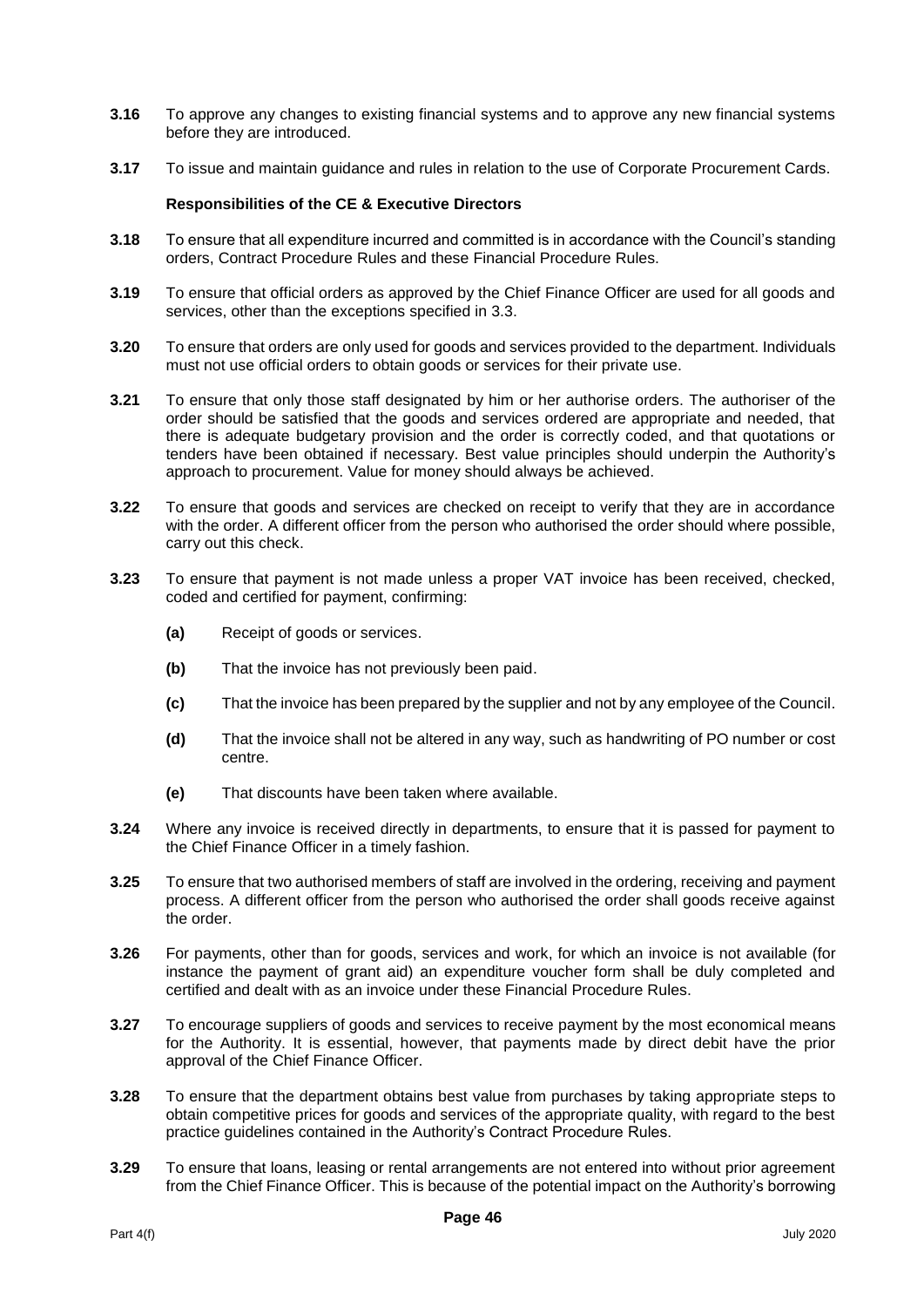powers, to protect the Authority against entering into unapproved credit arrangements and to ensure that value for money is being obtained.

- **3.30** To notify the Chief Finance Officer of outstanding expenditure relating to the previous financial year as soon as possible after 31 March in line with the timetable determined by the Chief Finance Officer.
- **3.31** To arrange for any supplier that falls within the "Construction Industry Scheme" (CIS) to be set up on the financial system as a CIS supplier with their Unique Tax Reference (UTR). To arrange for all requisitions to CIS suppliers to include the appropriate split of labour and materials. The Chief Finance Officer shall arrange for the UTRs to be verified by HM Revenue & Customs and for the appropriate CIS returns and payments to be made.
- **3.32** To ensure that all appropriate payment records are retained and stored for the defined period, in accordance with the document retention schedule.

#### **Contract Payments**

**3.33** Contracts within the scope of this section are defined as those that require completion of formal contract documentation to enable compliance with Contract Procedure Rules. This section should be read in conjunction with those rules. This includes work under a schedule of rates and those instances where individual items of work or services placed by orders require a formal contract for the totality of the services or works. Excluded are instances where the Council is the contractor.

# **Responsibilities of the Chief Finance Officer**

- **3.34** To keep a register of contracts entered into by the Council and of payments made under such contracts.
- **3.35** To comment on the financial viability of the potential contractor and recommend if appropriate contract and / or annual limits, unless otherwise determined by some other method adopted by the Council.
- **3.36** To issue appropriate guidelines concerning the calculation of bonds and liquidated damages.

- **3.37** To comply with the requirements of the Contract Procurement Rules.
- **3.38** To adhere to any guidelines issued by the Chief Finance Officer concerning the calculation of bonds and liquidated damages.
- **3.39** To inform the Chief Finance Officer without delay, and in any case before the first payment of monies becomes due, of every contract entered into.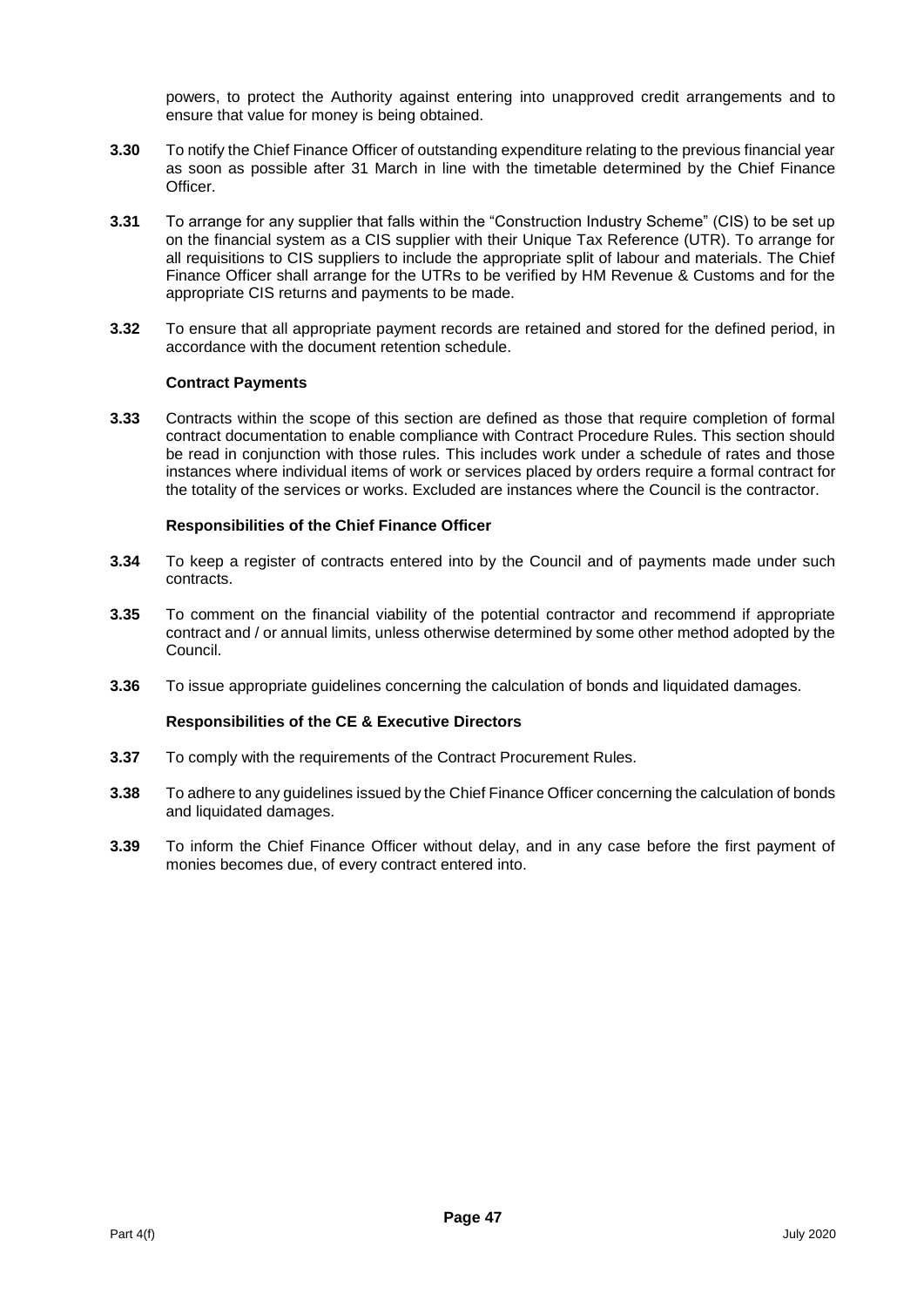# **4. Petty Cash Accounts and Cash Floats**

# **Why is this important?**

**4.1** There are a number of petty cash accounts and cash floats used throughout the Council that facilitate the smooth operation of services and enable the local collection of cash. These accounts and floats must have proper controls to prevent loss.

# **Key Controls**

- **4.2** The Key controls for petty cash accounts and cash floats are:
	- **(a)** Defined procedures are in place for the operation and reconciliation of petty cash accounts and cash floats.
	- **(b)** Only designation employees will hold and operate petty cash accounts.
	- **(c)** Cash floats are only provided to designated cash collection points.

# **Responsibilities of the Chief Finance Officer**

- **4.3** To issue defined procedures for the operation and reconciliation of petty cash accounts and cash floats.
- **4.4** To provide designated employees of the Authority with petty cash accounts to meet minor expenditure on behalf of the Authority and to prescribe rules for operating these accounts. Minor items of expenditure should not exceed the prescribed amount.
- **4.5** To determine the petty cash limit and to maintain a record of all transactions and petty cash advances made, and periodically to review the arrangements for the safe custody and control of these advances.
- **4.6** To reimburse petty cash account holders as often as necessary to restore the account, but normally not more than monthly.
- **4.7** To provide cash floats to designated cash collection points.

- **4.8** To designate the employees within their service who will hold and operate each petty cash account and cash float.
- **4.9** Follow the defined procedures for the operation of petty cash accounts and cash floats as issued by the Chief Finance Officer
- **4.10** To ensure that designated employees operating a petty cash account:
	- **(a)** Obtain and retain vouchers to support each payment from the petty cash account. Where appropriate, an official receipted VAT invoice must be obtained.
	- **(b)** Make adequate arrangements for the safe custody of the account.
	- **(c)** Produce upon demand by the Chief Finance Officer cash and all vouchers to the total value of the petty cash amount.
	- **(d)** Record transactions promptly.
	- **(e)** Reconcile and balance the account at least monthly; reconciliation sheets to be signed and retained by the petty cash account holder.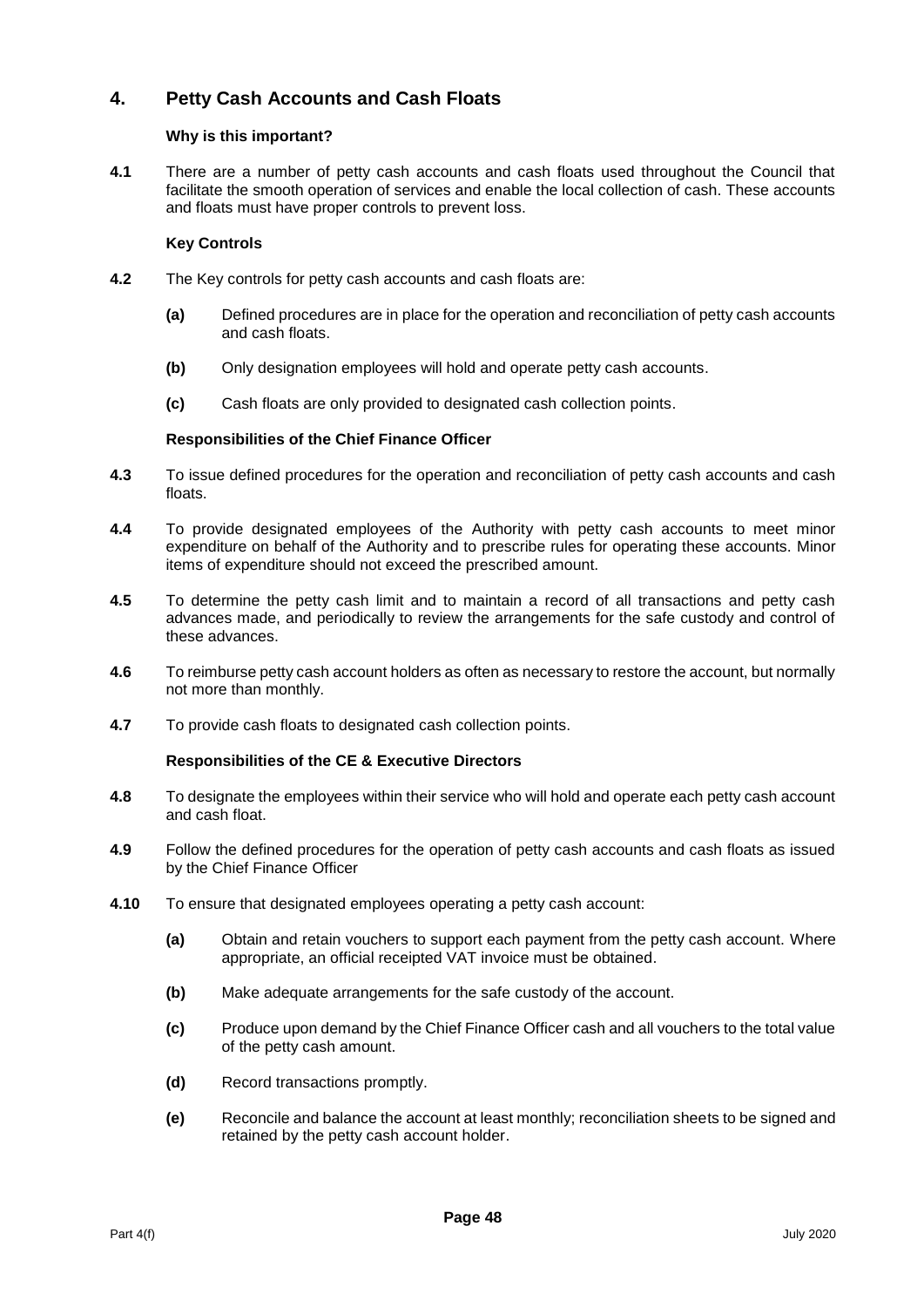- **(f)** Provide the Chief Finance Officer with a certificate of the value of the account held at 31 March each year.
- **(g)** Ensure that the petty cash account is never used to cash personal cheques or to make personal loans and that the only payments into the account are the reimbursement of the account and change relating to purchases where an advance has been made.
- **(h)** On leaving the Authority's employment or otherwise ceasing to be entitled to hold a petty cash account, an employee shall account to the Chief Finance Officer for the amount advanced to him or her.

# **5. Payments to Employees and Councillors**

# **Why is this important?**

**5.1** Staff costs are the largest item of expenditure for most Authority services. It is therefore important that payments are accurate, timely, made only where they are due for services to the Authority and that payments accord with individuals' conditions of employment. It is also important that all payments are accurately and completely recorded and accounted for and that Councillors' allowances are authorised in accordance with the scheme adopted by the Full Council.

#### **Key controls**

- **5.2** The key controls for payments to employees and Councillors are:
	- **(a)** Proper authorisation procedures are in place and that there is adherence to corporate timetables in relation to starters, leavers, variations and enhancements and that where appropriate payments are made on the basis of timesheets or claims.
	- **(b)** Frequent reconciliation of payroll expenditure against approved budget and bank account.
	- **(c)** All appropriate payroll documents are retained and stored for the defined period in accordance with the document retention schedule.
	- **(d)** That Inland Revenue regulations are complied with.

#### **Responsibilities of the Chief Finance Officer**

- **5.3** To arrange and control secure and reliable payment of salaries, wages, compensation or other emoluments to existing and former employees, in accordance with procedures prescribed by him or her, on the due date.
- **5.4** To record and make arrangements for the accurate and timely payment of tax, pension and other deductions.
- **5.5** To make arrangements for payment of all travel and subsistence claims.
- **5.6** To make arrangements for paying Councillors travel or other allowances upon receiving the prescribed form, duly completed and authorised.
- **5.7** To ensure that there are adequate arrangements for administering pension matters on a day-today basis.

# **Responsibilities of the CE & Executive Directors**

**5.8** To ensure appointments are made in accordance with the regulations of the Authority and approved establishments, grades and scale of pay and that adequate budget provision is available.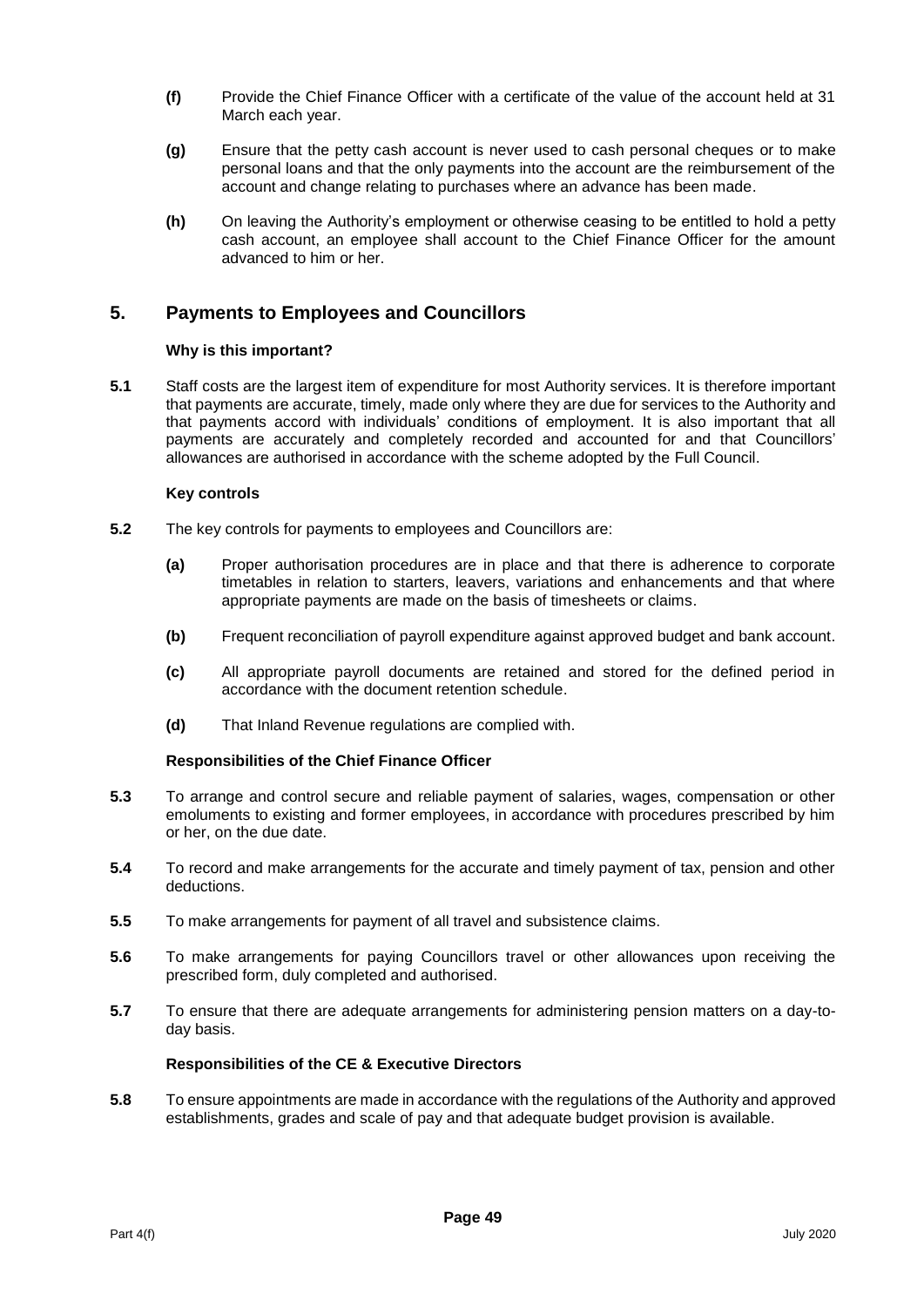- **5.9** To notify the Executive Director (Transformation) promptly, in the form and to the timescale required, of:
	- **(a)** All appointments, resignations, dismissals and suspensions.
	- **(b)** Absences from duty for sickness or any other reason.
	- **(c)** Changes in remuneration other than normal increments and pay awards and agreements of general application.
	- **(d)** Information necessary to maintain records of services and benefits for Income Tax, National Insurance, etc.

which may affect the pay or pension of a Councillor, an employee or a former employee

- **5.10** To ensure that adequate and effective systems and procedures are operated, so that:
	- **(a)** Payments are only authorised to bona fide employees.
	- **(b)** Payments are only made where there is a valid entitlement.
	- **(c)** Conditions and contracts of employment are correctly applied.
	- **(d)** Employees' names listed on the payroll are checked at regular intervals to verify accuracy and completeness.
- **5.11** To send an up-to-date list of the names of officers authorised to sign records, timesheets and claims to the Executive Director (Transformation), together with specimen signatures.
- **5.12** To ensure that payroll transactions are processed only through the payroll system. The CE & Executive Directors should give careful consideration to the employment status of individuals employed on a self-employed consultant or subcontract basis. The Inland Revenue applies a tight definition for employee status, and in all cases, advice should be sought from the Chief Finance Officer.
- **5.13** To certify travel and subsistence claims and other allowances and expenses. Certification is taken to mean that journeys were authorised and expenses properly and necessarily incurred, and that allowances are properly payable by the Authority, ensuring that cost-effective use of travel arrangements is achieved. Due consideration should be given to tax implications and that the Chief Finance Officer is informed where appropriate.
- **5.14** To ensure that the Executive Director (Transformation) is notified of the details of any employee benefits in kind, to enable full and complete reporting within the income tax self-assessment system.
- **5.15** To ensure that all appropriate payroll documents are retained and stored for the defined period in accordance with the document retention schedule.

#### **Responsibilities of Members**

**5.16** To submit claims for Councillors' travel and subsistence allowances on a monthly basis and, in any event, within one month of the year-end.

# **6. Taxation**

# **Why is this important?**

**6.1** Like all organisations, the Authority is responsible for ensuring its tax affairs are in order. Tax issues are often very complex and the penalties for incorrectly accounting for tax are severe. It is therefore very important for all officers to be aware of their role.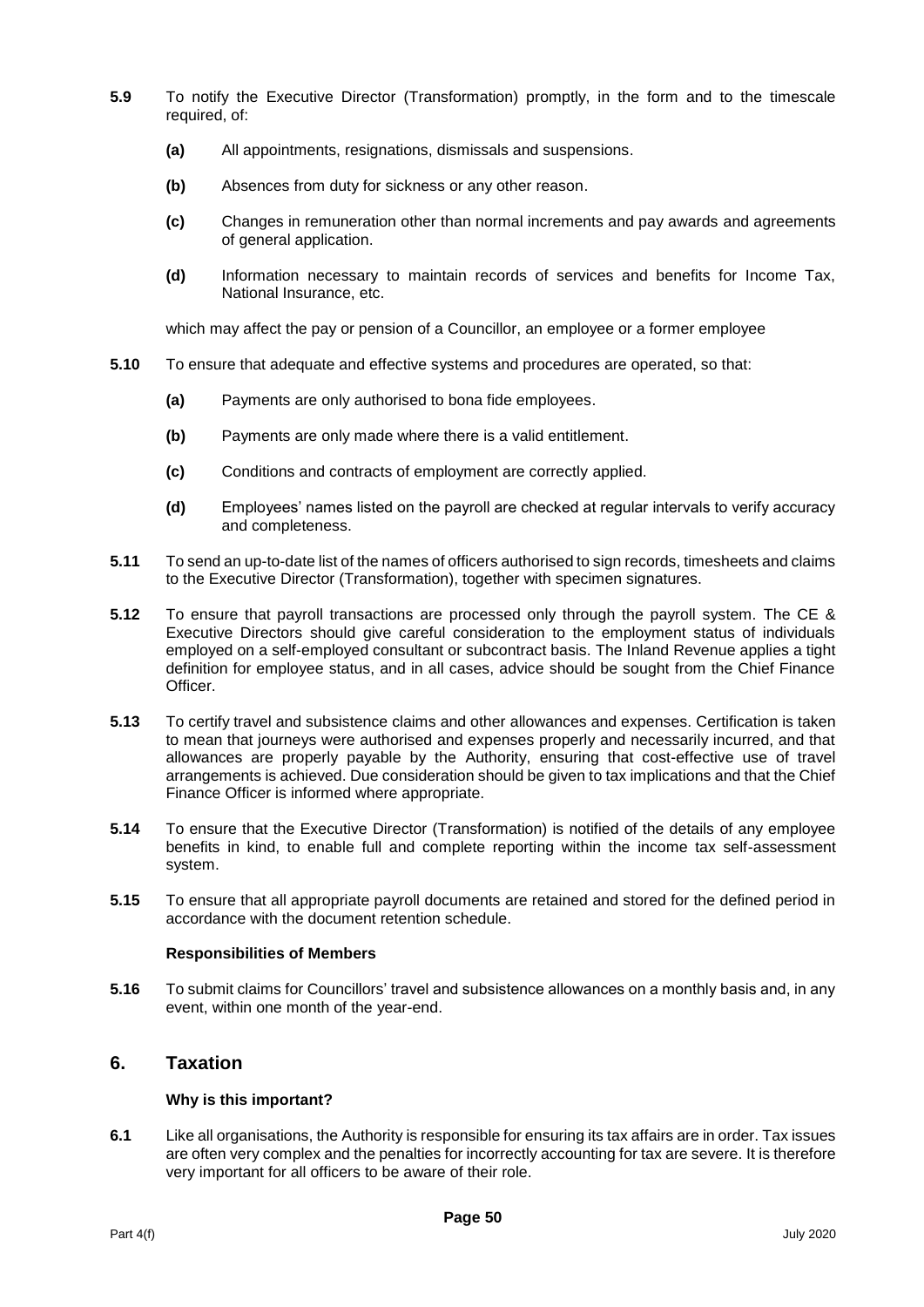#### **Key controls**

- **6.2** The key controls for taxation are:
	- **(a)** Budget managers are provided with relevant information and kept up to date on tax issues.
	- **(b)** Budget managers are instructed on required record keeping.
	- **(c)** All taxable transactions are identified, properly carried out and accounted for within stipulated timescales.
	- **(d)** Records are maintained in accordance with instructions.
	- **(e)** Returns are made to the appropriate authorities within the stipulated timescale.

#### **Responsibilities of the Chief Finance Officer**

- **6.3** To complete a monthly return of VAT inputs and outputs to HM Revenue and Customs.
- **6.4** To provide details to the Inland Revenue regarding the construction industry tax deduction scheme.
- **6.5** To maintain up-to-date guidance for Authority's officers on taxation issues in the accounting manual and the tax manual.
- **6.6** To ensure that the correct VAT liability is attached to all income due and that all VAT recoverable on purchases complies with HM Revenue and Customs regulations.
- **6.7** To ensure that, where construction and maintenance works are undertaken, the contractor fulfils the necessary construction industry tax deduction requirements.

#### **Responsibilities of Executive Director (Transformation)**

- **6.8** To complete all Inland Revenue returns regarding PAYE.
- **6.9** To ensure that all persons employed by the Authority are added to the Authority's payroll and tax deducted from any payments, except where the individuals are bona fide self-employed or are employed by a recognised staff agency.

# **Responsibilities of the CE & Executive Directors**

**6.10** To follow the guidance on taxation issued by the Chief Finance Officer in the Authority's accounting manual and VAT manual.

# **7. Trading Accounts, Business Units and Local Authority Trading Companies**

# **Why is this important?**

**7.1** Trading accounts, business units and Local Authority Trading Companies have become more important as local authorities have developed a more commercial culture.

# **Responsibilities of the Chief Finance Officer**

**7.2** To advise on the establishment and operation of proper financial arrangements for trading accounts, business units and Local Authority Trading Companies.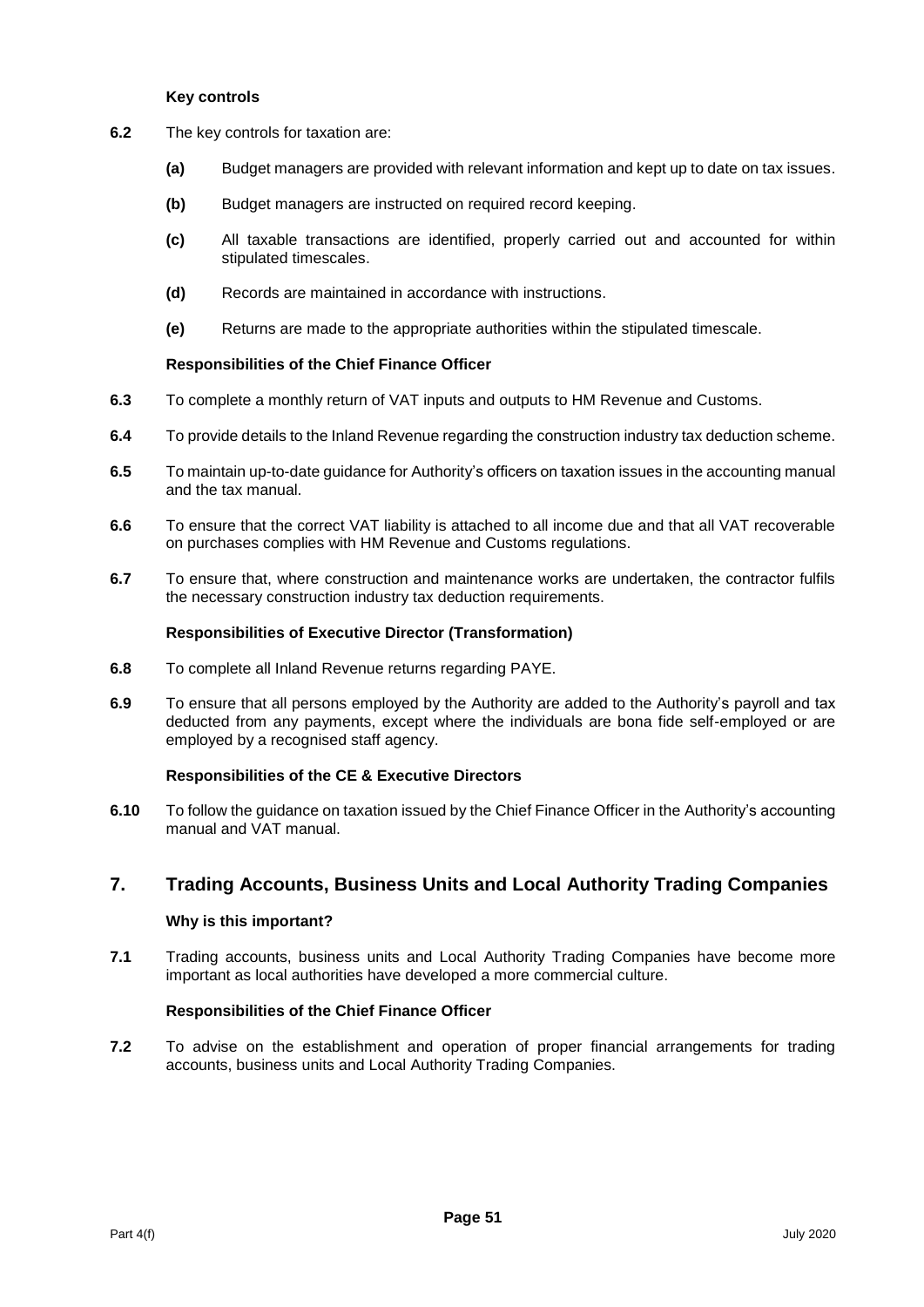# **Appendix F**

# **External Arrangements**

# **1. Partnerships**

# **Why is this important?**

- **1.1** Partnerships are likely to play a key role in delivering community strategies and in helping to promote and improve the well-being of the area. Local authorities are working in partnership with others – public agencies, private companies, community groups and voluntary organisations. Local authorities still deliver some services, but their distinctive leadership role is to bring together the contributions of the various stakeholders. They therefore need to deliver a shared vision of services based on user wishes.
- **1.2** Local authorities will mobilise investment, bid for funds, champion the needs of their areas and harness the energies of local people and community organisations. Local authorities will be measured by what they achieve in partnership with others.

#### **General**

- 1.3 The main reasons for entering into a partnership are:
	- **(a)** the desire to find new ways to share risk.
	- **(b)** the ability to access new resources.
	- **(c)** to provide new and better ways of delivering services.
	- **(d)** to forge new relationships.
- **1.4** A partner is defined as either:
	- **(a)** an organisation (private or public) undertaking, part funding or participating as a beneficiary in a project, or
	- **(b)** a body whose nature or status give it a right or obligation to support the project.
- **1.5** Partners participate in projects by:
	- **(a)** acting as a project deliverer or sponsor, solely or in concert with others.
	- **(b)** acting as a project funder or part funder.
	- **(c)** being the beneficiary group of the activity undertaken in a project.
- **1.6** Partners have common responsibilities:
	- **(a)** to be willing to take on a role in the broader programme appropriate to the skills and resources of the partner organisation.
	- **(b)** to act in good faith at all times and in the best interests of the partnership's aims and objectives.
	- **(c)** be open about any conflict of interests that might arise.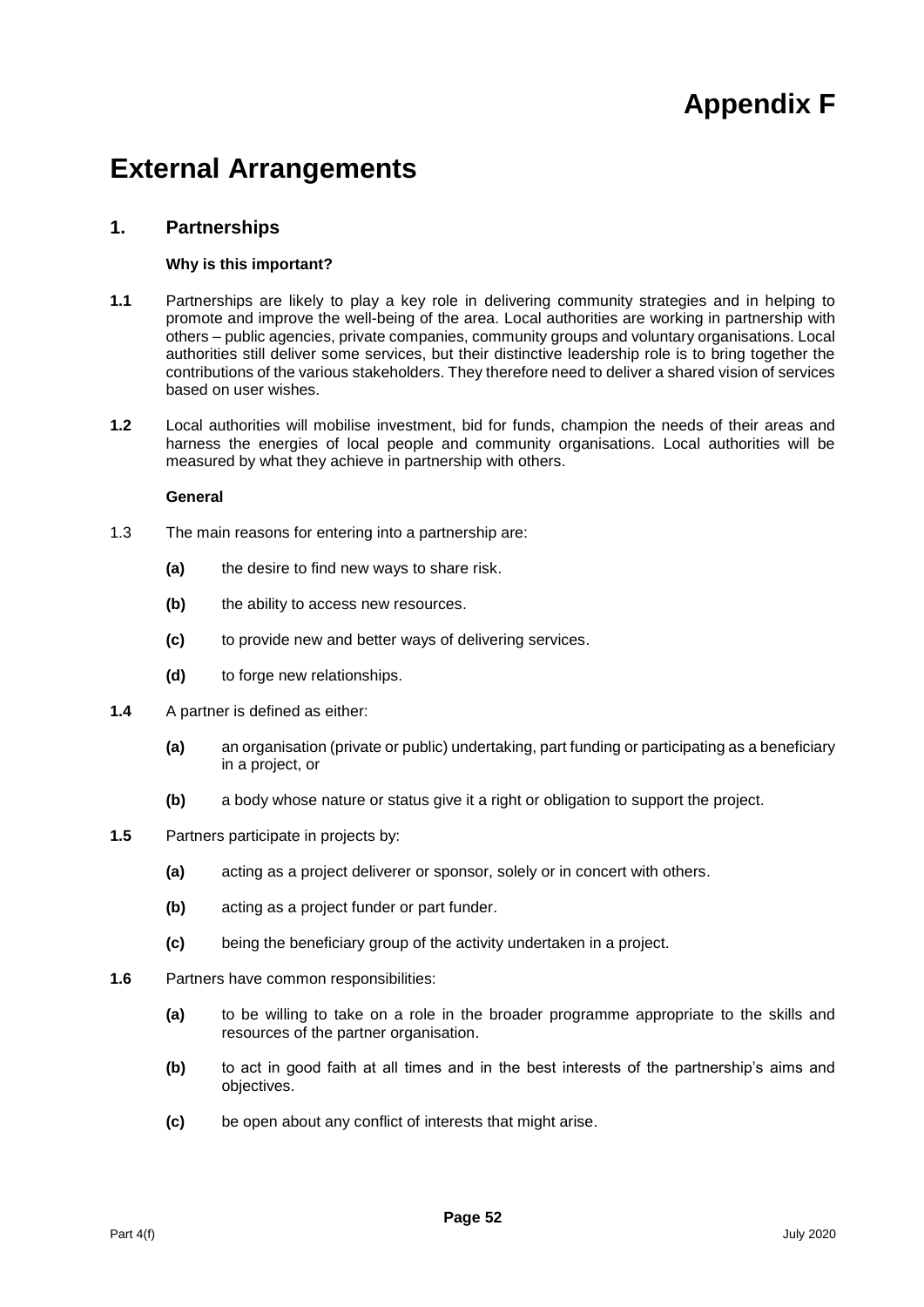- **(d)** to encourage joint working and promote the sharing of information, resources and skills between public, private and community sectors.
- **(e)** to hold confidentially any information received as a result of partnership activities or duties that is of a confidential or commercially sensitive nature.
- **(f)** to act wherever possible as ambassadors for the project.

#### **Key controls**

- **1.7** The key controls for Authority partners are:
	- **(a)** if appropriate, to be aware of their responsibilities under the Authority's Financial Procedure Rules and the code of practice on tenders and contracts.
	- **(b)** to ensure that risk management processes are in place to identify and assess all known risks.
	- **(c)** to ensure that project appraisal processes are in place to assess the viability of the project in terms of resources, staffing and expertise.
	- **(d)** to agree and accept formally the roles and responsibilities of each of the partners involved in the project before the project commences.
	- **(e)** to communicate regularly with other partners throughout the project so that problems can be identified and shared to achieve their successful resolution.

#### **Responsibilities of the Chief Finance Officer**

- **1.8** To advise on effective controls that will ensure that resources are not wasted.
- **1.9** To advise on the key elements of funding a project. They include:
	- **(a)** a scheme appraisal for financial viability in both the current and future years.
	- **(b)** risk appraisal and management.
	- **(c)** resourcing, including taxation issues.
	- **(d)** audit, security and control requirements.
	- **(e)** carry-forward arrangements.
- **1.10** To ensure that the accounting arrangements are satisfactory.

- **1.11** To maintain a register of all contracts entered into with external bodies in accordance with procedures specified in Contract Standing Orders.
- **1.12** To ensure that, before entering into agreements with external bodies, a risk management appraisal has been prepared.
- **1.13** To ensure that such agreements and arrangements do not impact adversely upon the services provided by the Authority.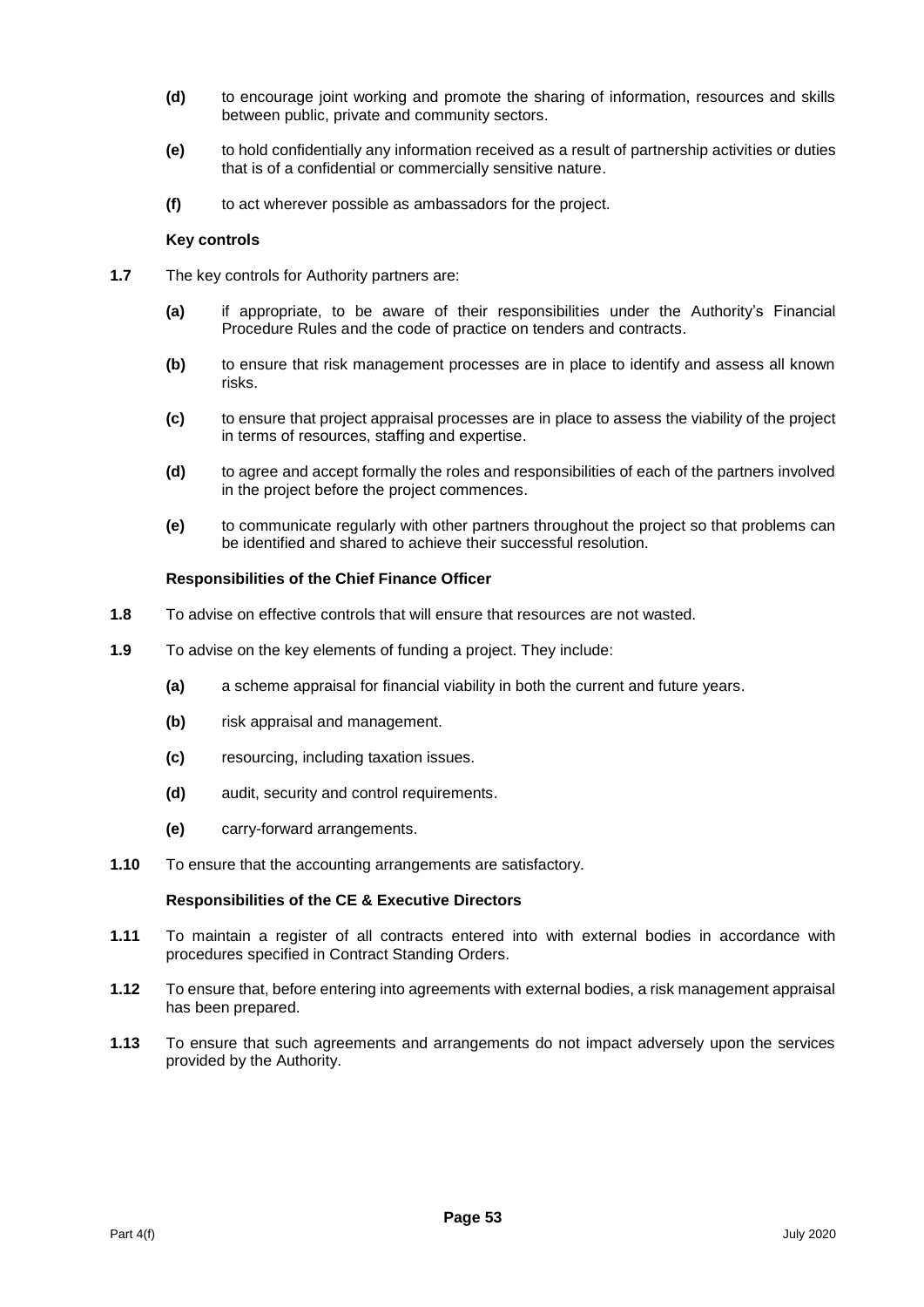- **1.14** To ensure that all agreements and arrangements are properly documented.
- **1.15** To provide appropriate information to the Chief Finance Officer to enable a note to be entered into the Authority's statement of accounts concerning material items.

# **2. External Funding**

#### **Why is this important?**

**2.1** External funding is potentially a very important source of income, but funding conditions need to be carefully considered to ensure that they are compatible with the aims and objectives of the Authority. Local authorities are increasingly encouraged to provide seamless service delivery through working closely with other agencies and private service providers. Funds from external agencies such as the National Lottery and Government departments provide additional resources to enable the Authority to deliver services to the local community. However, in some instances, although the scope for external funding has increased, such funding is linked to tight specifications and may not be flexible enough to link to the Authority's overall plan.

#### **Key controls**

- **2.2** The key controls for external funding are:
	- **(a)** to ensure that key conditions of funding and any statutory requirements are complied with and that the responsibilities of the accountable body are clearly understood.
	- **(b)** to ensure that funds are acquired only to meet the priorities approved in the policy framework by the Full Council.
	- **(c)** to ensure that any match-funding requirements are given due consideration prior to entering into long-term agreements and that future revenue budgets reflect these requirements.

#### **Responsibilities of the Chief Finance Officer**

- **2.3** To ensure that all funding notified by external bodies is received and properly recorded in the Authority's accounts.
- **2.4** To ensure that the match-funding requirements are considered prior to entering into the agreements and that future revenue budgets reflect these requirements.
- **2.5** To ensure that audit requirements are met.

#### **Responsibilities of the CE & Executive Directors**

- **2.6** To ensure that all claims for funds are made by the due date.
- **2.7** To ensure that the project progresses in accordance with the agreed project and that all expenditure is properly incurred and recorded.

# **3. Work for Third Parties**

#### **Why is this important?**

**3.1** Current legislation enables the Authority to provide a range of services to other bodies. Such work may enable a unit to maintain economies of scale and existing expertise. Arrangements should be in place to ensure that any risks associated with this work is minimised and that such work is intra vires.